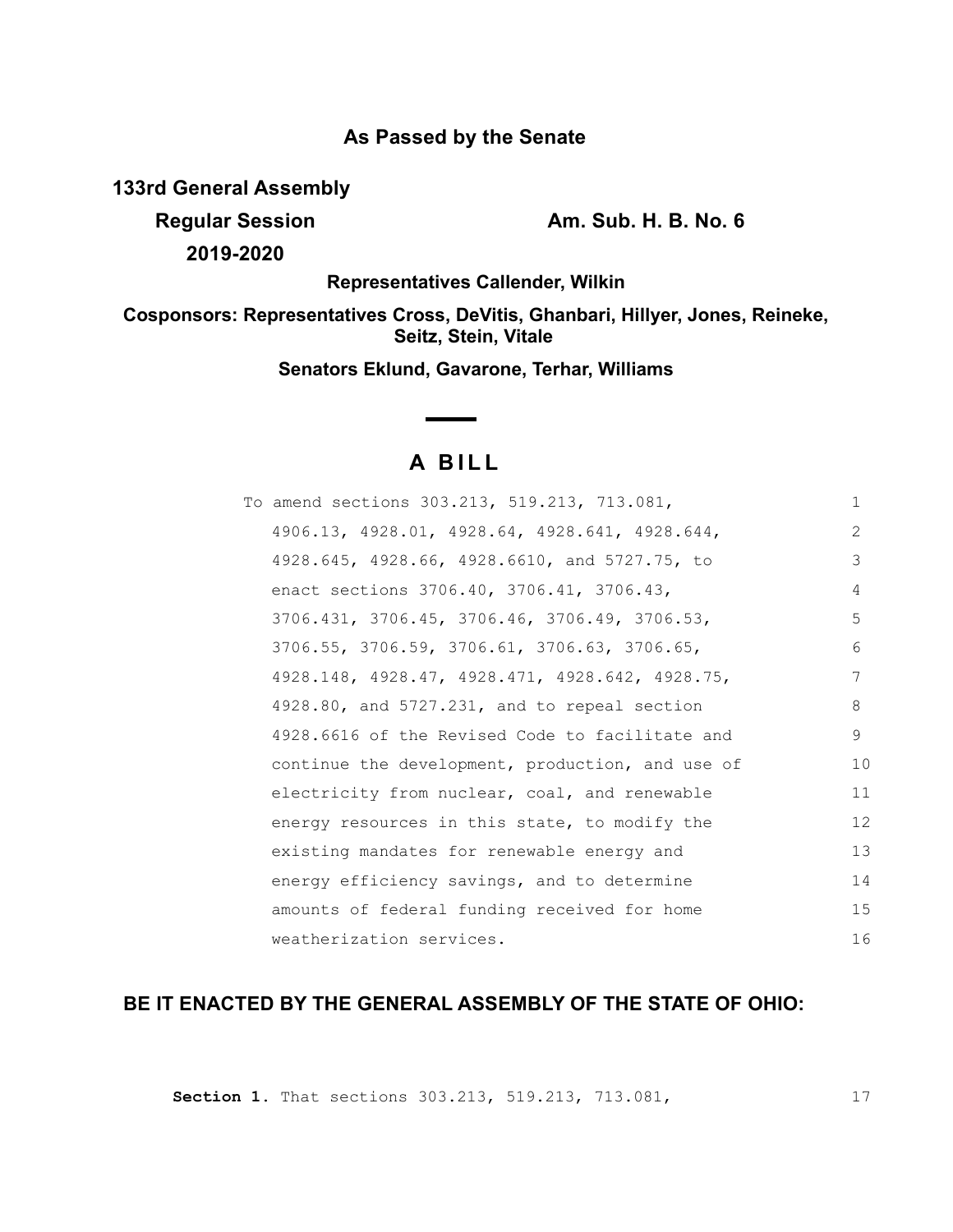#### **Am. Sub. H. B. No. 6 Page 2 As Passed by the Senate**

4906.13, 4928.01, 4928.64, 4928.641, 4928.644, 4928.645, 4928.66, 4928.6610, and 5727.75 be amended and sections 3706.40, 3706.41, 3706.43, 3706.431, 3706.45, 3706.46, 3706.49, 3706.53, 3706.55, 3706.59, 3706.61, 3706.63, 3706.65, 4928.148, 4928.47, 4928.471, 4928.642, 4928.75, 4928.80, and 5727.231 of the Revised Code be enacted to read as follows: 18 19 20 21 22 23

**Sec. 303.213.** (A) As used in this section, "small wind farm" means wind turbines and associated facilities-with asingle interconnection to the electrical grid and designed for, or capable of, operation at an aggregate capacity of less than five megawatts that are not subject to the jurisdiction of the power siting board under sections 4906.20 and 4906.201 of the Revised Code.

(B) Notwithstanding division (A) of section 303.211 of the Revised Code, sections 303.01 to 303.25 of the Revised Code confer power on a board of county commissioners or board of zoning appeals to adopt zoning regulations governing the location, erection, construction, reconstruction, change, alteration, maintenance, removal, use, or enlargement of any small wind farm, whether publicly or privately owned, or the use of land for that purpose, which regulations may be more strict than the regulations prescribed in rules adopted under division (B)(2) of section 4906.20 of the Revised Code. 31 32 33 34 35 36 37 38 39 40

(C) The designation under this section of a small wind farm as a public utility for purposes of sections 303.01 to 303.25 of the Revised Code shall not affect the classification of a small wind farm for purposes of state or local taxation. 41 42 43 44

(D) Nothing in division (C) of this section shall be construed as affecting the classification of a telecommunications tower as defined in division (B) or (E) of 45 46 47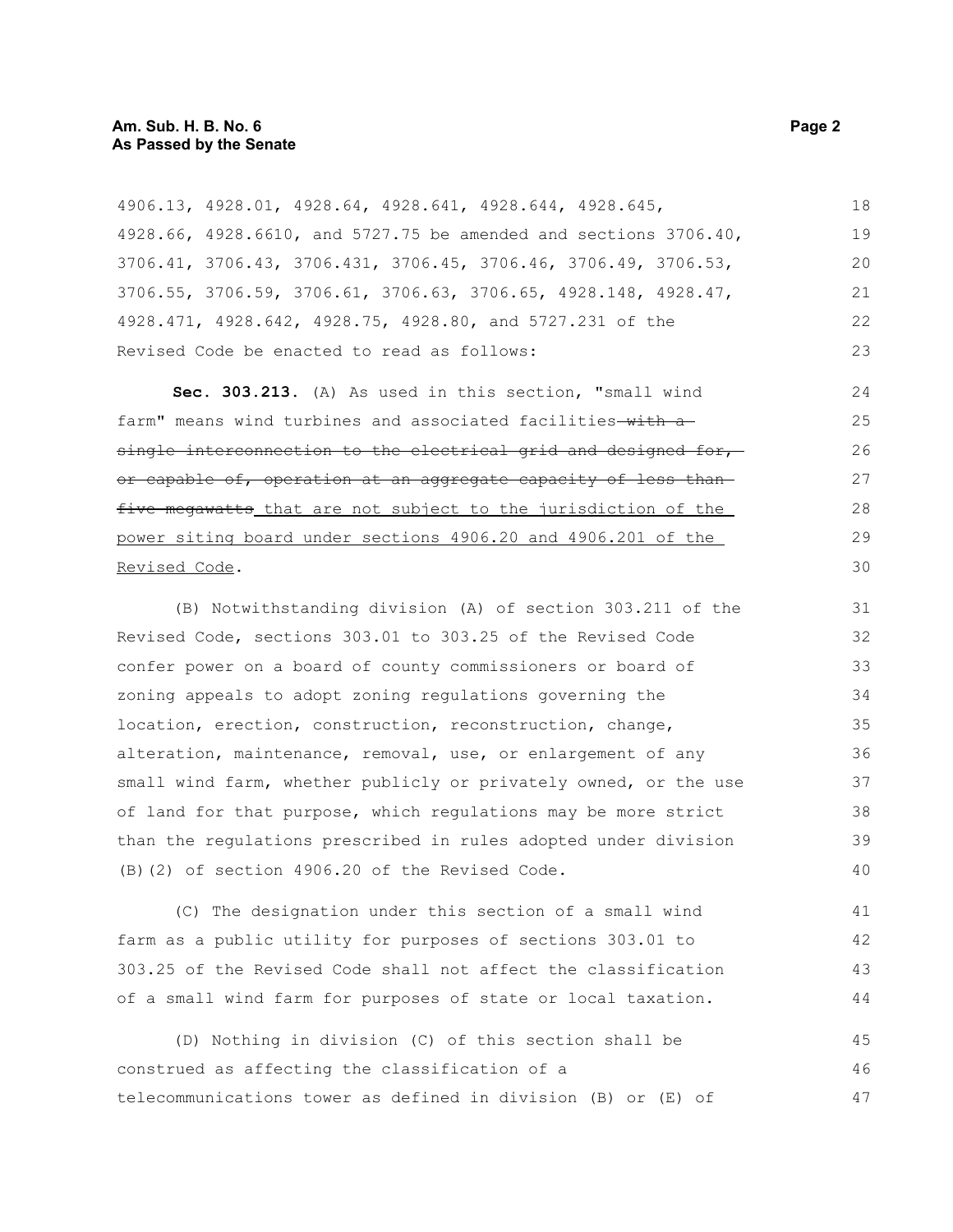#### **Am. Sub. H. B. No. 6 Page 3 As Passed by the Senate**

section 303.211 of the Revised Code or any other public utility for purposes of state and local taxation. **Sec. 519.213.** (A) As used in this section, "small wind farm" means wind turbines and associated facilities with a single interconnection to the electrical grid and designed for, or capable of, operation at an aggregate capacity of less than five megawatts that are not subject to the jurisdiction of the power siting board under sections 4906.20 and 4906.201 of the Revised Code. (B) Notwithstanding division (A) of section 519.211 of the Revised Code, sections 519.02 to 519.25 of the Revised Code confer power on a board of township trustees or board of zoning appeals with respect to the location, erection, construction, reconstruction, change, alteration, maintenance, removal, use, or enlargement of any small wind farm, whether publicly or privately owned, or the use of land for that purpose, which regulations may be more strict than the regulations prescribed in rules adopted under division (B)(2) of section 4906.20 of the Revised Code. (C) The designation under this section of a small wind farm as a public utility for purposes of sections 519.02 to 519.25 of the Revised Code shall not affect the classification of a small wind farm or any other public utility for purposes of state or local taxation. (D) Nothing in division (C) of this section shall be construed as affecting the classification of a 48 49 50 51 52 53 54 55 56 57 58 59 60 61 62 63 64 65 66 67 68 69 70 71 72 73

telecommunications tower as defined in division (B) or (E) of section 519.211 of the Revised Code or any other public utility for purposes of state and local taxation. 74 75 76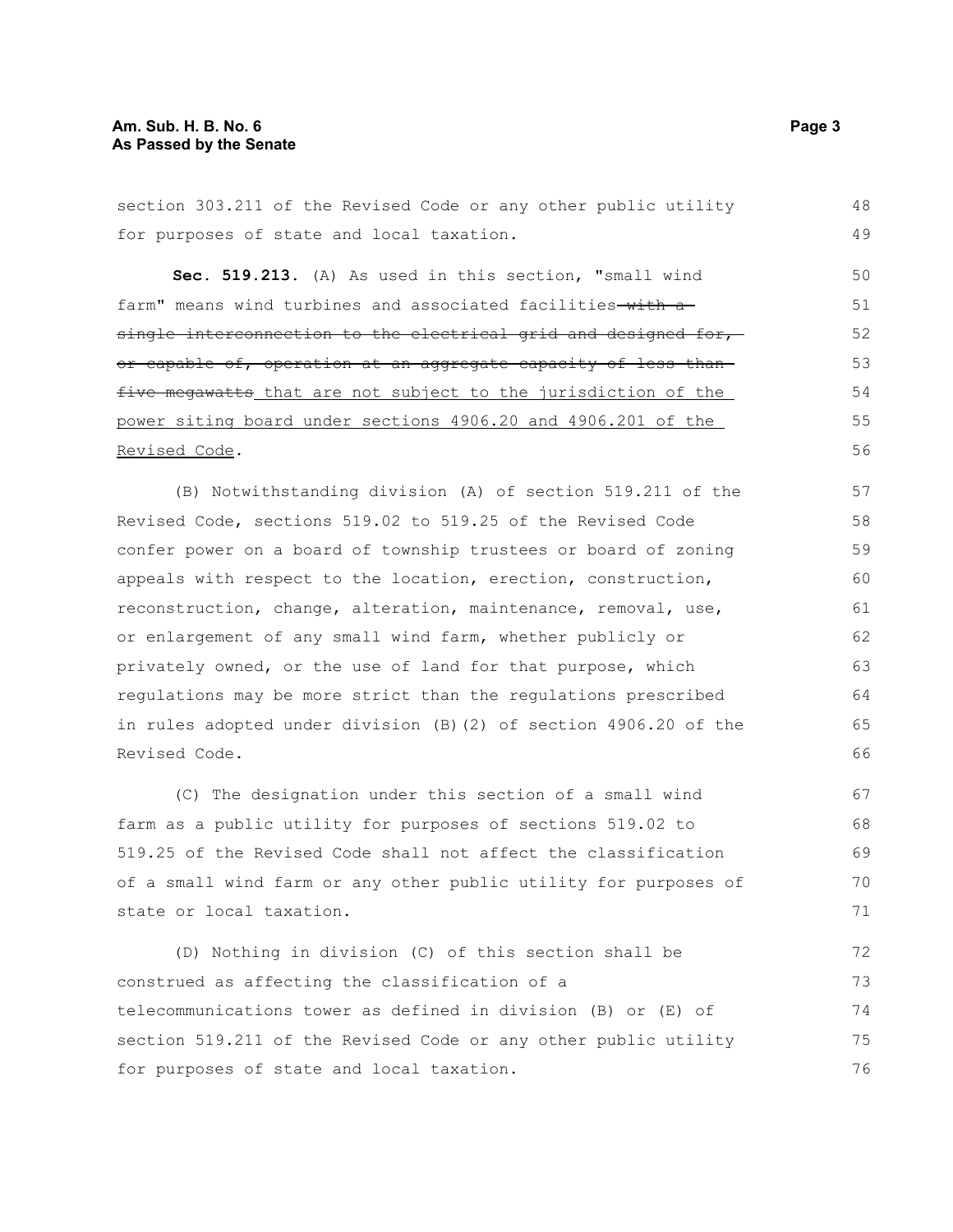#### **Am. Sub. H. B. No. 6 Page 4 As Passed by the Senate**

**Sec. 713.081.** (A) As used in this section, "small wind farm" means wind turbines and associated facilities-with asingle interconnection to the electrical grid and designed for,or capable of, operation at an aggregate capacity of less than five megawatts that are not subject to the jurisdiction of the power siting board under sections 4906.20 and 4906.201 of the Revised Code. 77 78 79 80 81 82 83

(B) Sections 713.06 to 713.15 of the Revised Code confer power on the legislative authority of a municipal corporation with respect to the location, erection, construction, reconstruction, change, alteration, maintenance, removal, use, or enlargement of any small wind farm as a public utility, whether publicly or privately owned, or the use of land for that purpose, which regulations may be more strict than the regulations prescribed in rules adopted under division (B)(2) of section 4906.20 of the Revised Code. 84 85 86 87 88 89 90 91 92

(C) The designation under this section of a small wind farm as a public utility for purposes of sections 713.06 to 713.15 of the Revised Code shall not affect the classification of a small wind farm or any other public utility for purposes of state or local taxation. 93 94 95 96 97

 **Sec. 3706.40.** As used in sections 3706.40 to 3706.65 of the Revised Code: 98 99

(A) "Qualifying nuclear resource" means an electric generating facility in this state fueled by nuclear power. 100 101

 (B) "Qualifying renewable resource" means an electric generating facility in this state to which all of the following apply: 102 103 104

(1) The facility uses or will use solar energy as the 105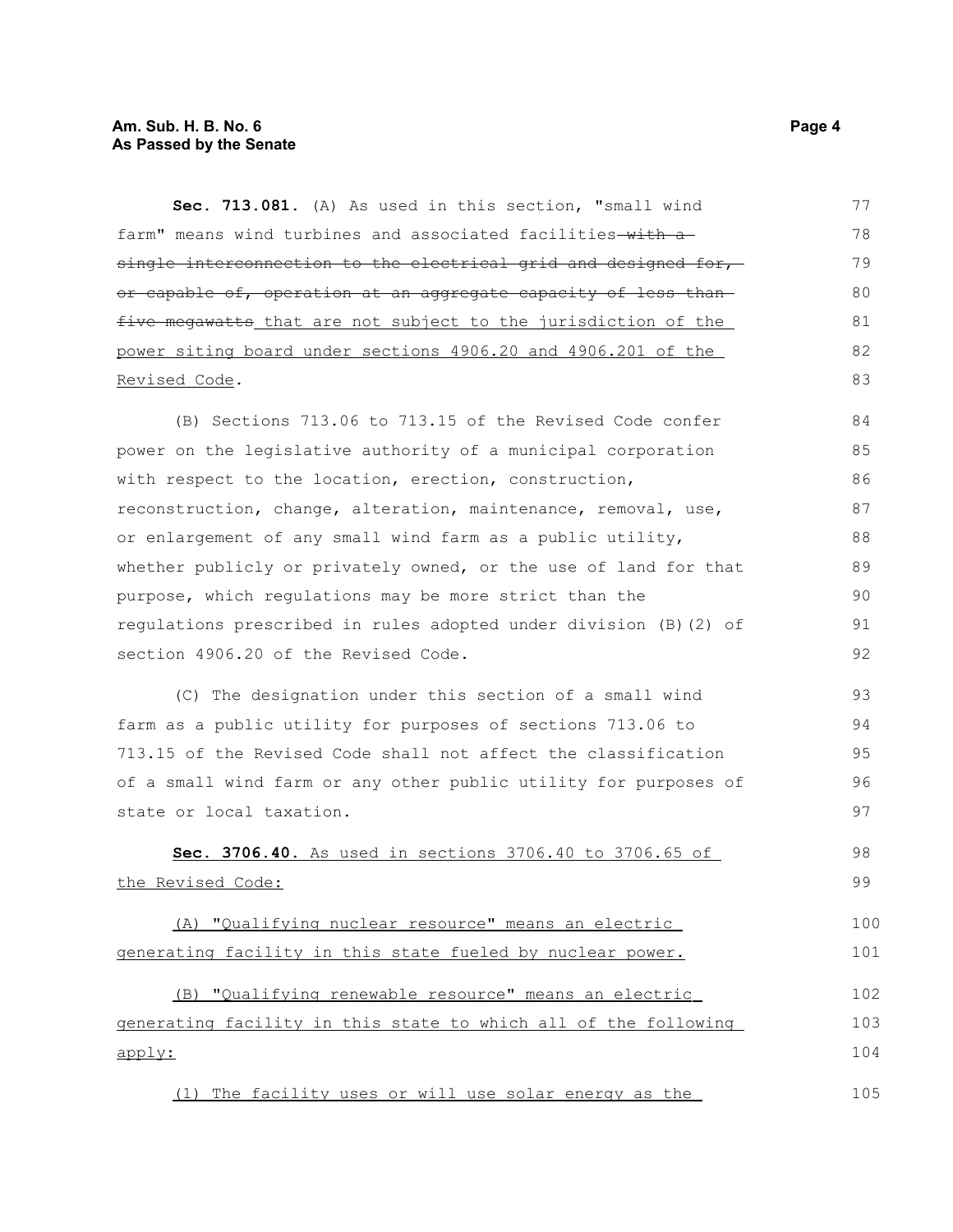| primary energy source.                                           | 106 |
|------------------------------------------------------------------|-----|
| (2) The facility obtained a certificate for construction         | 107 |
| of a major utility facility from the power siting board prior to | 108 |
| <u>June 1, 2019.</u>                                             | 109 |
| (3) The facility is interconnected with the transmission         | 110 |
| grid that is subject to the operational control of PJM           | 111 |
| interconnection, L.L.C., or its successor organization.          | 112 |
| (C) "Credit price adjustment" means a reduction to the           | 113 |
| price for each nuclear resource credit equal to the market price | 114 |
| index minus the strike price.                                    | 115 |
| (D) "Strike price" means forty-six dollars per megawatt          | 116 |
| hour.                                                            | 117 |
| (E) "Market price index" means the sum, expressed in             | 118 |
| dollars per meqawatt hour, of both of the following for the      | 119 |
| upcoming twelve-month period that begins the first day of June   | 120 |
| and ends the thirty-first day of May:                            | 121 |
| (1) Projected energy prices, determined using futures            | 122 |
| contracts for the PJM AEP-Dayton hub;                            | 123 |
| (2) Projected capacity prices, determined using PJM's            | 124 |
| rest-of-RTO market clearing price.                               | 125 |
| (F) "Electric distribution utility" has the same meaning         | 126 |
| as in section 4928.01 of the Revised Code.                       | 127 |
| Sec. 3706.41. (A) Not later than February 1, 2020, the           | 128 |
| owner or operator of a qualifying nuclear resource or qualifying | 129 |
| renewable resource may apply to the Ohio air quality development | 130 |
| authority to receive payments for nuclear resource credits or    | 131 |
| renewable energy credits, as applicable, under section 3706.55   | 132 |
| of the Revised Code.                                             | 133 |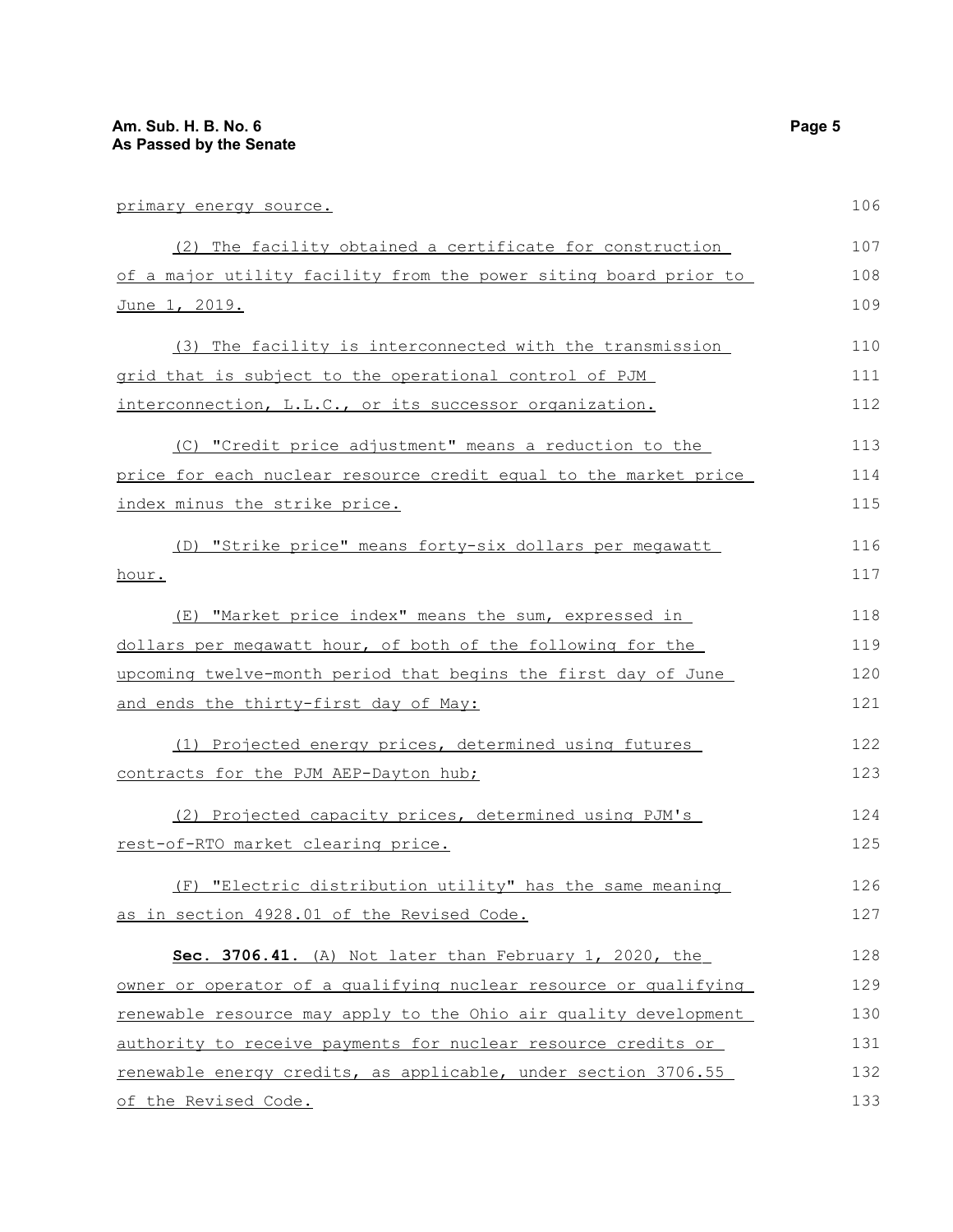| (B) An application submitted under division (A) of this         | 134 |
|-----------------------------------------------------------------|-----|
| section for a qualifying nuclear resource shall include all of  | 135 |
| the following information pertaining to the resource:           | 136 |
| (1) Financial information;                                      | 137 |
| (2) Certified cost and revenue projections through              | 138 |
| December 31, 2026;                                              | 139 |
| (3) Operation and maintenance expenses;                         | 140 |
| (4) Fuel expenses, including spent-fuel expenses;               | 141 |
| (5) Nonfuel capital expenses;                                   | 142 |
| (6) Fully allocated overhead costs;                             | 143 |
| (7) The cost of operational risks and market risks that         | 144 |
| would be avoided by ceasing operation of the resource;          | 145 |
| (8) Any other information, financial or otherwise, that         | 146 |
| demonstrates that the resource is projected not to continue     | 147 |
| being operational.                                              | 148 |
| (C) As used in this section:                                    | 149 |
| (1) "Operational risks" include the risk that operating         | 150 |
| costs will be higher than anticipated because of new regulatory | 151 |
| mandates or equipment failures and the risk that per-meqawatt-  | 152 |
| hour costs will be higher than anticipated because of a lower   | 153 |
| than expected capacity factor.                                  | 154 |
| (2) "Market risks" include the risk of a forced outage and      | 155 |
| the associated costs arising from contractual obligations, and  | 156 |
| the risk that output from the resource may not be able to be    | 157 |
| sold at projected levels.                                       | 158 |
| Sec. 3706.43. After receiving an application under section      | 159 |
| 3706.41 of the Revised Code, the Ohio air quality development   | 160 |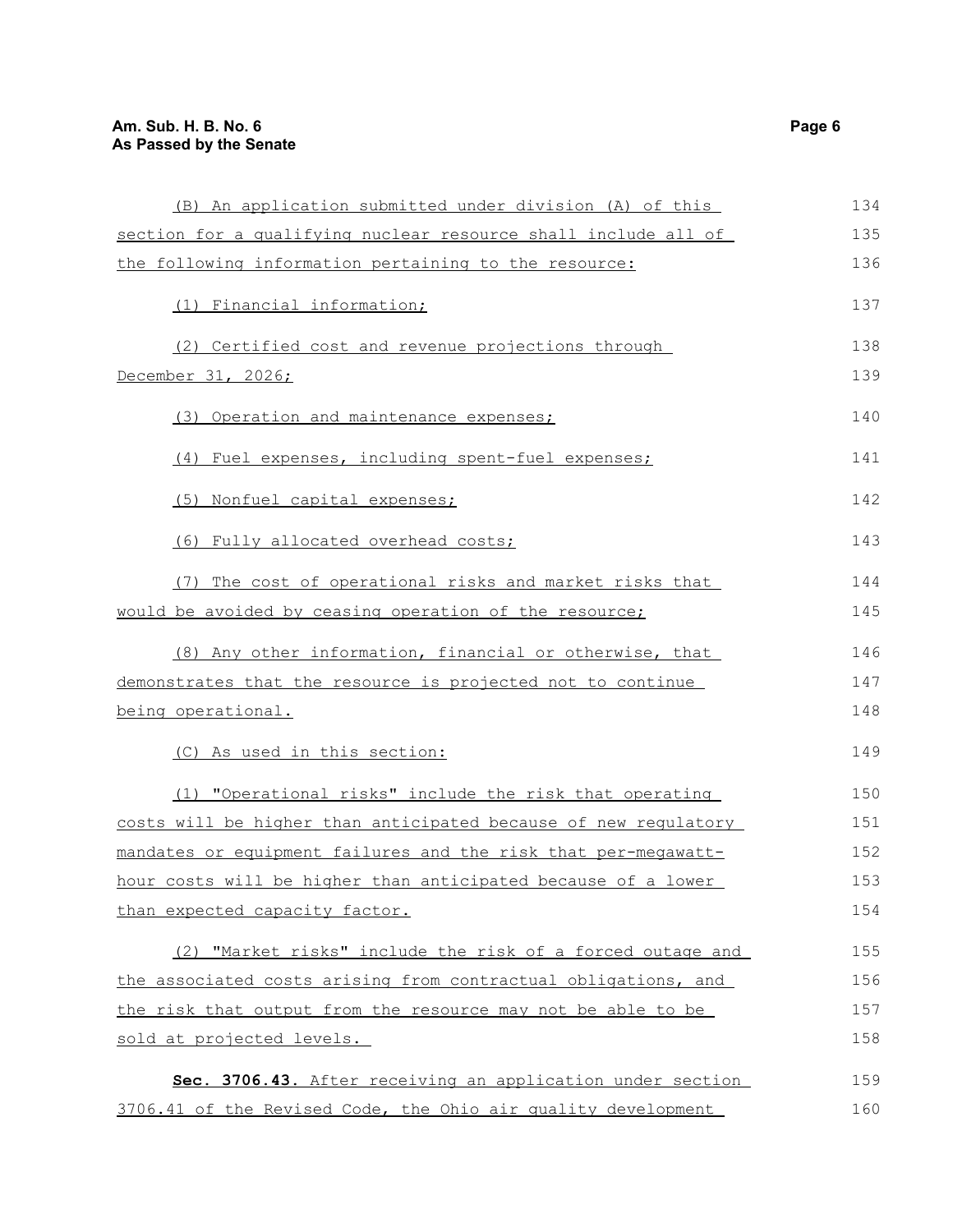| authority shall review and approve the application, not later    | 161 |
|------------------------------------------------------------------|-----|
| than March 31, 2020, if all of the following apply, as           | 162 |
| applicable:                                                      | 163 |
| (A) The resource meets the definition of a qualifying            | 164 |
| nuclear resource or qualifying renewable resource in section     | 165 |
| 3706.40 of the Revised Code.                                     | 166 |
| (B) For a qualifying nuclear resource only, both of the          | 167 |
| following apply:                                                 | 168 |
| (1) The application meets the requirements of section            | 169 |
| 3706.41 of the Revised Code.                                     | 170 |
| (2) The resource's operator maintains both a principal           | 171 |
| place of business in this state and a substantial presence in    | 172 |
| this state with regard to its business operations, offices, and  | 173 |
| transactions.                                                    | 174 |
| Sec. 3706.431. All financial and proprietary information,        | 175 |
| including trade secrets, submitted to the Ohio air quality       | 176 |
| development authority under sections 3706.41 and 3706.43 of the  | 177 |
| Revised Code is confidential information and is not a public     | 178 |
| record for the purpose of section 149.43 of the Revised Code.    | 179 |
| Sec. 3706.45. (A) An owner or operator of a qualifying           | 180 |
| nuclear resource or qualifying renewable resource whose          | 181 |
| application was approved under section 3706.43 of the Revised    | 182 |
| Code shall report to the Ohio air quality development authority, | 183 |
| not later than seven days after the close of each quarter, the   | 184 |
| number of megawatt hours the resource produced, if any, in the   | 185 |
| previous quarter. The first report shall be made not later than  | 186 |
| April 7, 2020, and the last report shall be made not later than  | 187 |
| January 7, 2027. The information reported shall be in accordance | 188 |
| with data from the generation attribute tracking designated by   | 189 |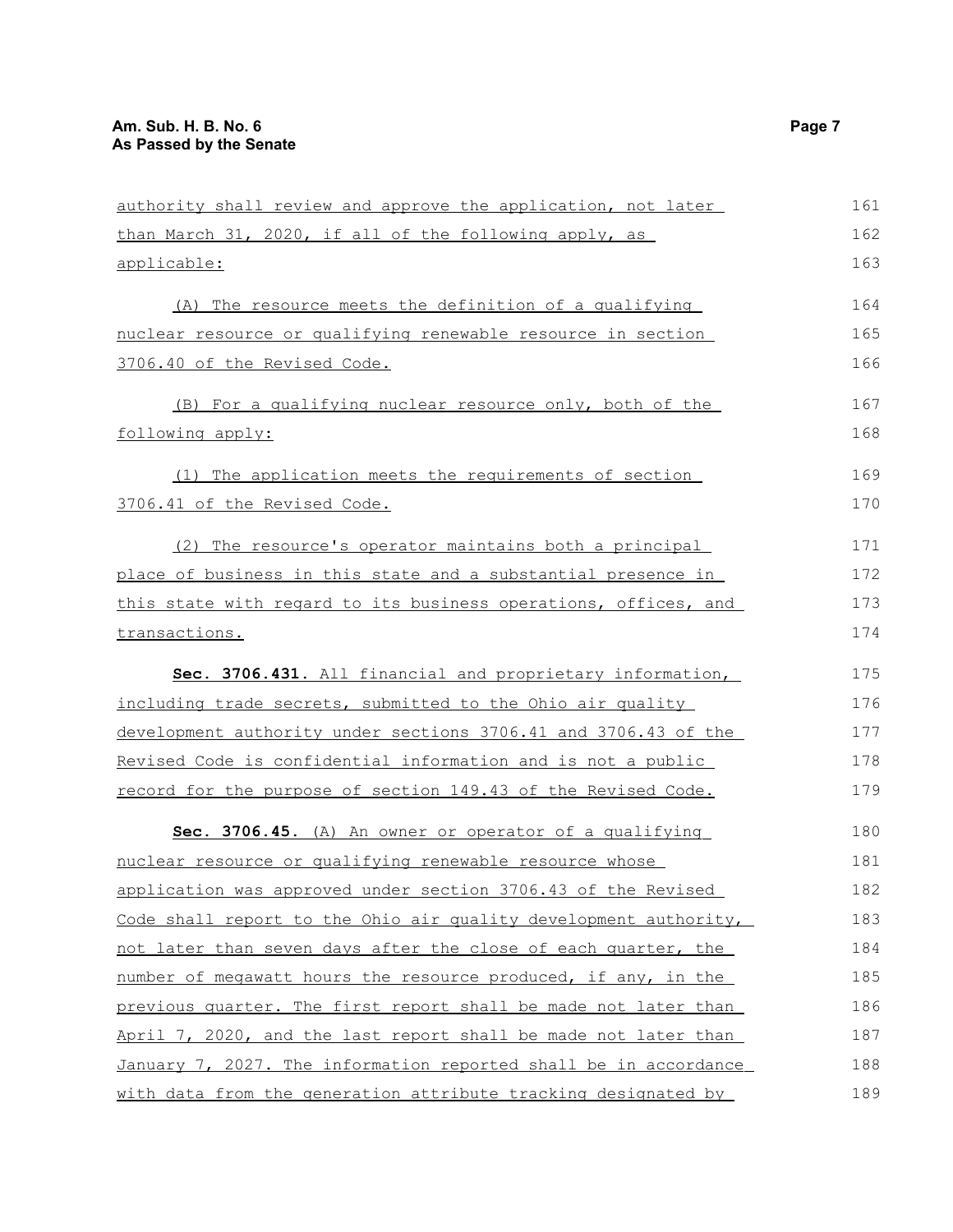| (B) The authority shall issue one nuclear resource credit        | 191 |
|------------------------------------------------------------------|-----|
| to a qualifying nuclear resource for each megawatt hour of       | 192 |
| electricity that is both reported under division (A) of this     | 193 |
| section and approved by the authority. The authority shall issue | 194 |
| one renewable energy credit to a qualifying renewable resource   | 195 |
| for each megawatt hour of electricity that is both reported      | 196 |
| under division (A) of this section and approved by the           | 197 |
| authority.                                                       | 198 |
| (C) Except as provided in section 3706.61 of the Revised         | 199 |
| Code, the price for a nuclear resource credit paid under section | 200 |
| 3706.55 of the Revised Code shall be nine dollars.               | 201 |
| (D) The price for a renewable energy credit paid under           | 202 |
| section 3706.55 of the Revised Code shall be nine dollars.       | 203 |
| Sec. 3706.46. (A) (1) Beginning for all bills rendered on        | 204 |
| or after January 1, 2021, by an electric distribution utility in | 205 |
| this state, such electric distribution utility shall collect     | 206 |
| from all of its retail electric customers in this state, each    | 207 |
| month, a charge or charges which, in the aggregate, are          | 208 |
| sufficient to produce the following revenue requirements:        | 209 |
| (a) One hundred fifty million dollars annually for total         | 210 |
| disbursements required under section 3706.55 of the Revised Code | 211 |
| from the nuclear generation fund;                                | 212 |
| (b) Twenty million dollars annually for total                    | 213 |
| disbursements required under section 3706.55 of the Revised Code | 214 |
| from the renewable generation fund.                              | 215 |
|                                                                  |     |

(2) The public utilities commission shall determine the method by which the revenue is allocated or assigned to each electric distribution utility for billing and collection, 216 217 218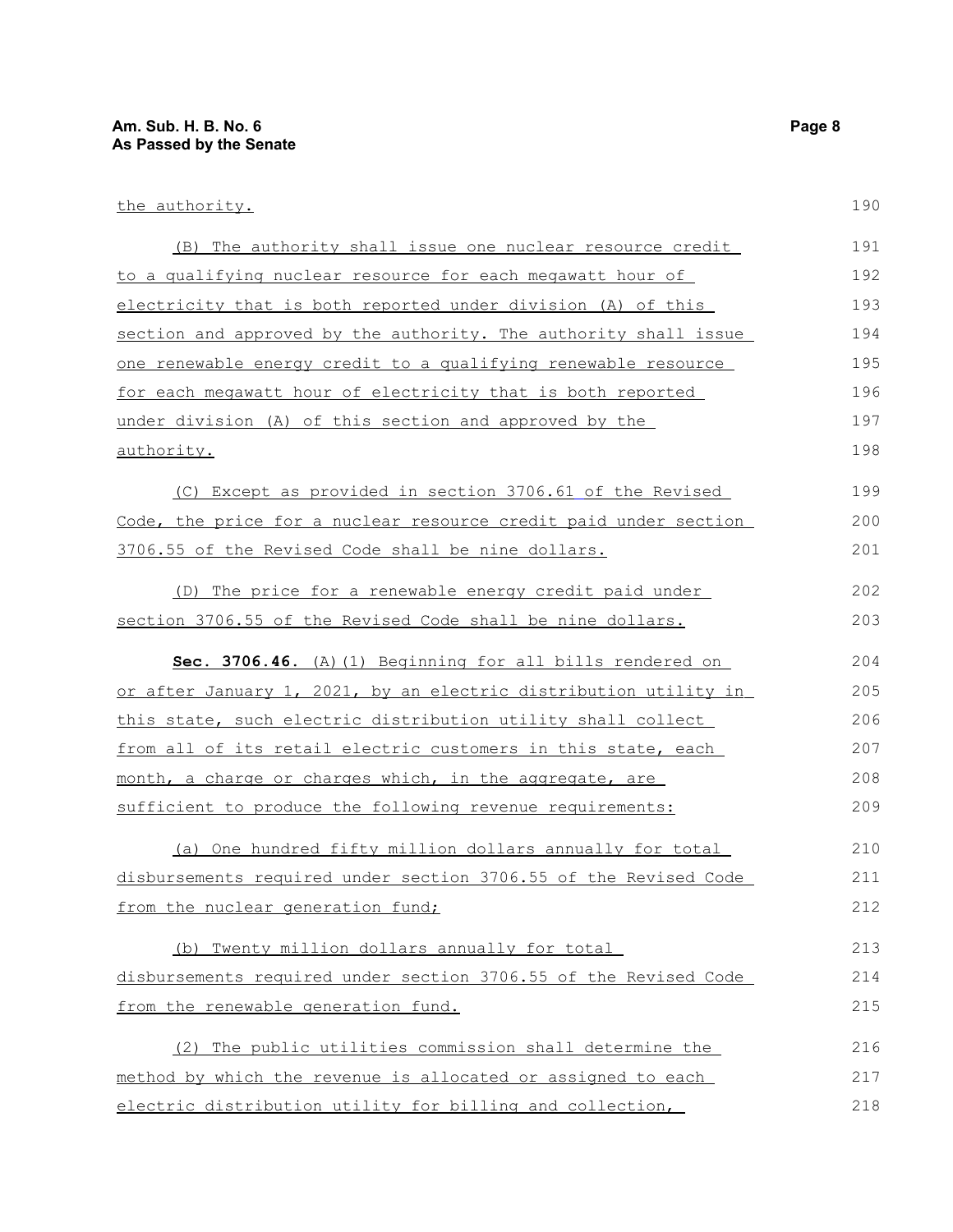| provided that the method of allocation shall be based on the         | 219 |
|----------------------------------------------------------------------|-----|
| relative number of customers, relative quantity of kilowatt hour     | 220 |
| sales, or a combination of the two. The level and structure of       | 221 |
| the charge shall be authorized by the commission through a           | 222 |
| process that the commission shall determine is not for an            | 223 |
| increase in any rate, joint rate, toll, classification, charge,      | 224 |
| or rental, notwithstanding anything to the contrary in Title         | 225 |
| XLIX of the Revised Code.                                            | 226 |
| <u>(B) In authorizing the level and structure of any charge</u>      | 227 |
| or charges to be billed and collected by each electric               | 228 |
| distribution utility, the commission shall ensure that the per-      | 229 |
| customer monthly charge for residential customers does not           | 230 |
| exceed eighty-five cents and that the per-customer monthly           | 231 |
| charge for industrial customers eligible to become self-             | 232 |
| assessing purchasers pursuant to division (C) of section 5727.81     | 233 |
| of the Revised Code does not exceed two thousand four hundred        | 234 |
| dollars. For nonresidential customers that are not self-             | 235 |
| assessing purchasers, the level and design of the charge or          | 236 |
| charges shall be established in a manner that avoids abrupt or       | 237 |
| excessive total net electric bill impacts for typical customers.     | 238 |
| (C) Each charge authorized by the commission under this              | 239 |
| section shall be subject to adjustment so as to reconcile actual     | 240 |
| <u>revenue collected with the revenue needed to meet the revenue</u> | 241 |
| requirements under division (A) (1) of this section. The             | 242 |
| commission shall authorize each electric distribution utility to     | 243 |
| adopt accounting practices to facilitate such reconciliation.        | 244 |
| Notwithstanding any other provisions of the Revised Code, the        | 245 |
| charge or charges authorized by the commission may continue          | 246 |
| beyond December 31, 2027, only if it is necessary to reconcile       | 247 |
| actual revenue collected under this section during the period        | 248 |
| ending on December 31, 2027, with the actual revenue needed to       | 249 |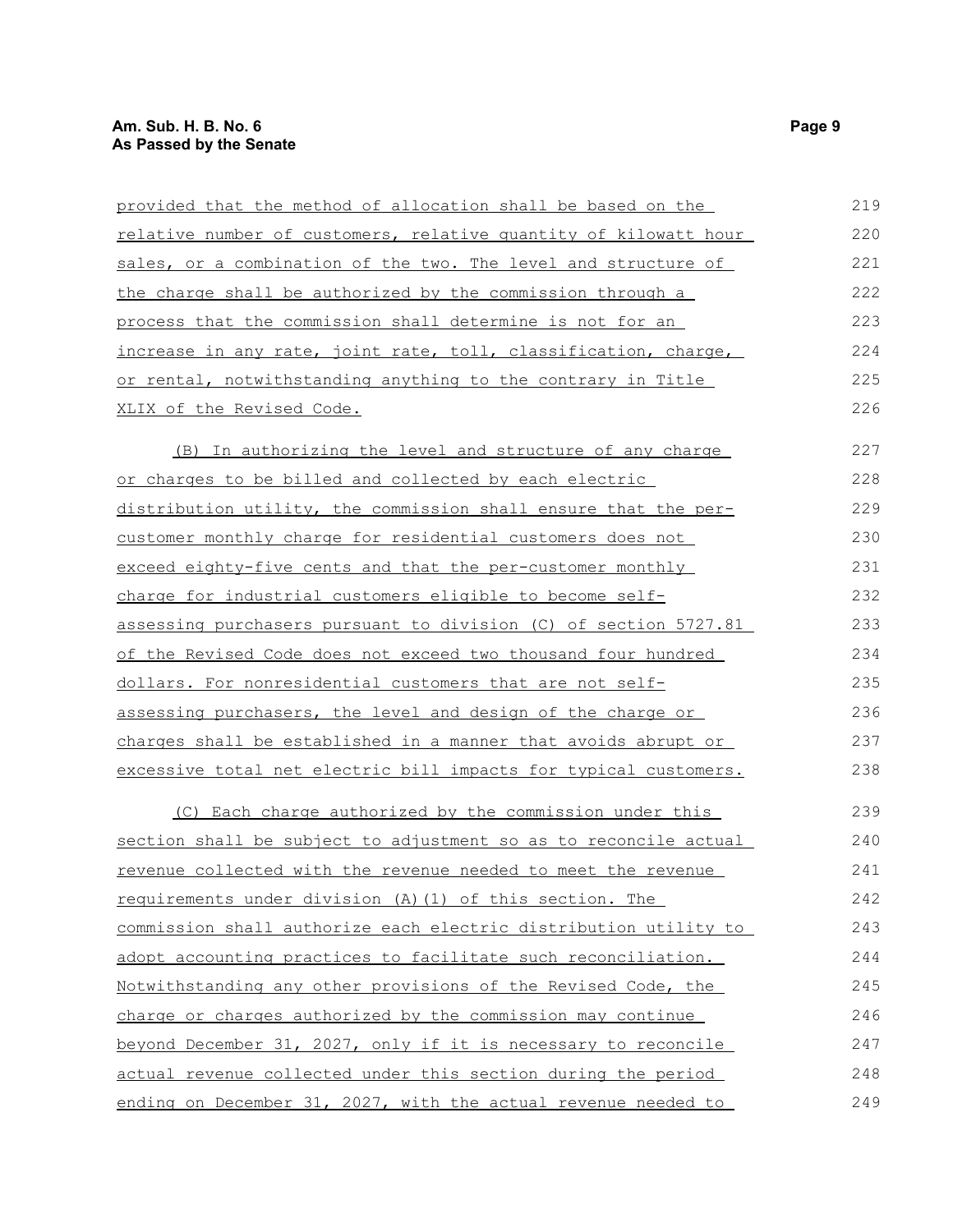| meet the revenue requirements under division (A) (1) of this     | 250 |
|------------------------------------------------------------------|-----|
| section for required disbursements under section 3706.55 of the  | 251 |
| Revised Code that may be due and owing during the same period.   | 252 |
| Such continuation shall be authorized only for such period of    | 253 |
| time beyond December 31, 2027, as may be reasonably necessary to | 254 |
| complete the reconciliation.                                     | 255 |
| Sec. 3706.49. (A) There is hereby created the nuclear            | 256 |
| generation fund and the renewable generation fund. Each fund     | 257 |
| shall be in the custody of the treasurer of state but shall not  | 258 |
| be part of the state treasury. Each fund shall consist of the    | 259 |
| charges collected under section 3706.46 of the Revised Code and  | 260 |
| deposited in accordance with section 3706.53 of the Revised      | 261 |
| Code. The interest generated by each fund shall be retained by   | 262 |
| each respective fund and used for the purposes set forth in      | 263 |
| sections 3706.40 to 3706.65 of the Revised Code.                 | 264 |
| (B) The treasurer of state shall distribute the moneys in        | 265 |
| the funds in accordance with directions provided by the Ohio air | 266 |
| quality development authority. Before giving directions under    | 267 |
| this division, the authority shall consult with the public       | 268 |
| utilities commission.                                            | 269 |
| Sec. 3706.53. Subject to section 3706.61 of the Revised          | 270 |
| Code:                                                            | 271 |
| Eighty-eight and twenty-five hundredths per cent of<br>(A)       | 272 |
| the charges collected under section 3706.46 of the Revised Code  | 273 |
| shall be deposited to the credit of the nuclear generation fund  | 274 |
| created under section 3706.49 of the Revised Code.               | 275 |
| (B) Eleven and seventy-five hundredths per cent of the           | 276 |
| charges collected under section 3706.46 of the Revised Code      | 277 |
| shall be deposited to the credit of the renewable generation     | 278 |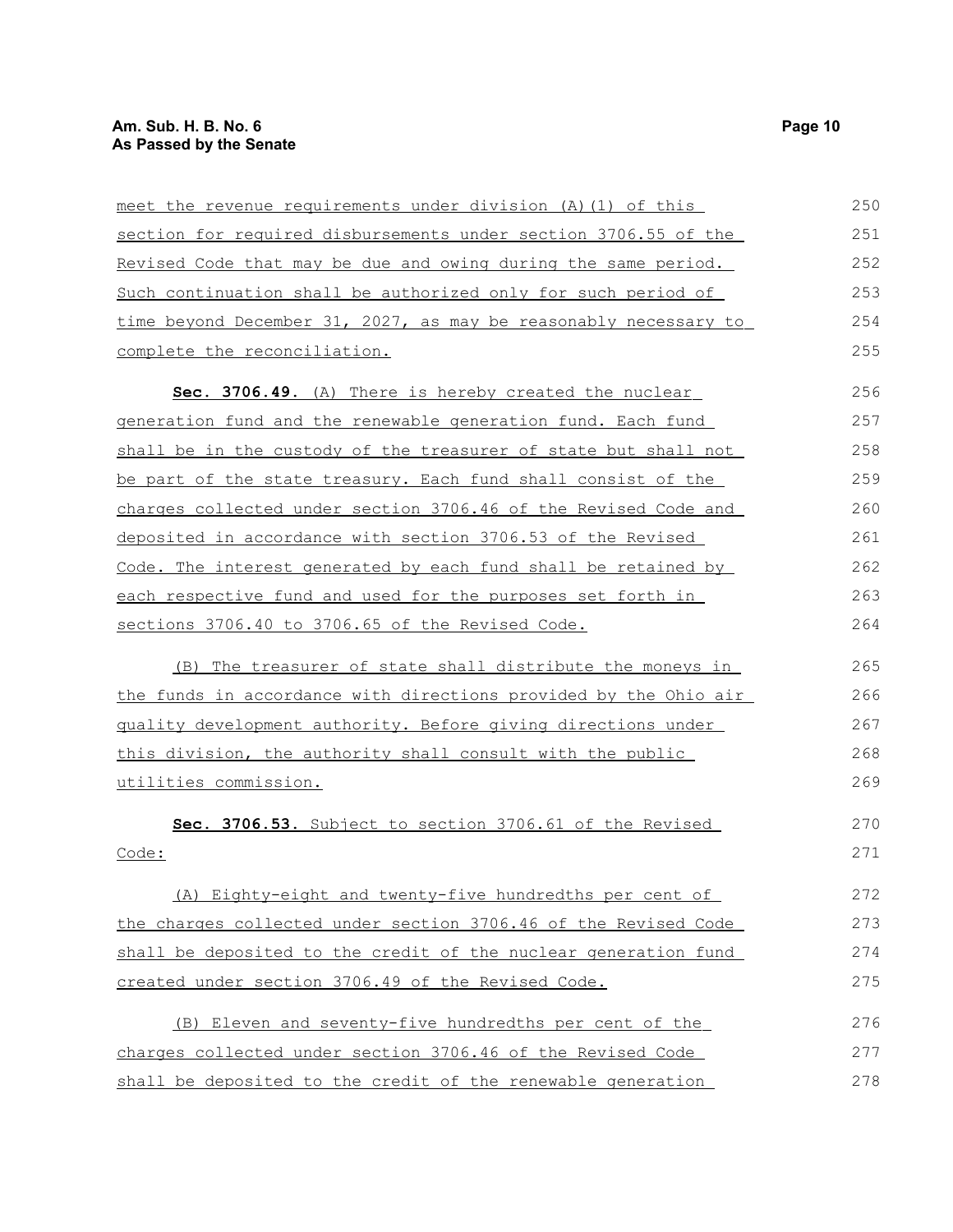| fund created under section 3706.49 of the Revised Code.            | 279 |
|--------------------------------------------------------------------|-----|
| Sec. 3706.55. (A) For the period beginning with April of           | 280 |
| 2021 and ending with January of 2028, the Ohio air quality         | 281 |
| development authority shall, in April of 2021 and every three      | 282 |
| months thereafter through the end of the period, and not later     | 283 |
| than the twenty-first day of the month, direct the treasurer of    | 284 |
| state to remit money from the funds created under section          | 285 |
| 3706.49 of the Revised Code as follows:                            | 286 |
| (1) Subject to sections 3706.59 and 3706.61 of the Revised         | 287 |
| Code, from the nuclear generation fund to the owner or operator    | 288 |
| of a qualifying nuclear resource, in the amount equivalent to      | 289 |
| the number of credits earned by the resource during the quarter    | 290 |
| that ended twelve months prior to the last day of the previous     | 291 |
| guarter multiplied by the credit price, and as directed by the     | 292 |
| <u>authority in accordance with section 3706.61 of the Revised</u> | 293 |
| Code;                                                              | 294 |
| (2) Subject to section 3706.59 of the Revised Code, from           | 295 |
| the renewable generation fund to the owners or operators of        | 296 |
| qualifying renewable resources, in the amount equivalent to the    | 297 |
| number of credits earned by the resources during the quarter       | 298 |
| that ended twelve months prior to the last day of the previous     | 299 |
| quarter multiplied by the credit price.                            | 300 |
| (B) Notwithstanding section 4905.32 of the Revised Code,           | 301 |
| any amounts remaining in the nuclear generation fund and the       | 302 |
| renewable generation fund as of December 31, 2027, minus the       | 303 |
| remittances that are required to be made between that date and     | 304 |
| January 21, 2028, shall be refunded to customers in a manner       | 305 |
| that shall be determined by the authority in consultation with     | 306 |
| the public utilities commission.                                   | 307 |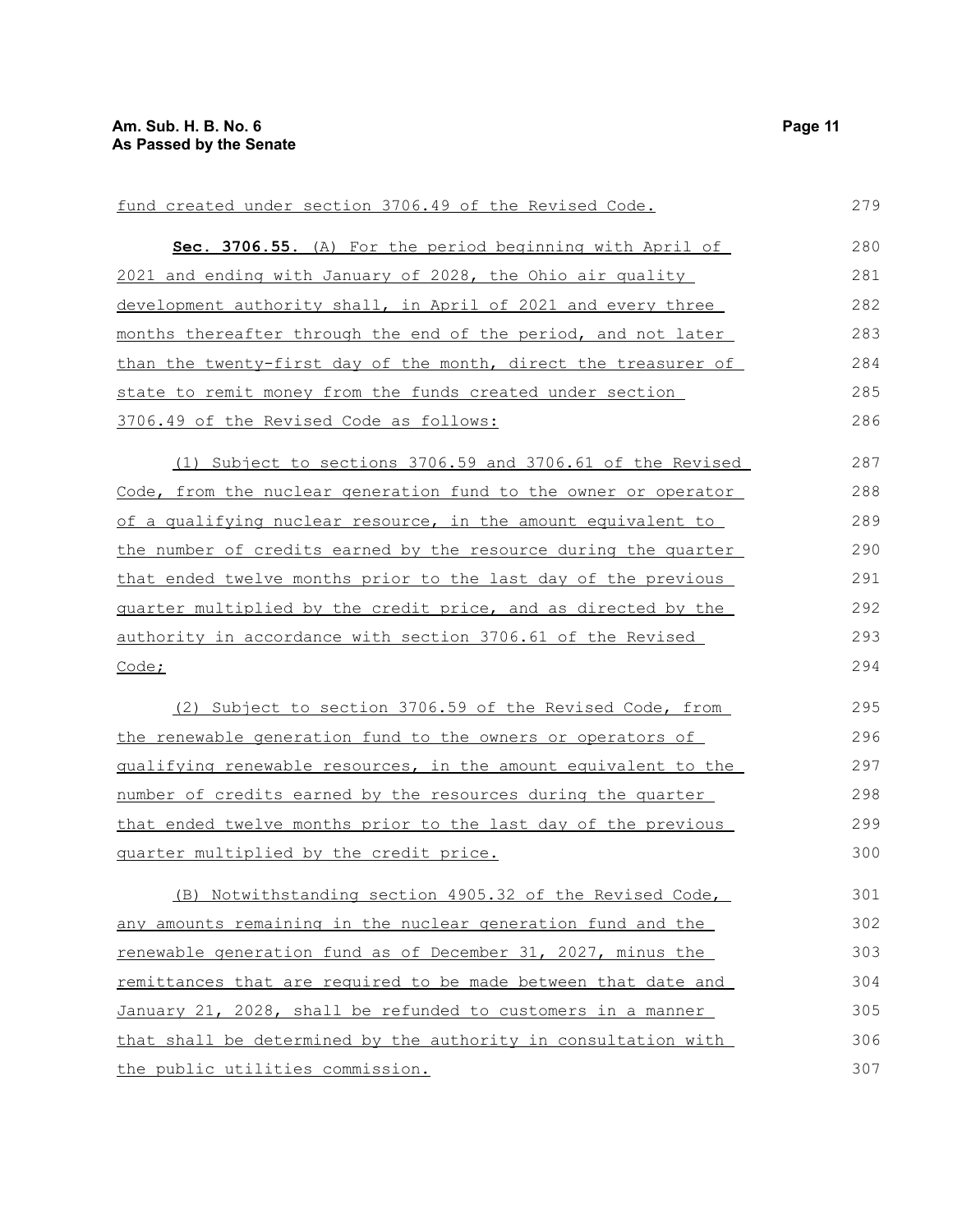| Sec. 3706.59. (A) If the money in the nuclear generation                | 308 |
|-------------------------------------------------------------------------|-----|
| fund is insufficient in a particular quarter to make the                | 309 |
| payments in the amount required under division (A) (1) of section       | 310 |
| 3706.55 of the Revised Code, then the Ohio air quality                  | 311 |
| development authority shall, not later than twenty-one days             | 312 |
| after the close of any quarter in which the owner or operator           | 313 |
| was not fully compensated, direct the treasurer of state to             | 314 |
| remit money from the nuclear generation fund to pay for the             | 315 |
| unpaid credits.                                                         | 316 |
| (B) If the money in the renewable generation fund is                    | 317 |
| insufficient to make the payments in the amounts required under         | 318 |
| division (A)(2) of section 3706.55 of the Revised Code for all          | 319 |
| owners and operators of qualifying renewable resources, then the        | 320 |
| authority shall do both of the following:                               | 321 |
| (1) Not later than twenty-one days after the close of the               | 322 |
| <u>quarter in which the charges collected were insufficient, direct</u> | 323 |
| the treasurer to prorate payments from the total amount                 | 324 |
| available in the renewable generation fund, based on the number         | 325 |
| of each resource's credits earned during the quarter that ended         | 326 |
| twelve months prior to the last day of the previous quarter;            | 327 |
| (2) Not later than twenty-one days after the close of any               | 328 |
| quarter in which the owners or operators received prorated              | 329 |
| payments under division (B) (1) of this section, direct the             | 330 |
| treasurer of state to remit money from the renewable generation         | 331 |
| fund to pay for the unpaid credits. Unpaid credits paid for             | 332 |
| under division $(B)$ $(2)$ of this section shall be paid before any     | 333 |
| other remittances are made under division (A) (2) of section            | 334 |
| 3706.55 of the Revised Code.                                            | 335 |
| Sec. 3706.61. (A) In each year beginning in 2021 and                    | 336 |
| ending in 2027, the public utilities commission shall, not later        | 337 |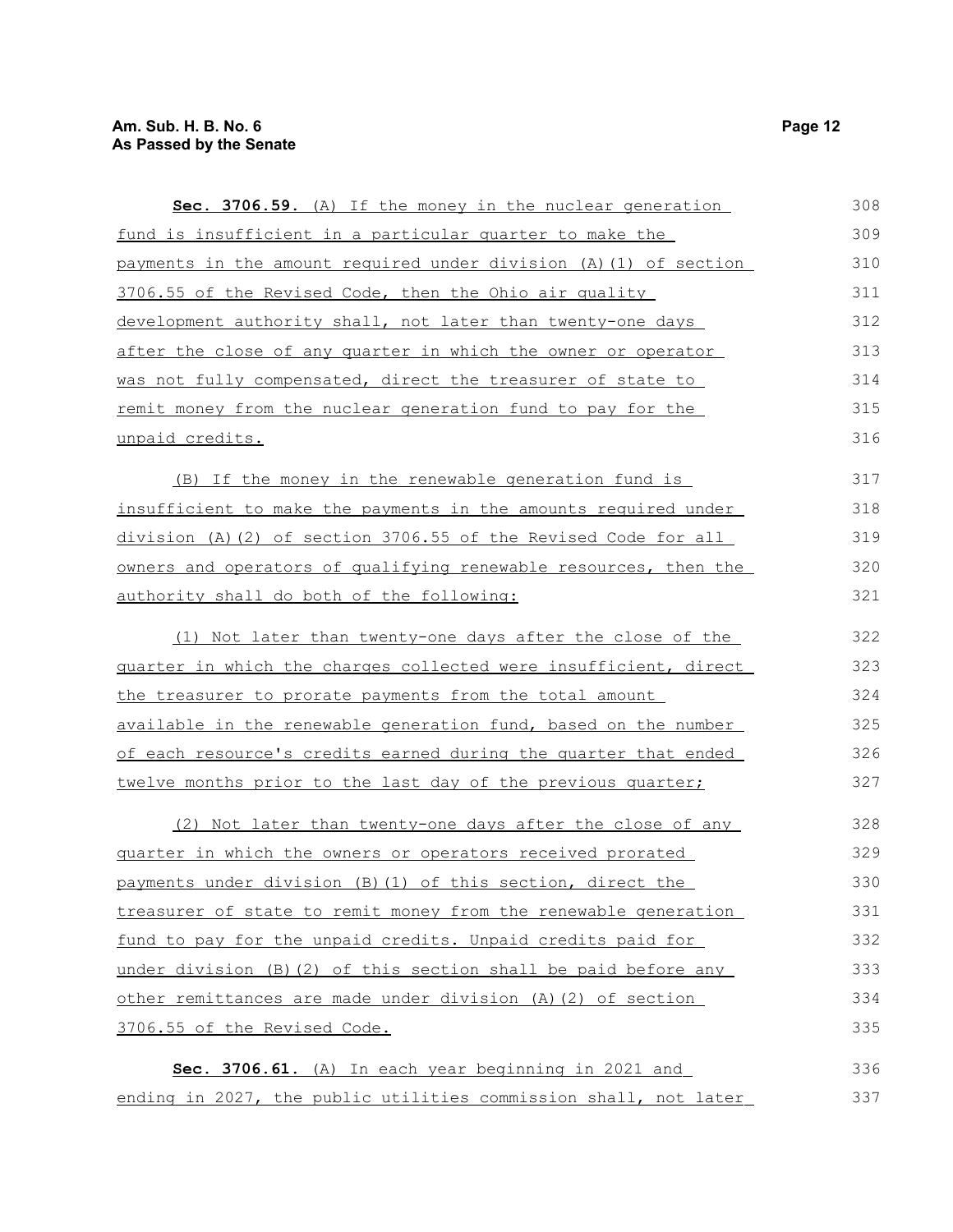| than the first day of May of each of those years, conduct a          | 338 |
|----------------------------------------------------------------------|-----|
| <u>retrospective management and financial review of the owner or</u> | 339 |
| operator of a qualifying nuclear resource and any such resource      | 340 |
| that receives payments for nuclear resource credits under            | 341 |
| section 3706.55 of the Revised Code. In doing so, the commission     | 342 |
| may retain consultants and advisors to perform all or any            | 343 |
| portion of the annual reviews, the cost of which shall be paid,      | 344 |
| at the direction of the Ohio air quality development authority,      | 345 |
| by the treasurer of state from the nuclear generation fund in        | 346 |
| accordance with section 3706.55 of the Revised Code.                 | 347 |
| (B) Any owner or operator subject to a review under                  | 348 |
| division (A) of this section may, for purposes of the review,        | 349 |
| provide the commission or the commission's consultants or            | 350 |
| advisors with any information the owner or operator chooses. The     | 351 |
| owner or operator shall promptly and fully respond to any            | 352 |
| document, information, data, or other request that may be            | 353 |
| directed to its attention by the commission or the commission's      | 354 |
| consultants or advisors for the purpose of the review. Any           | 355 |
| material failure to timely and fully respond shall result in         | 356 |
| suspension of further receipt of payments for nuclear resource       | 357 |
| credits under section 3706.55 of the Revised Code until the          | 358 |
| failure is cured to the satisfaction of the commission.              | 359 |

(C) The commission shall submit a report summarizing the findings of each annual review to the president and minority leader of the senate, the speaker and minority leader of the house of representatives, and the Ohio air quality development authority, and shall make the report publicly available, provided that the report shall not reveal any confidential or proprietary information. The submission shall include a copy of the owner's or operator's own certified annual audit that was obtained during the review performed under this section. 360 361 362 363 364 365 366 367 368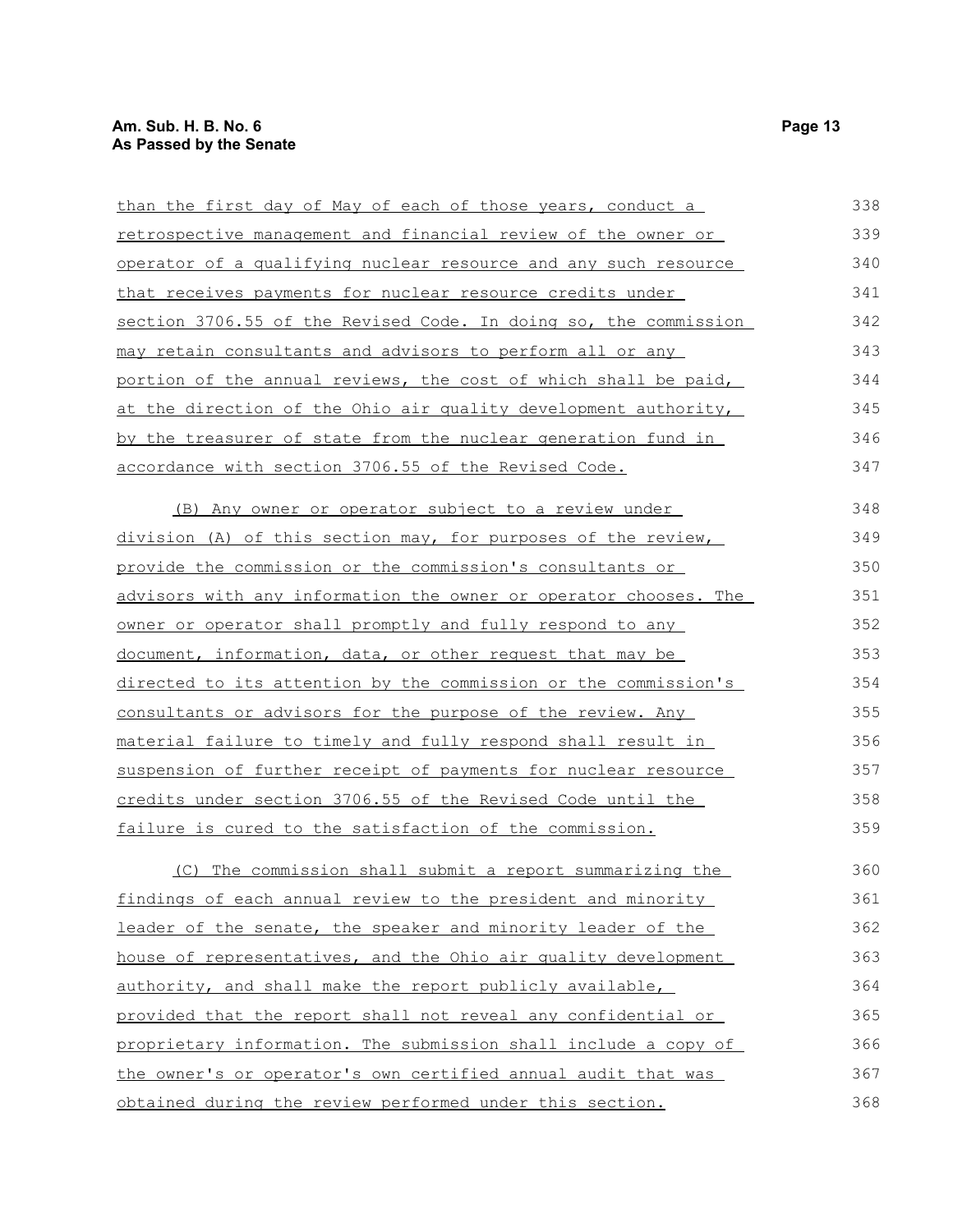| (D) In consultation with the commission, the Ohio air            | 369 |
|------------------------------------------------------------------|-----|
| quality development authority shall consider the findings of the | 370 |
| review and may cease or reduce payments for nuclear resource     | 371 |
| credits under section 3706.55 of the Revised Code if the         | 372 |
| <u>authority determines any of the following:</u>                | 373 |
| (1) That the federal energy regulatory commission or the         | 374 |
| nuclear regulatory commission has established a monetary benefit | 375 |
| or other incentive payment to continue the resource's commercial | 376 |
| operation;                                                       | 377 |
| That either requirement under division (A) or (B) (2)<br>(2)     | 378 |
| of section 3706.43 of the Revised Code is no longer being met;   | 379 |
| (3) That the resource's owner or operator applies, before        | 380 |
| May 1, 2027, to decommission the resource;                       | 381 |
| (4) That, for the purpose of ensuring that the funding for       | 382 |
| nuclear resource credits remains reasonable, the market price    | 383 |
| index exceeds the strike price on the first day of June in the   | 384 |
| year in which the report is submitted, in which case the         | 385 |
| authority shall apply the credit price adjustment for the        | 386 |
| twelve-month period that begins on that day and ends the thirty- | 387 |
| first day of May, or, for 2027, for the seven-month period that  | 388 |
| begins on that day and ends the thirty-first day of December.    | 389 |
| (E)(1) If the authority determines it necessary to make          | 390 |
| reductions under division (D) of this section, the commission    | 391 |
| shall do all of the following, as necessary:                     | 392 |
| (a) Reduce the revenue requirement under division (A) (1)        | 393 |
| (a) of section 3706.46 of the Revised Code;                      | 394 |
| (b) Except when the authority has applied the credit price       | 395 |
| adjustment under division (D) (4) of this section, reduce the    | 396 |
| price of a nuclear resource credit under section 3706.45 of the  | 397 |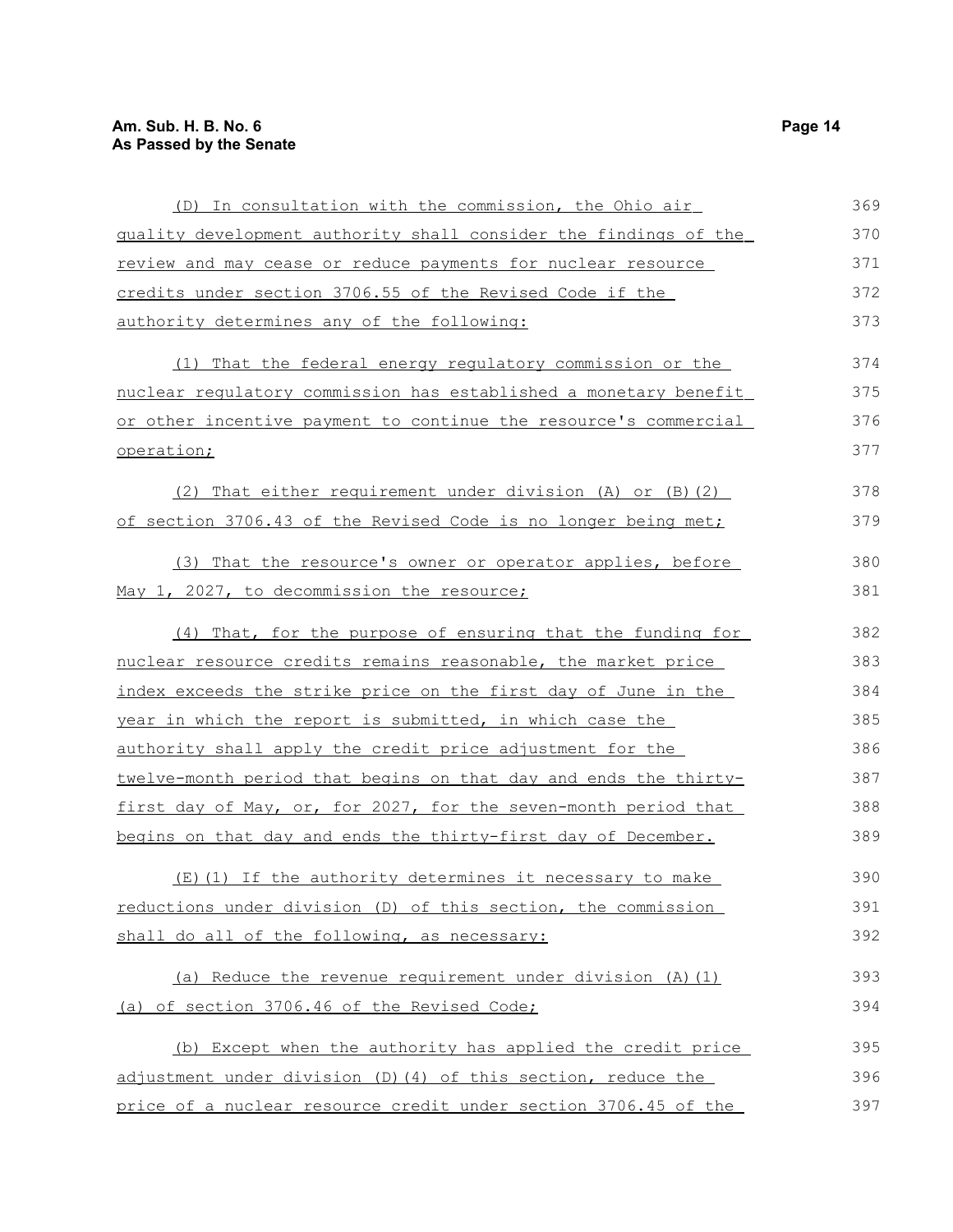| Revised Code, in accordance with a reduced revenue requirement;  | 398 |
|------------------------------------------------------------------|-----|
| (c) Reduce the charge or charges under section 3706.46 of        | 399 |
| the Revised Code, to conform with a reduced revenue requirement; | 400 |
| (d) Adjust the percentages under section 3706.53 of the          | 401 |
| Revised Code in accordance with a reduced revenue requirement.   | 402 |
| (2) Any revisions made by the commission under division          | 403 |
| (E) (1) of this section shall be made through a process that the | 404 |
| commission shall determine is not for an increase in any rate,   | 405 |
| joint rate, toll, classification, charge, or rental,             | 406 |
| notwithstanding anything to the contrary in Title XLIX of the    | 407 |
| Revised Code.                                                    | 408 |
| (F) If the payments for nuclear resource credits are             | 409 |
| suspended or ceased under this section, the commission shall     | 410 |
| instruct the electric distribution utilities to accordingly      | 411 |
| suspend or cease billing and collecting customer charges under   | 412 |
| section 3706.46 of the Revised Code.                             | 413 |
| (G) Chapter 4903. of the Revised Code shall not apply to         | 414 |
| this section.                                                    | 415 |
| Sec. 3706.63. Not later than January 1, 2020, the Ohio air       | 416 |
| quality development authority shall adopt rules under Chapter    | 417 |
| 119. of the Revised Code that are necessary to implement         | 418 |
| sections 3706.40 to 3706.65 of the Revised Code.                 | 419 |
| Sec. 3706.65. (A) For the purpose of carrying out the Ohio       | 420 |
| air quality development authority's duties under sections        | 421 |
| 3706.40 to 3706.63 of the Revised Code, the authority may make   | 422 |
| use of the staff and experts employed at the public utilities    | 423 |
| commission in such manner as is provided by mutual arrangement   | 424 |
| between the authority and the commission. Any information, data, | 425 |
| and equipment of the commission shall be placed at the disposal  | 426 |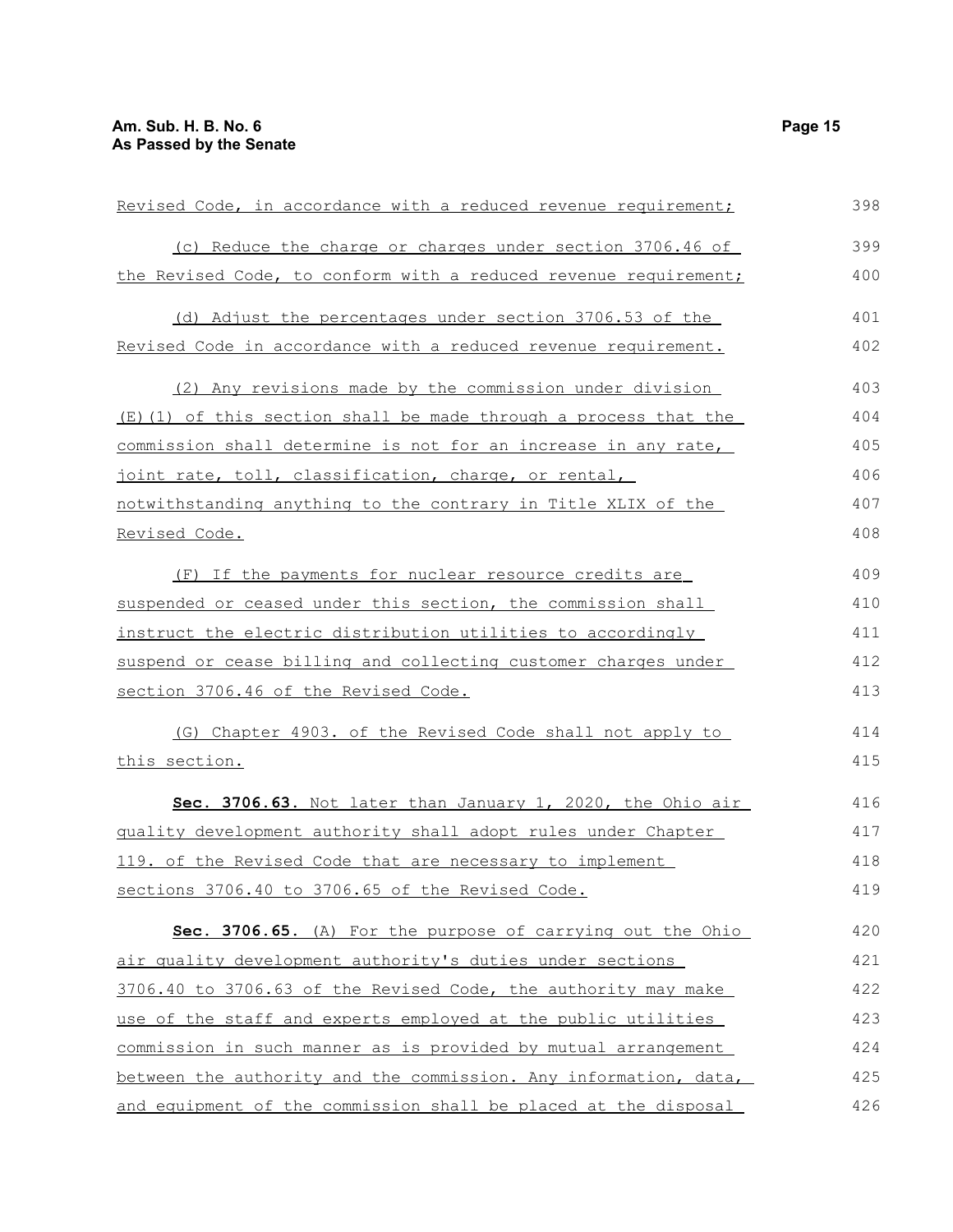| (B) If any information, data, or equipment is not a public       | 428 |
|------------------------------------------------------------------|-----|
| record for purposes of section 149.43 of the Revised Code        | 429 |
| because either the authority or the commission possesses that    | 430 |
| information, data, or equipment, then the operation of division  | 431 |
| (A) of this section shall not be construed to render that        | 432 |
| information, data, or equipment a public record, notwithstanding | 433 |
| any provision of the Revised Code to the contrary.               | 434 |
| Sec. 4906.13. (A) As used in this section and sections           | 435 |
| 4906.20 and 4906.98 of the Revised Code, "economically           | 436 |
| significant wind farm" means wind turbines and associated        | 437 |
| facilities with a single interconnection to the electrical grid  | 438 |
| and designed for, or capable of, operation at an aggregate       | 439 |
| capacity of five or more megawatts but less than fifty           | 440 |
| megawatts. The term excludes any such wind farm in operation on  | 441 |
| June 24, 2008. The term also excludes one or more wind turbines  | 442 |
| and associated facilities that are primarily dedicated to        | 443 |
| providing electricity to a single customer at a single location  | 444 |
| and that are designed for, or capable of, operation at an        | 445 |
| aggregate capacity of less than twenty megawatts, as measured at | 446 |
| the customer's point of interconnection to the electrical grid.  | 447 |
| (B) No public agency or political subdivision of this            | 448 |
| state may require any approval, consent, permit, certificate, or | 449 |
| other condition for the construction or operation of a major     | 450 |
| utility facility or economically significant wind farm           | 451 |
| authorized by a certificate issued pursuant to Chapter 4906. of  | 452 |
| the Revised Code. Nothing herein shall prevent the application   | 453 |
| of state laws for the protection of employees engaged in the     | 454 |
| construction of such facility or wind farm nor of municipal      | 455 |

regulations that do not pertain to the location or design of, or 456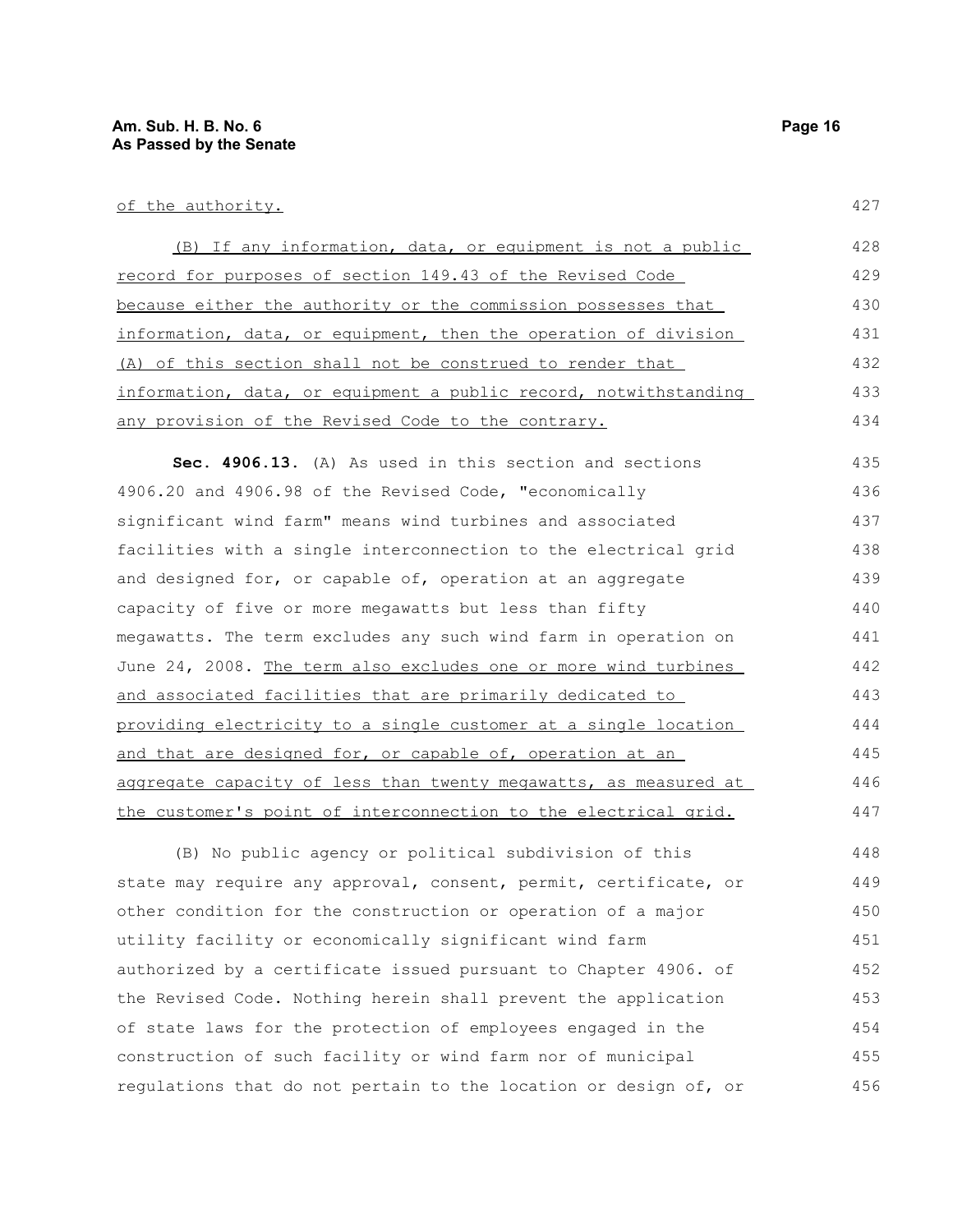pollution control and abatement standards for, a major utility facility or economically significant wind farm for which a certificate has been granted under this chapter. 457 458 459

**Sec. 4928.01.** (A) As used in this chapter: 460

(1) "Ancillary service" means any function necessary to the provision of electric transmission or distribution service to a retail customer and includes, but is not limited to, scheduling, system control, and dispatch services; reactive supply from generation resources and voltage control service; reactive supply from transmission resources service; regulation service; frequency response service; energy imbalance service; operating reserve-spinning reserve service; operating reservesupplemental reserve service; load following; back-up supply service; real-power loss replacement service; dynamic scheduling; system black start capability; and network stability service. 461 462 463 464 465 466 467 468 469 470 471 472

(2) "Billing and collection agent" means a fully independent agent, not affiliated with or otherwise controlled by an electric utility, electric services company, electric cooperative, or governmental aggregator subject to certification under section 4928.08 of the Revised Code, to the extent that the agent is under contract with such utility, company, cooperative, or aggregator solely to provide billing and collection for retail electric service on behalf of the utility company, cooperative, or aggregator. 473 474 475 476 477 478 479 480 481

(3) "Certified territory" means the certified territory established for an electric supplier under sections 4933.81 to 4933.90 of the Revised Code. 482 483 484

(4) "Competitive retail electric service" means a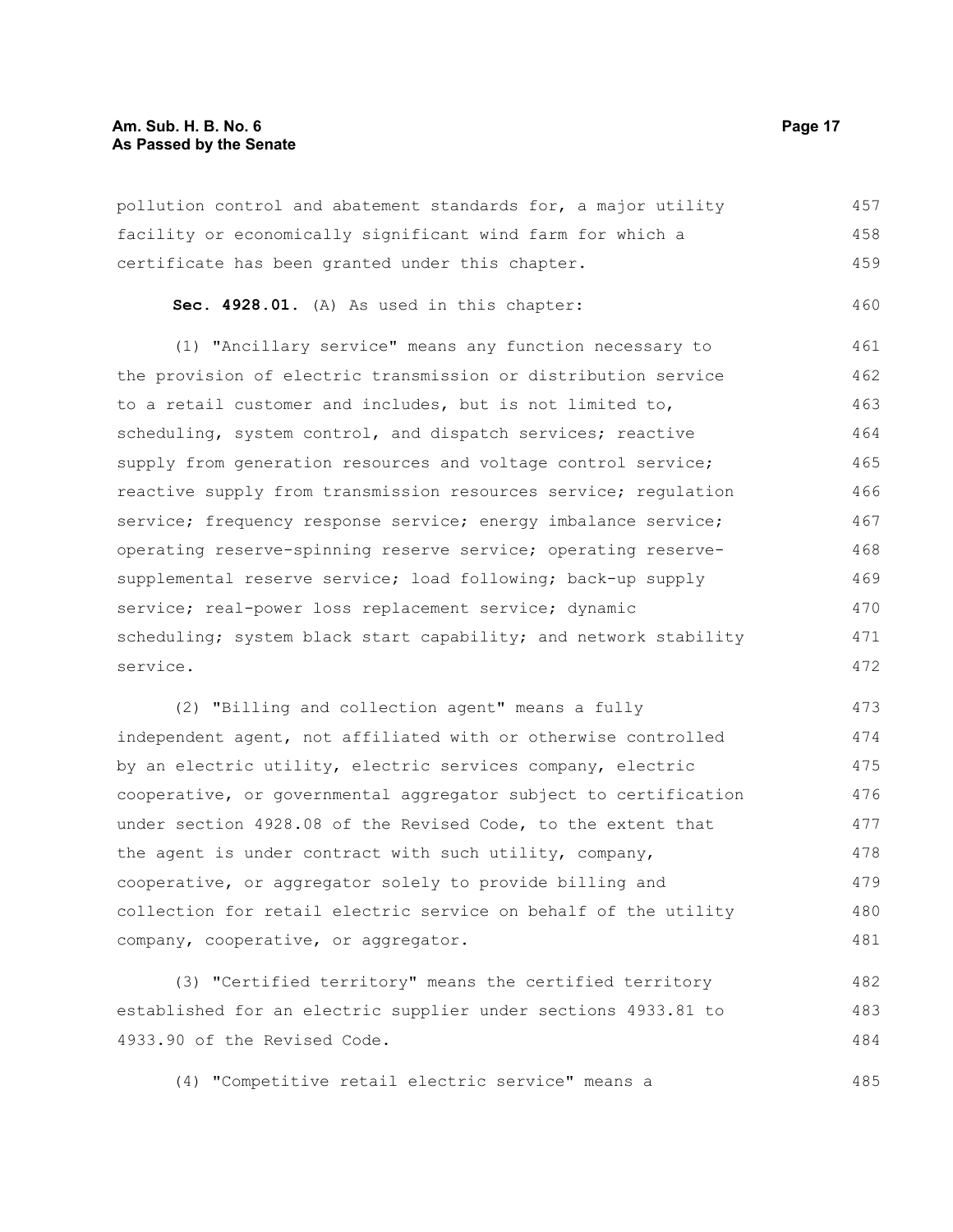component of retail electric service that is competitive as provided under division (B) of this section. 486 487

(5) "Electric cooperative" means a not-for-profit electric light company that both is or has been financed in whole or in part under the "Rural Electrification Act of 1936," 49 Stat. 1363, 7 U.S.C. 901, and owns or operates facilities in this state to generate, transmit, or distribute electricity, or a not-for-profit successor of such company. 488 489 490 491 492 493

(6) "Electric distribution utility" means an electric utility that supplies at least retail electric distribution service. 494 495 496

(7) "Electric light company" has the same meaning as in section 4905.03 of the Revised Code and includes an electric services company, but excludes any self-generator to the extent that it consumes electricity it so produces, sells that electricity for resale, or obtains electricity from a generating facility it hosts on its premises. 497 498 499 500 501 502

(8) "Electric load center" has the same meaning as in section 4933.81 of the Revised Code. 503 504

(9) "Electric services company" means an electric light company that is engaged on a for-profit or not-for-profit basis in the business of supplying or arranging for the supply of only a competitive retail electric service in this state. "Electric services company" includes a power marketer, power broker, aggregator, or independent power producer but excludes an electric cooperative, municipal electric utility, governmental aggregator, or billing and collection agent. 505 506 507 508 509 510 511 512

(10) "Electric supplier" has the same meaning as in section 4933.81 of the Revised Code. 513 514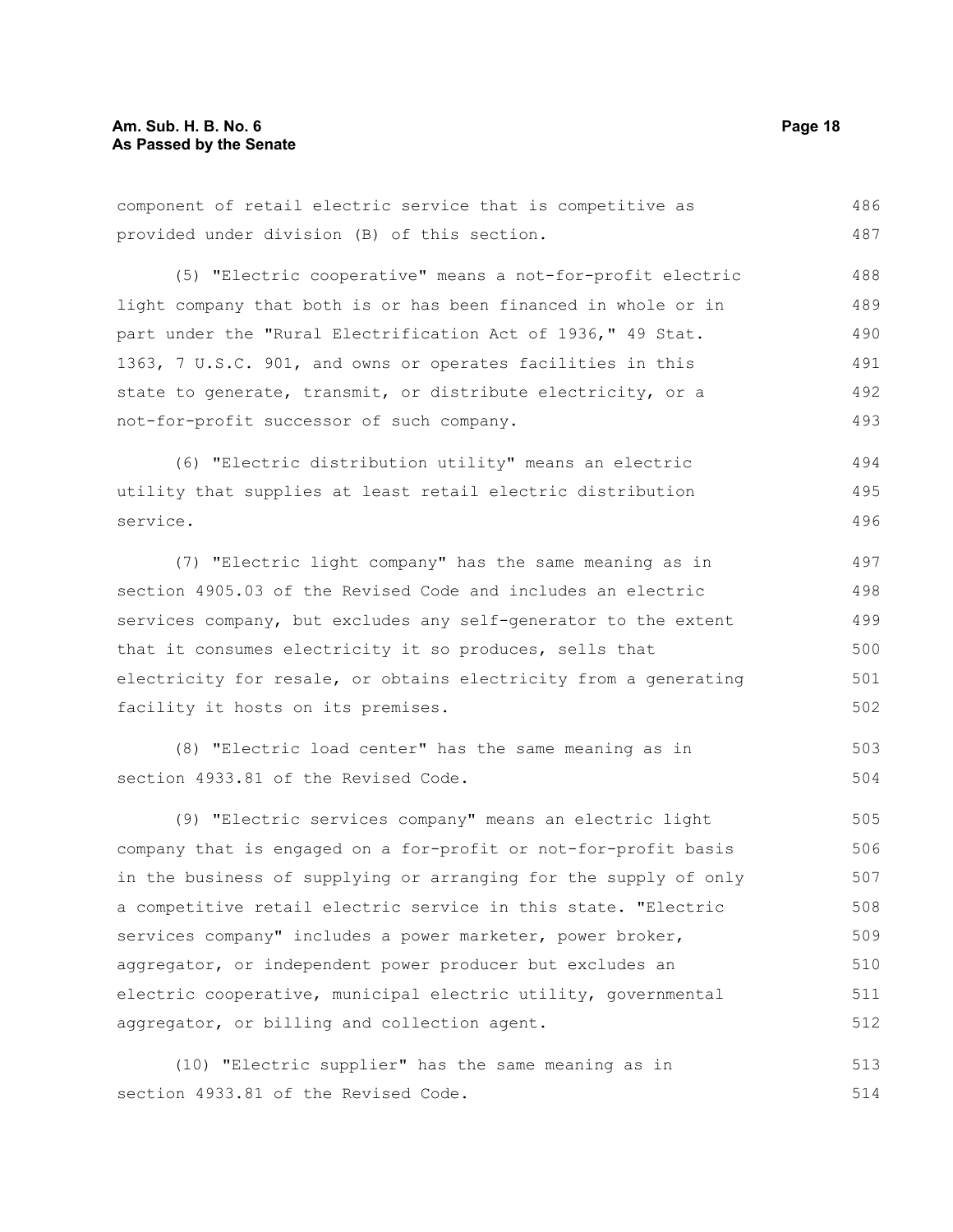### **Am. Sub. H. B. No. 6 Page 19 As Passed by the Senate**

(11) "Electric utility" means an electric light company that has a certified territory and is engaged on a for-profit basis either in the business of supplying a noncompetitive retail electric service in this state or in the businesses of supplying both a noncompetitive and a competitive retail electric service in this state. "Electric utility" excludes a municipal electric utility or a billing and collection agent. 515 516 517 518 519 520 521

(12) "Firm electric service" means electric service other than nonfirm electric service. 522 523

(13) "Governmental aggregator" means a legislative authority of a municipal corporation, a board of township trustees, or a board of county commissioners acting as an aggregator for the provision of a competitive retail electric service under authority conferred under section 4928.20 of the Revised Code. 524 525 526 527 528 529

(14) A person acts "knowingly," regardless of the person's purpose, when the person is aware that the person's conduct will probably cause a certain result or will probably be of a certain nature. A person has knowledge of circumstances when the person is aware that such circumstances probably exist. 530 531 532 533 534

(15) "Level of funding for low-income customer energy efficiency programs provided through electric utility rates" means the level of funds specifically included in an electric utility's rates on October 5, 1999, pursuant to an order of the public utilities commission issued under Chapter 4905. or 4909. of the Revised Code and in effect on October 4, 1999, for the purpose of improving the energy efficiency of housing for the utility's low-income customers. The term excludes the level of any such funds committed to a specific nonprofit organization or organizations pursuant to a stipulation or contract. 535 536 537 538 539 540 541 542 543 544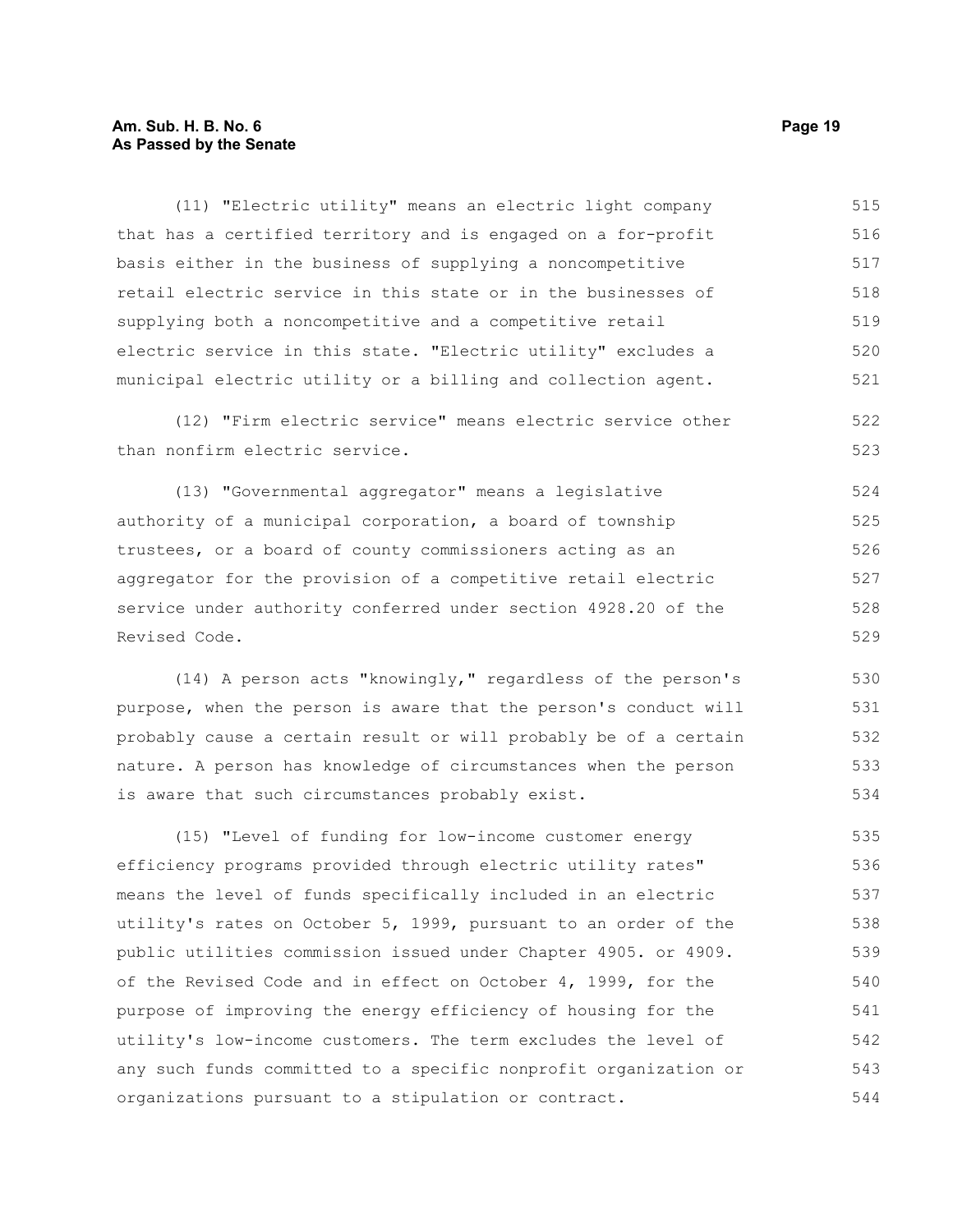# **Am. Sub. H. B. No. 6 Page 20 As Passed by the Senate**

| (16) "Low-income customer assistance programs" means the         | 545 |
|------------------------------------------------------------------|-----|
| percentage of income payment plan program, the home energy       | 546 |
| assistance program, the home weatherization assistance program,  | 547 |
| and the targeted energy efficiency and weatherization program.   | 548 |
| (17) "Market development period" for an electric utility         | 549 |
| means the period of time beginning on the starting date of       | 550 |
| competitive retail electric service and ending on the applicable | 551 |
| date for that utility as specified in section 4928.40 of the     | 552 |
| Revised Code, irrespective of whether the utility applies to     | 553 |
| receive transition revenues under this chapter.                  | 554 |
| (18) "Market power" means the ability to impose on               | 555 |
| customers a sustained price for a product or service above the   | 556 |
| price that would prevail in a competitive market.                | 557 |
| (19) "Mercantile customer" means a commercial or                 | 558 |
| industrial customer if the electricity consumed is for           | 559 |
| nonresidential use and the customer consumes more than seven     | 560 |
| hundred thousand kilowatt hours per year or is part of a         | 561 |
| national account involving multiple facilities in one or more    | 562 |
| states.                                                          | 563 |
| (20) "Municipal electric utility" means a municipal              | 564 |
| corporation that owns or operates facilities to generate,        | 565 |
| transmit, or distribute electricity.                             | 566 |
| (21) "Noncompetitive retail electric service" means a            | 567 |
| component of retail electric service that is noncompetitive as   | 568 |
| provided under division (B) of this section.                     | 569 |
| (22) "Nonfirm electric service" means electric service           | 570 |
| provided pursuant to a schedule filed under section 4905.30 of   | 571 |
| the Revised Code or pursuant to an arrangement under section     | 572 |

4905.31 of the Revised Code, which schedule or arrangement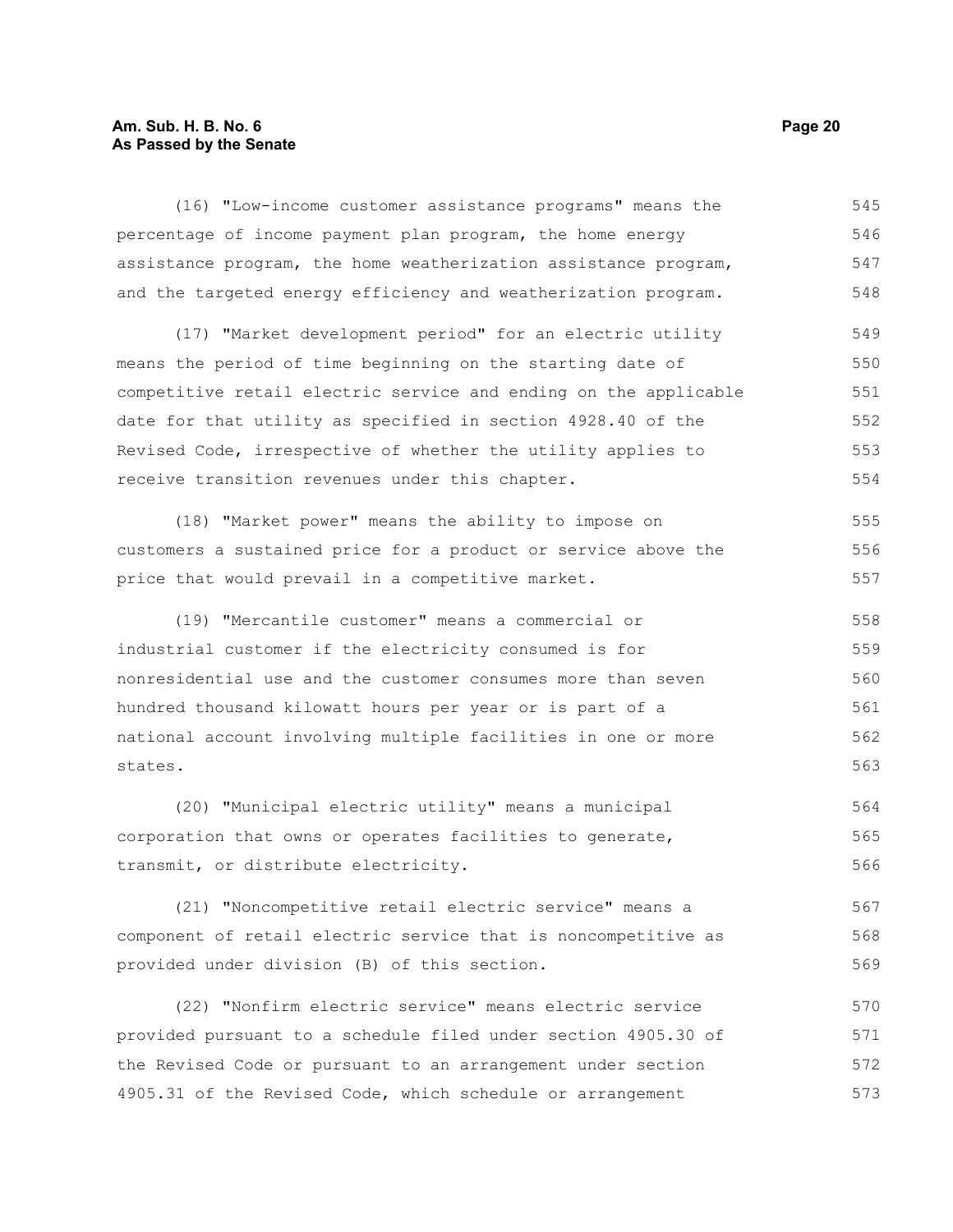includes conditions that may require the customer to curtail or interrupt electric usage during nonemergency circumstances upon notification by an electric utility. 574 575 576

(23) "Percentage of income payment plan arrears" means funds eligible for collection through the percentage of income payment plan rider, but uncollected as of July 1, 2000. 577 578 579

(24) "Person" has the same meaning as in section 1.59 of the Revised Code. 580 581

(25) "Advanced energy project" means any technologies, products, activities, or management practices or strategies that facilitate the generation or use of electricity or energy and that reduce or support the reduction of energy consumption or support the production of clean, renewable energy for industrial, distribution, commercial, institutional, governmental, research, not-for-profit, or residential energy users, including, but not limited to, advanced energy resources and renewable energy resources. "Advanced energy project" also includes any project described in division (A), (B), or (C) of section 4928.621 of the Revised Code. 582 583 584 585 586 587 588 589 590 591 592

(26) "Regulatory assets" means the unamortized net regulatory assets that are capitalized or deferred on the regulatory books of the electric utility, pursuant to an order or practice of the public utilities commission or pursuant to generally accepted accounting principles as a result of a prior commission rate-making decision, and that would otherwise have been charged to expense as incurred or would not have been capitalized or otherwise deferred for future regulatory consideration absent commission action. "Regulatory assets" includes, but is not limited to, all deferred demand-side management costs; all deferred percentage of income payment plan 593 594 595 596 597 598 599 600 601 602 603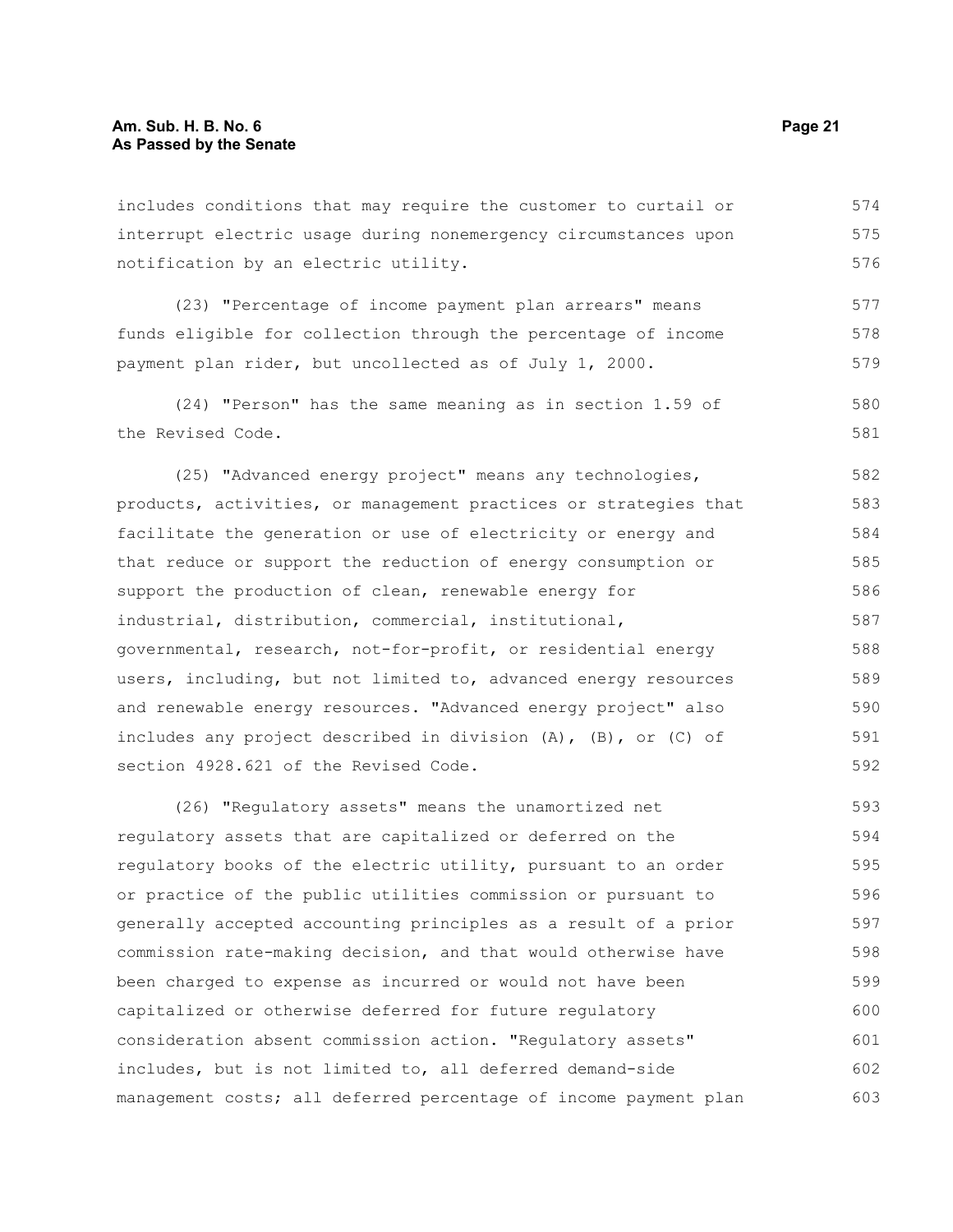#### **Am. Sub. H. B. No. 6 Page 22 As Passed by the Senate**

arrears; post-in-service capitalized charges and assets recognized in connection with statement of financial accounting standards no. 109 (receivables from customers for income taxes); future nuclear decommissioning costs and fuel disposal costs as those costs have been determined by the commission in the electric utility's most recent rate or accounting application proceeding addressing such costs; the undepreciated costs of safety and radiation control equipment on nuclear generating plants owned or leased by an electric utility; and fuel costs currently deferred pursuant to the terms of one or more settlement agreements approved by the commission. 604 605 606 607 608 609 610 611 612 613 614

(27) "Retail electric service" means any service involved in supplying or arranging for the supply of electricity to ultimate consumers in this state, from the point of generation to the point of consumption. For the purposes of this chapter, retail electric service includes one or more of the following "service components": generation service, aggregation service, power marketing service, power brokerage service, transmission service, distribution service, ancillary service, metering service, and billing and collection service. 615 616 617 618 619 620 621 622 623

(28) "Starting date of competitive retail electric service" means January 1, 2001. 624 625

(29) "Customer-generator" means a user of a net metering system. 626 627

(30) "Net metering" means measuring the difference in an applicable billing period between the electricity supplied by an electric service provider and the electricity generated by a customer-generator that is fed back to the electric service provider. 628 629 630 631 632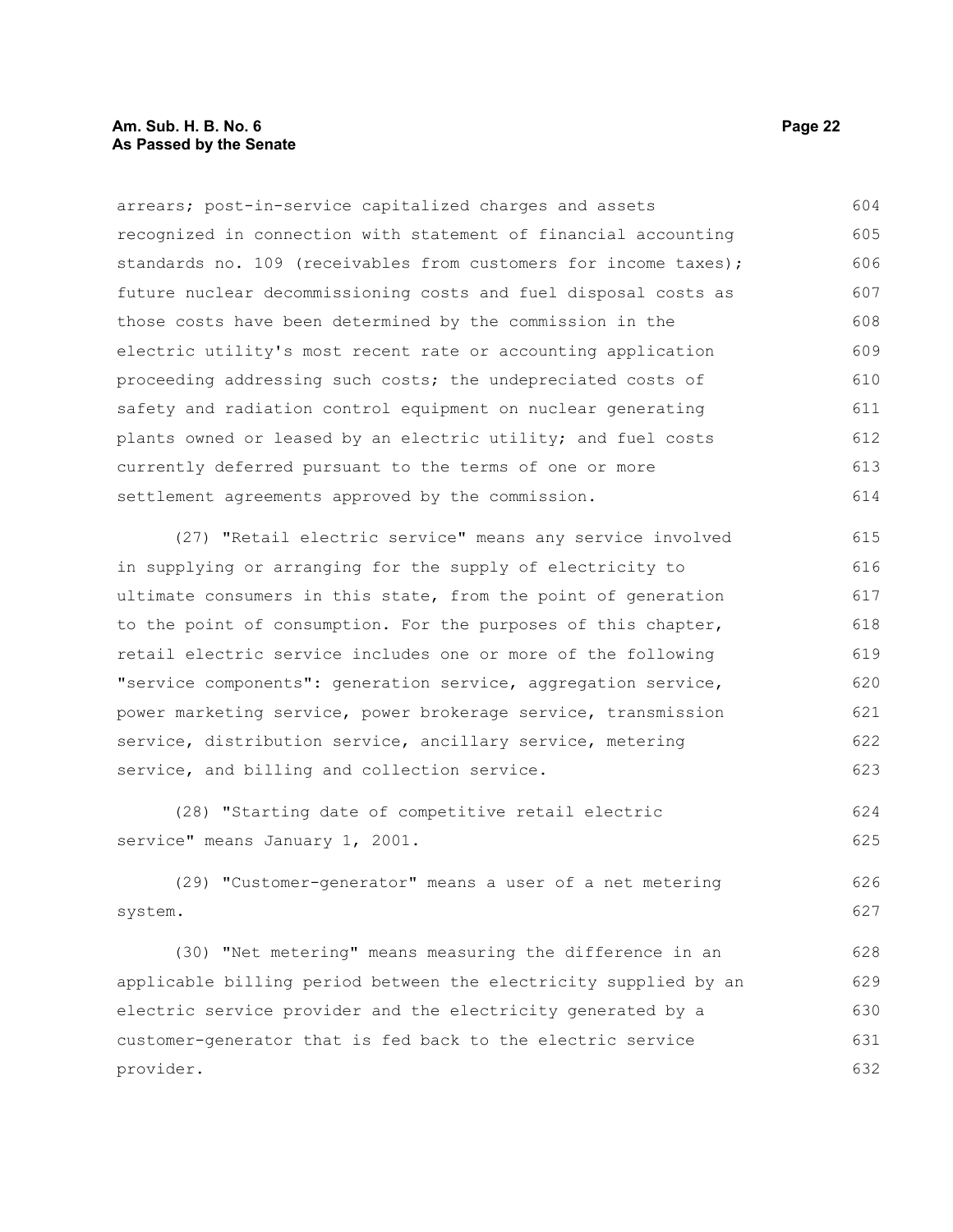# **Am. Sub. H. B. No. 6 Page 23 As Passed by the Senate**

| (31) "Net metering system" means a facility for the              | 633 |
|------------------------------------------------------------------|-----|
| production of electrical energy that does all of the following:  | 634 |
| (a) Uses as its fuel either solar, wind, biomass, landfill       | 635 |
| gas, or hydropower, or uses a microturbine or a fuel cell;       | 636 |
| (b) Is located on a customer-generator's premises;               | 637 |
| (c) Operates in parallel with the electric utility's             | 638 |
| transmission and distribution facilities;                        | 639 |
| (d) Is intended primarily to offset part or all of the           | 640 |
| customer-generator's requirements for electricity. For an        | 641 |
| industrial customer-generator with a net metering system that    | 642 |
| has a capacity of less than twenty megawatts and uses wind as    | 643 |
| energy, this means the net metering system was sized so as to    | 644 |
| not exceed one hundred per cent of the customer-generator's      | 645 |
| annual requirements for electric energy at the time of           | 646 |
| interconnection.                                                 | 647 |
| (32) "Self-generator" means an entity in this state that         | 648 |
| owns or hosts on its premises an electric generation facility    | 649 |
| that produces electricity primarily for the owner's consumption  | 650 |
| and that may provide any such excess electricity to another      | 651 |
| entity, whether the facility is installed or operated by the     | 652 |
| owner or by an agent under a contract.                           | 653 |
| (33) "Rate plan" means the standard service offer in             | 654 |
| effect on the effective date of the amendment of this section by | 655 |
| S.B. 221 of the 127th general assembly, July 31, 2008.           | 656 |
| (34) "Advanced energy resource" means any of the                 | 657 |
| following:                                                       | 658 |
| (a) Any method or any modification or replacement of any         | 659 |
| property, process, device, structure, or equipment that          | 660 |
|                                                                  |     |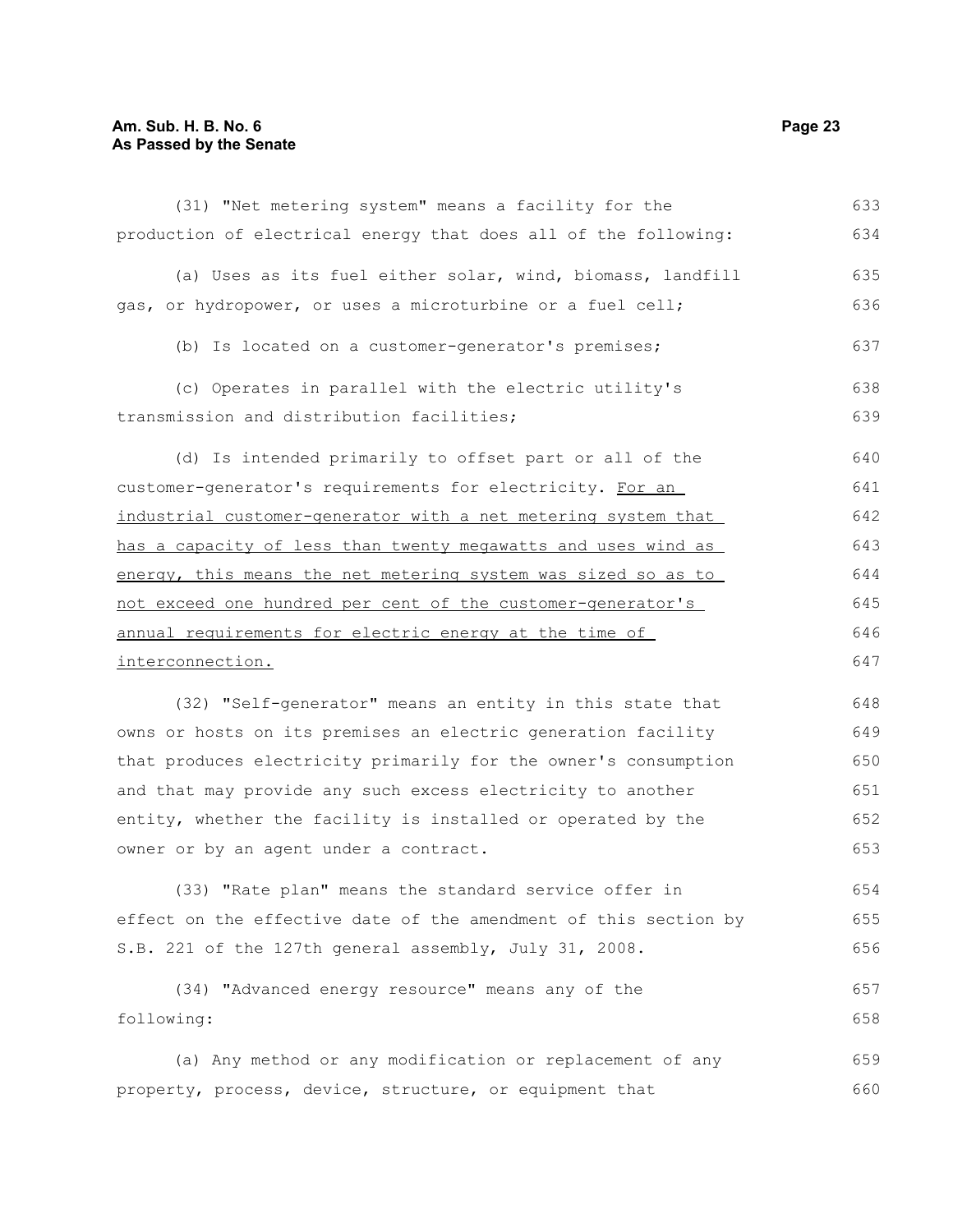#### **Am. Sub. H. B. No. 6 Page 24 As Passed by the Senate**

increases the generation output of an electric generating facility to the extent such efficiency is achieved without additional carbon dioxide emissions by that facility; 661 662 663

(b) Any distributed generation system consisting of customer cogeneration technology; 664 665

(c) Clean coal technology that includes a carbon-based product that is chemically altered before combustion to demonstrate a reduction, as expressed as ash, in emissions of nitrous oxide, mercury, arsenic, chlorine, sulfur dioxide, or sulfur trioxide in accordance with the American society of testing and materials standard D1757A or a reduction of metal oxide emissions in accordance with standard D5142 of that society, or clean coal technology that includes the design capability to control or prevent the emission of carbon dioxide, which design capability the commission shall adopt by rule and shall be based on economically feasible best available technology or, in the absence of a determined best available technology, shall be of the highest level of economically feasible design capability for which there exists generally accepted scientific opinion; 666 667 668 669 670 671 672 673 674 675 676 677 678 679 680

(d) Advanced nuclear energy technology consisting of generation III technology as defined by the nuclear regulatory commission; other, later technology; or significant improvements to existing facilities; 681 682 683 684

(e) Any fuel cell used in the generation of electricity, including, but not limited to, a proton exchange membrane fuel cell, phosphoric acid fuel cell, molten carbonate fuel cell, or solid oxide fuel cell; 685 686 687 688

(f) Advanced solid waste or construction and demolition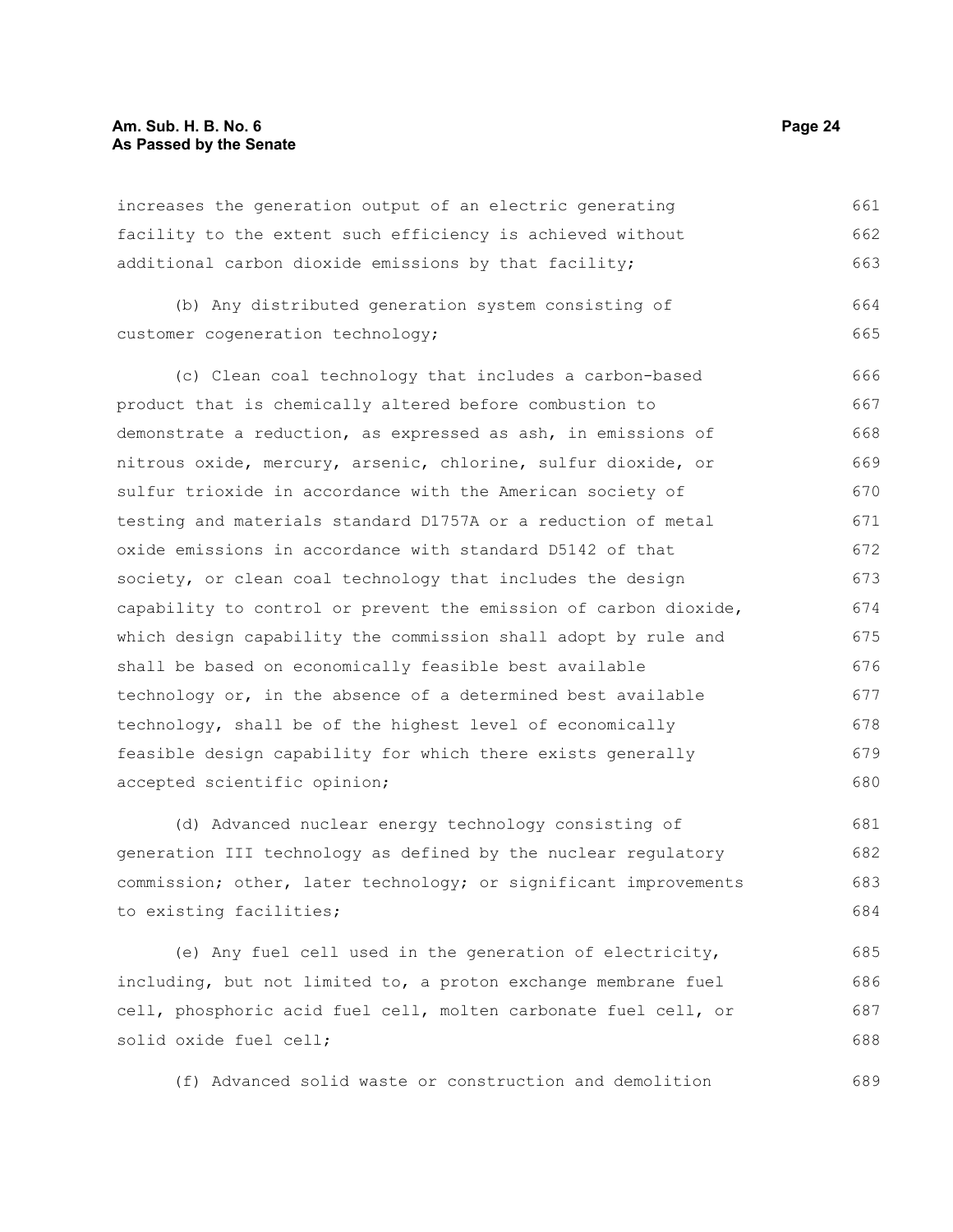#### **Am. Sub. H. B. No. 6 Page 25 As Passed by the Senate**

debris conversion technology, including, but not limited to, advanced stoker technology, and advanced fluidized bed gasification technology, that results in measurable greenhouse gas emissions reductions as calculated pursuant to the United States environmental protection agency's waste reduction model (WARM); (g) Demand-side management and any energy efficiency improvement; (h) Any new, retrofitted, refueled, or repowered generating facility located in Ohio, including a simple or combined-cycle natural gas generating facility or a generating facility that uses biomass, coal, modular nuclear, or any other fuel as its input; (i) Any uprated capacity of an existing electric generating facility if the uprated capacity results from the deployment of advanced technology. "Advanced energy resource" does not include a waste energy recovery system that is, or has been, included in an energy efficiency program of an electric distribution utility pursuant to requirements under section 4928.66 of the Revised Code. (35) "Air contaminant source" has the same meaning as in section 3704.01 of the Revised Code. (36) "Cogeneration technology" means technology that produces electricity and useful thermal output simultaneously. (37)(a) "Renewable energy resource" means any of the following: 690 691 692 693 694 695 696 697 698 699 700 701 702 703 704 705 706 707 708 709 710 711 712 713 714 715

(i) Solar photovoltaic or solar thermal energy;

(ii) Wind energy;

716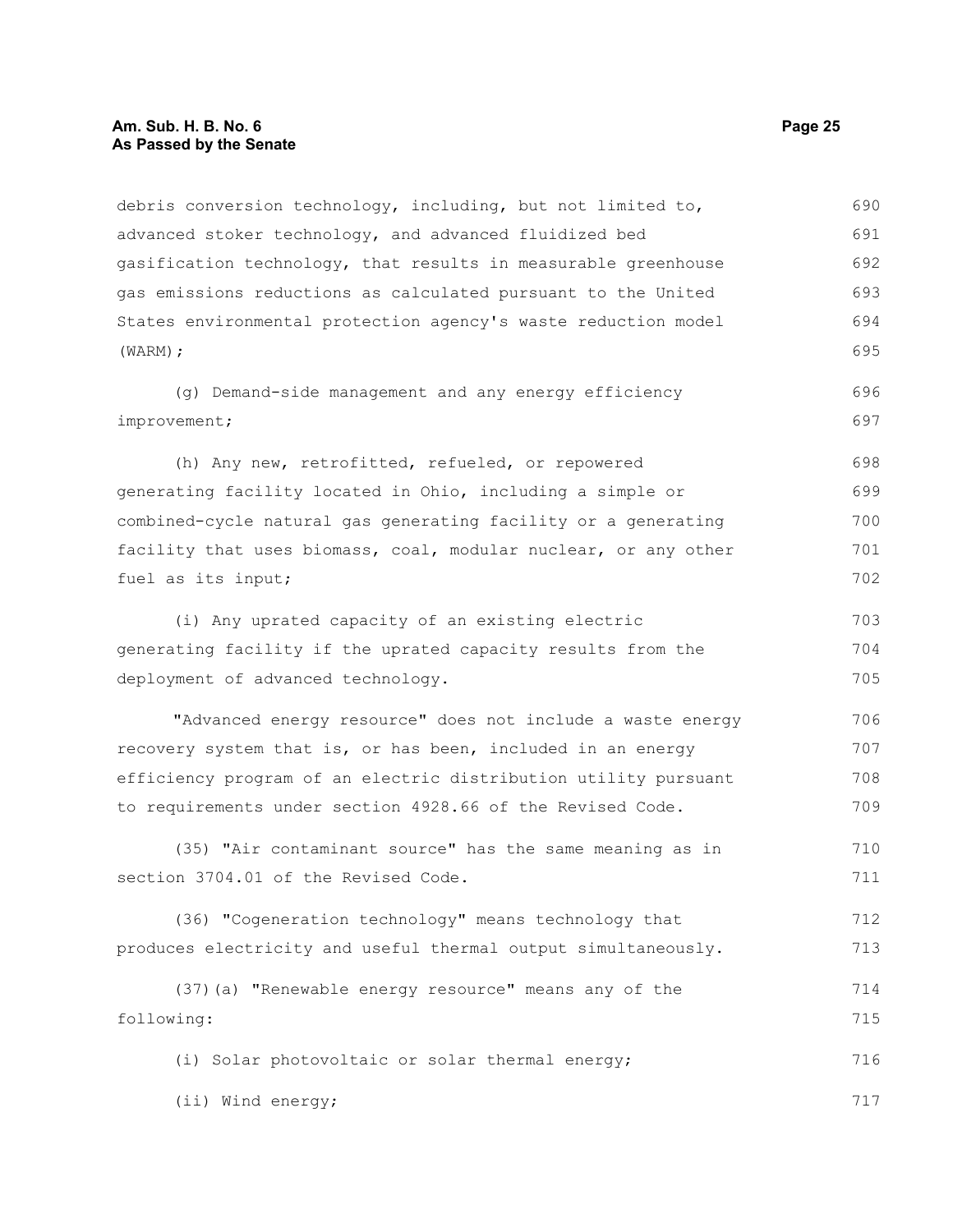(iii) Power produced by a hydroelectric facility; (iv) Power produced by a small hydroelectric facility, which is a facility that operates, or is rated to operate, at an aggregate capacity of less than six megawatts; (v) Power produced by a run-of-the-river hydroelectric facility placed in service on or after January 1, 1980, that is located within this state, relies upon the Ohio river, and operates, or is rated to operate, at an aggregate capacity of forty or more megawatts; (vi) Geothermal energy; (vii) Fuel derived from solid wastes, as defined in section 3734.01 of the Revised Code, through fractionation, biological decomposition, or other process that does not principally involve combustion; (viii) Biomass energy; (ix) Energy produced by cogeneration technology that is placed into service on or before December 31, 2015, and for which more than ninety per cent of the total annual energy input is from combustion of a waste or byproduct gas from an air contaminant source in this state, which source has been in operation since on or before January 1, 1985, provided that the cogeneration technology is a part of a facility located in a county having a population of more than three hundred sixty-five thousand but less than three hundred seventy thousand according to the most recent federal decennial census; (x) Biologically derived methane gas; 718 719 720 721 722 723 724 725 726 727 728 729 730 731 732 733 734 735 736 737 738 739 740 741 742 743

(xi) Heat captured from a generator of electricity, boiler, or heat exchanger fueled by biologically derived methane 744 745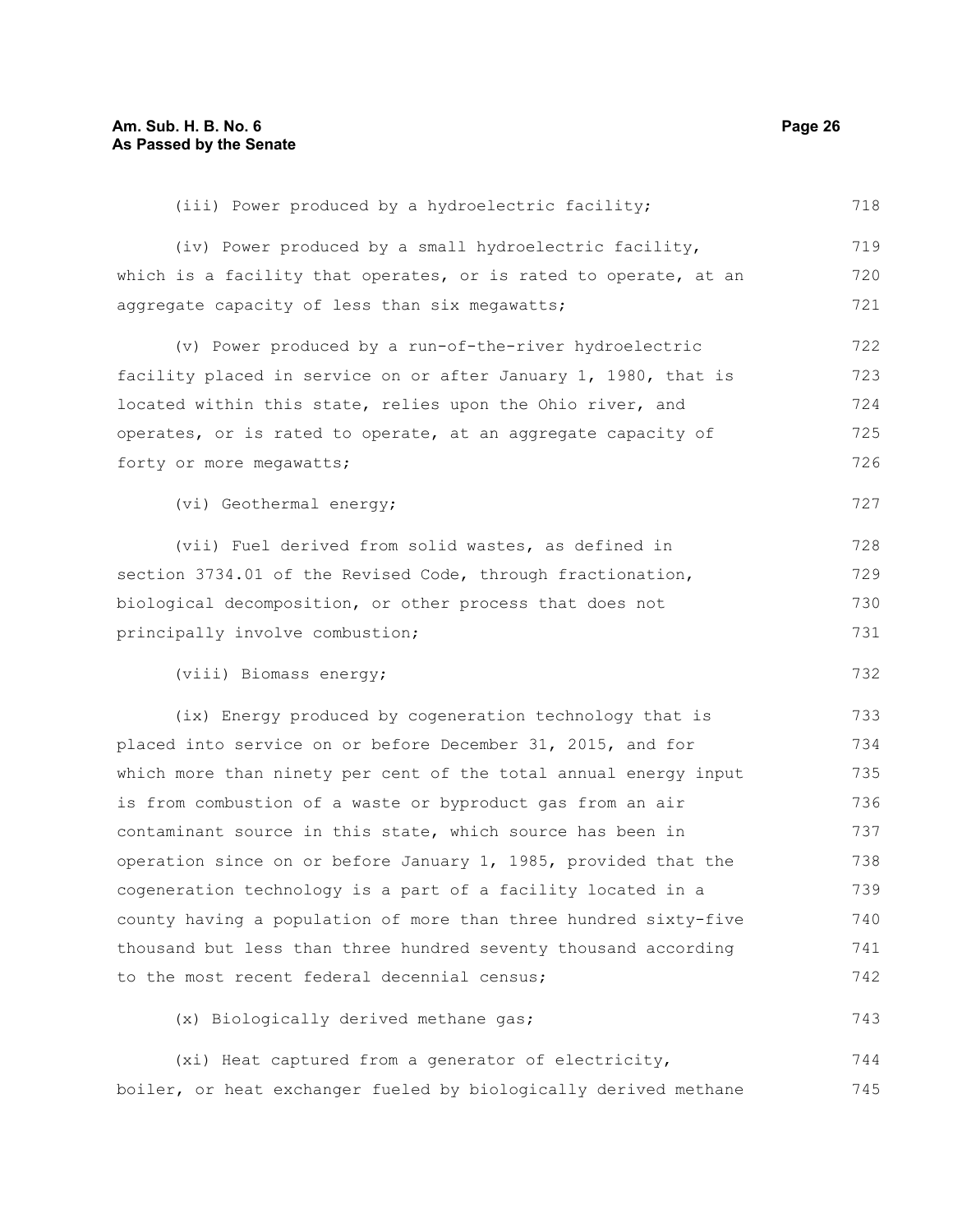746

gas;

(xii) Energy derived from nontreated by-products of the pulping process or wood manufacturing process, including bark, wood chips, sawdust, and lignin in spent pulping liquors. 747 748 749

"Renewable energy resource" includes, but is not limited to, any fuel cell used in the generation of electricity, including, but not limited to, a proton exchange membrane fuel cell, phosphoric acid fuel cell, molten carbonate fuel cell, or solid oxide fuel cell; wind turbine located in the state's territorial waters of Lake Erie; methane gas emitted from an abandoned coal mine; waste energy recovery system placed into service or retrofitted on or after the effective date of the amendment of this section by S.B. 315 of the 129th general assembly, September 10, 2012, except that a waste energy recovery system described in division (A)(38)(b) of this section may be included only if it was placed into service between January 1, 2002, and December 31, 2004; storage facility that will promote the better utilization of a renewable energy resource; or distributed generation system used by a customer to generate electricity from any such energy. 750 751 752 753 754 755 756 757 758 759 760 761 762 763 764 765

"Renewable energy resource" does not include a waste energy recovery system that is, or was, on or after January  $1$ , 2012, included in an energy efficiency program of an electric distribution utility pursuant to requirements under section 4928.66 of the Revised Code. 766 767 768 769 770

(b) As used in division (A)(37) of this section, "hydroelectric facility" means a hydroelectric generating facility that is located at a dam on a river, or on any water discharged to a river, that is within or bordering this state or within or bordering an adjoining state and meets all of the 771 772 773 774 775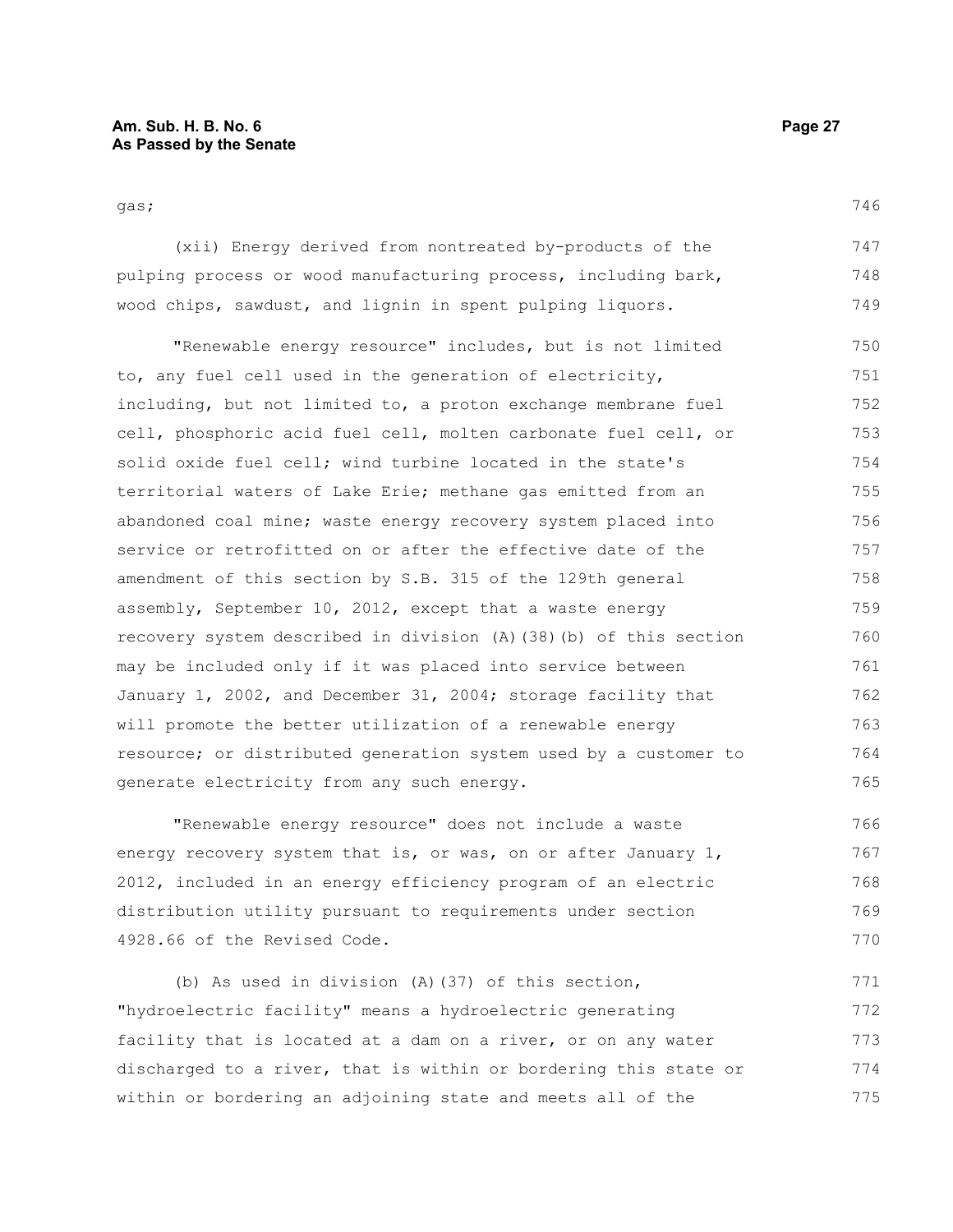following standards:

(i) The facility provides for river flows that are not detrimental for fish, wildlife, and water quality, including seasonal flow fluctuations as defined by the applicable licensing agency for the facility. 777 778 779 780

(ii) The facility demonstrates that it complies with the water quality standards of this state, which compliance may consist of certification under Section 401 of the "Clean Water Act of 1977," 91 Stat. 1598, 1599, 33 U.S.C. 1341, and demonstrates that it has not contributed to a finding by this state that the river has impaired water quality under Section 303(d) of the "Clean Water Act of 1977," 114 Stat. 870, 33 U.S.C. 1313. 781 782 783 784 785 786 787 788

(iii) The facility complies with mandatory prescriptions regarding fish passage as required by the federal energy regulatory commission license issued for the project, regarding fish protection for riverine, anadromous, and catadromous fish. 789 790 791 792

(iv) The facility complies with the recommendations of the Ohio environmental protection agency and with the terms of its federal energy regulatory commission license regarding watershed protection, mitigation, or enhancement, to the extent of each agency's respective jurisdiction over the facility. 793 794 795 796 797

(v) The facility complies with provisions of the "Endangered Species Act of 1973," 87 Stat. 884, 16 U.S.C. 1531 to 1544, as amended. 798 799 800

(vi) The facility does not harm cultural resources of the area. This can be shown through compliance with the terms of its federal energy regulatory commission license or, if the facility is not regulated by that commission, through development of a 801 802 803 804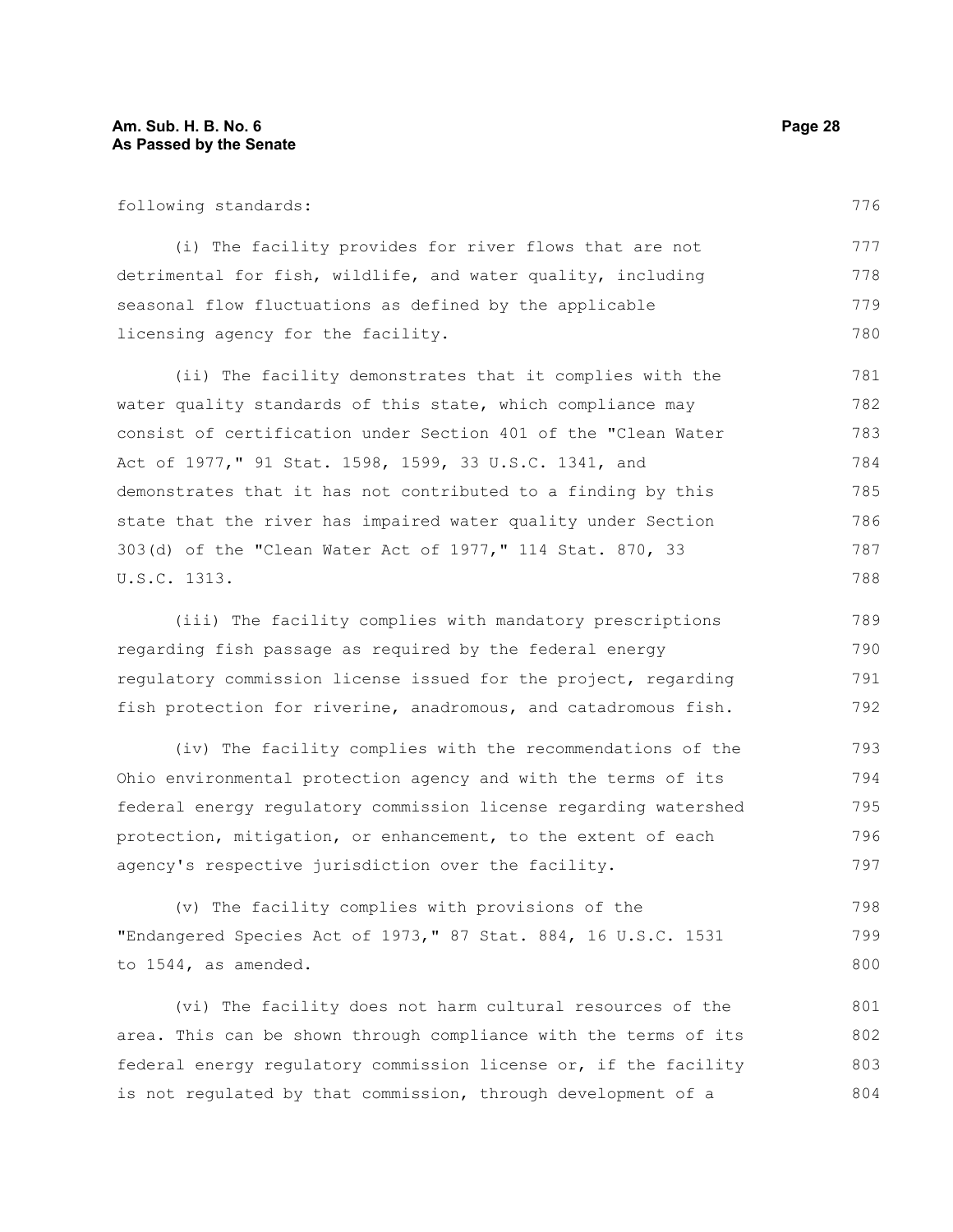### **Am. Sub. H. B. No. 6 Page 29 As Passed by the Senate**

plan approved by the Ohio historic preservation office, to the extent it has jurisdiction over the facility. (vii) The facility complies with the terms of its federal energy regulatory commission license or exemption that are related to recreational access, accommodation, and facilities or, if the facility is not regulated by that commission, the facility complies with similar requirements as are recommended by resource agencies, to the extent they have jurisdiction over the facility; and the facility provides access to water to the public without fee or charge. (viii) The facility is not recommended for removal by any federal agency or agency of any state, to the extent the particular agency has jurisdiction over the facility. (c) The standards in divisions (A)(37)(b)(i) to (viii) of this section do not apply to a small hydroelectric facility under division (A)(37)(a)(iv) of this section. (38) "Waste energy recovery system" means either of the following: (a) A facility that generates electricity through the conversion of energy from either of the following: (i) Exhaust heat from engines or manufacturing, industrial, commercial, or institutional sites, except for exhaust heat from a facility whose primary purpose is the generation of electricity; (ii) Reduction of pressure in gas pipelines before gas is distributed through the pipeline, provided that the conversion of energy to electricity is achieved without using additional fossil fuels. 805 806 807 808 809 810 811 812 813 814 815 816 817 818 819 820 821 822 823 824 825 826 827 828 829 830 831 832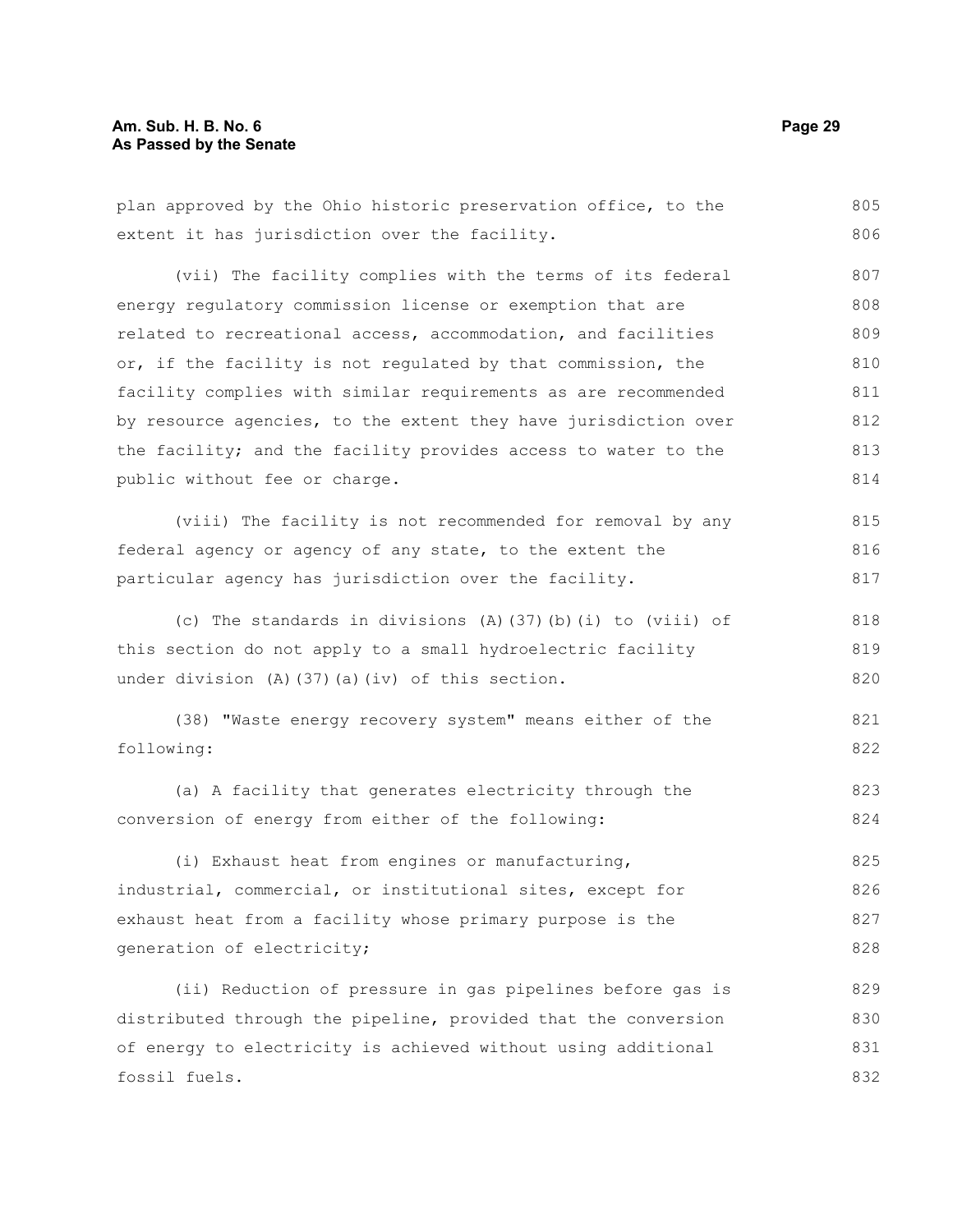### **Am. Sub. H. B. No. 6 Page 30 As Passed by the Senate**

(b) A facility at a state institution of higher education as defined in section 3345.011 of the Revised Code that recovers waste heat from electricity-producing engines or combustion turbines and that simultaneously uses the recovered heat to produce steam, provided that the facility was placed into service between January 1, 2002, and December 31, 2004. 833 834 835 836 837 838

(39) "Smart grid" means capital improvements to an electric distribution utility's distribution infrastructure that improve reliability, efficiency, resiliency, or reduce energy demand or use, including, but not limited to, advanced metering and automation of system functions. 839 840 841 842 843

(40) "Combined heat and power system" means the coproduction of electricity and useful thermal energy from the same fuel source designed to achieve thermal-efficiency levels of at least sixty per cent, with at least twenty per cent of the system's total useful energy in the form of thermal energy. 844 845 846 847 848

(41) "Legacy generation resource" means all generating facilities owned directly or indirectly by a corporation that was formed prior to 1960 by investor-owned utilities for the original purpose of providing power to the federal government for use in the nation's defense or in furtherance of national interests, including the Ohio valley electric corporation. 849 850 851 852 853 854

(42) "Prudently incurred costs related to a legacy generation resource" means costs, including deferred costs, allocated pursuant to a power agreement approved by the federal energy regulatory commission that relates to a legacy generation resource, less any revenues realized from offering the contractual commitment for the power agreement into the wholesale markets, provided that where the net revenues exceed net costs, those excess revenues shall be credited to customers. 855 856 857 858 859 860 861 862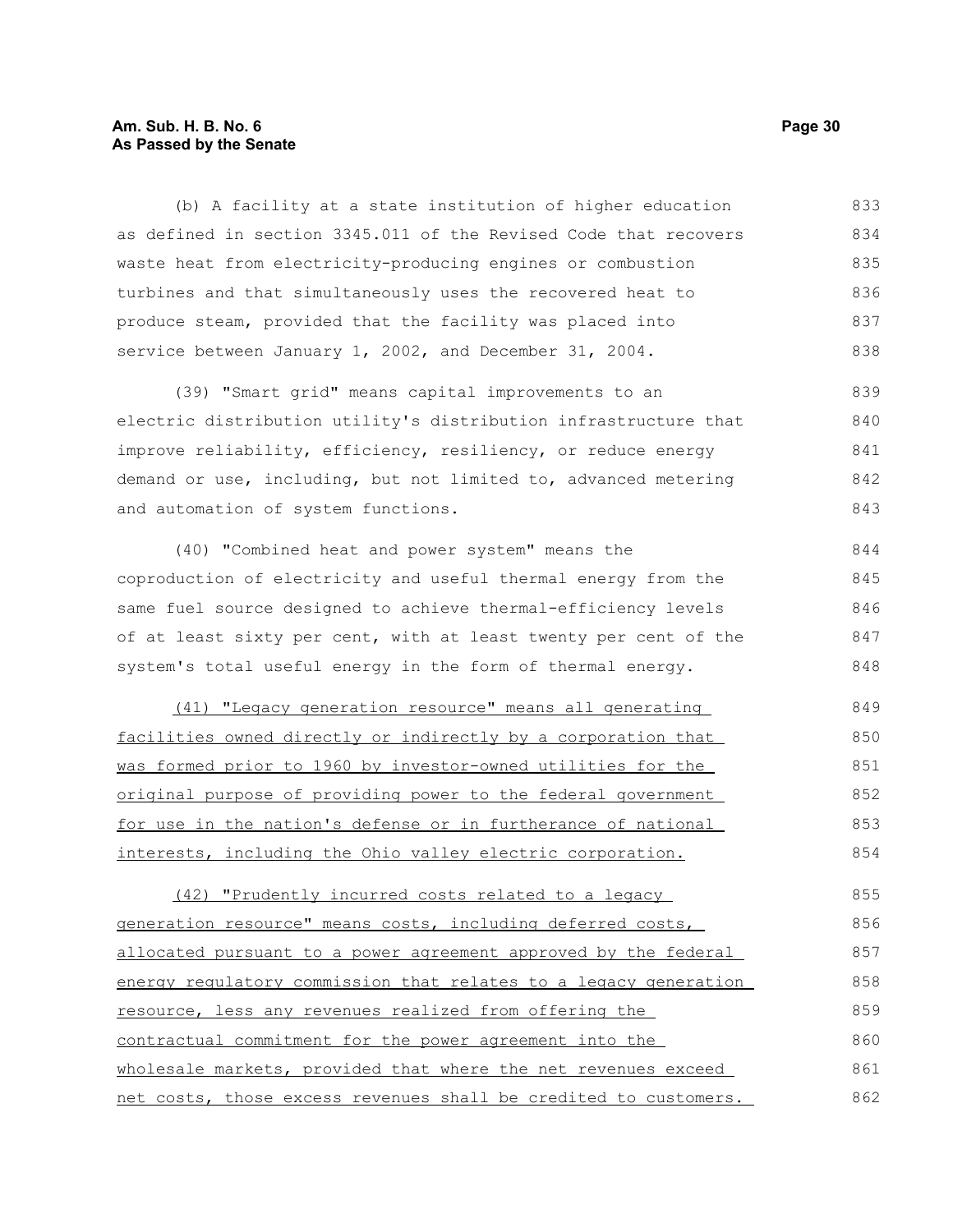| Such costs shall exclude any return on investment in common      | 863 |
|------------------------------------------------------------------|-----|
| equity and, in the event of a premature retirement of a legacy   | 864 |
| generation resource, shall exclude any recovery of remaining     | 865 |
| debt. Such costs shall include any incremental costs resulting   | 866 |
| from the bankruptcy of a current or former sponsor under such    | 867 |
| power agreement or co-owner of the legacy generation resource if | 868 |
| not otherwise recovered through a utility rate cost recovery     | 869 |
| mechanism.                                                       | 870 |

(B) For the purposes of this chapter, a retail electric service component shall be deemed a competitive retail electric service if the service component is competitive pursuant to a declaration by a provision of the Revised Code or pursuant to an order of the public utilities commission authorized under division (A) of section 4928.04 of the Revised Code. Otherwise, the service component shall be deemed a noncompetitive retail electric service. 871 872 873 874 875 876 877 878

 **Sec. 4928.148.** (A) On January 1, 2020, any mechanism authorized by the public utilities commission prior to the effective date of this section for retail recovery of prudently incurred costs related to a legacy generation resource shall be replaced by a nonbypassable rate mechanism established by the commission for recovery of those costs through December 31, 2030, from customers of all electric distribution utilities in this state. The nonbypassable rate mechanism shall be established through a process that the commission shall determine is not for an increase in any rate, joint rate, toll, classification, charge, or rental, notwithstanding anything to the contrary in Title XLIX of the Revised Code. All of the following shall apply to the nonbypassable rate mechanism established under this section: 879 880 881 882 883 884 885 886 887 888 889 890 891 892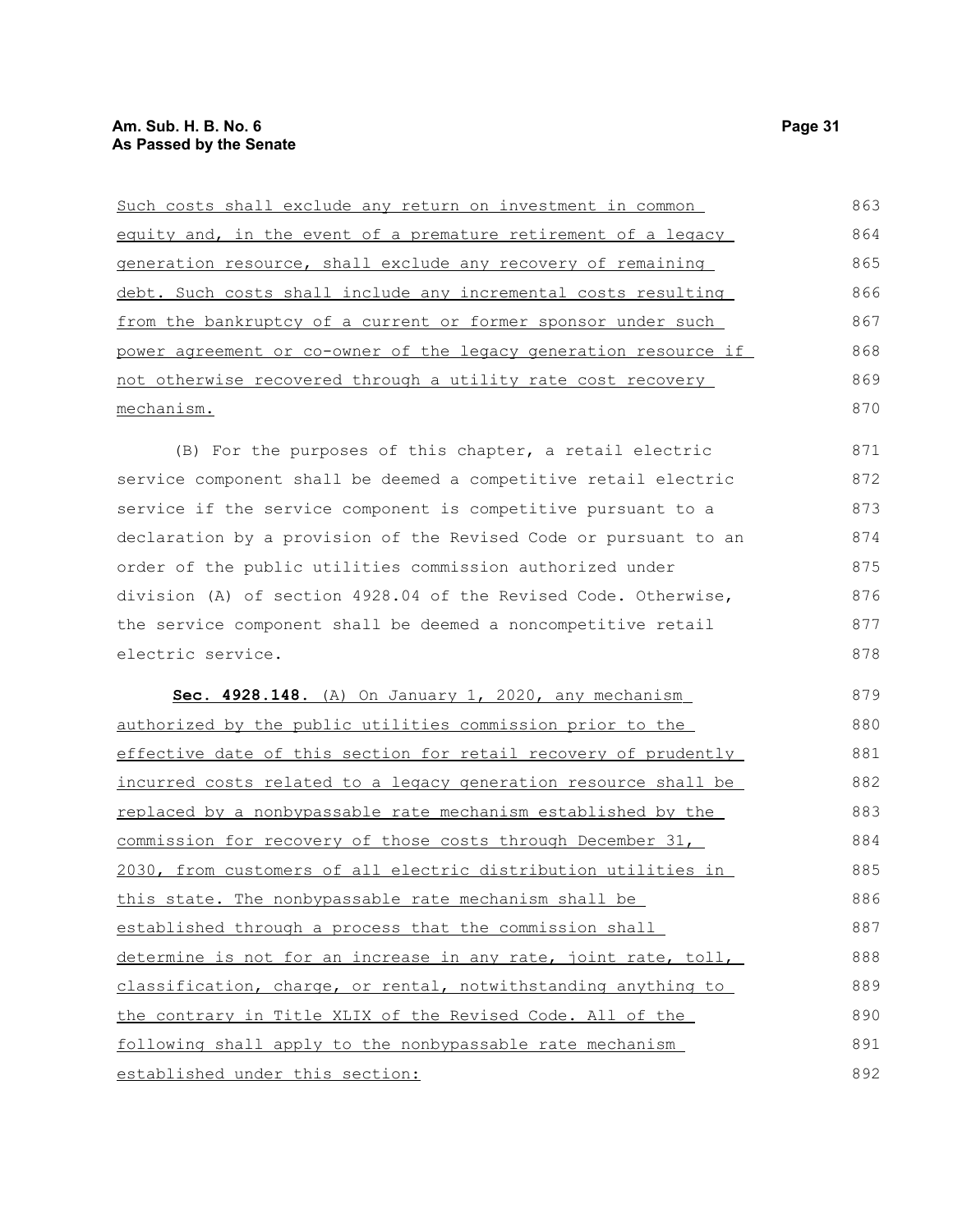| (1) The commission shall determine, in the years specified              | 893 |
|-------------------------------------------------------------------------|-----|
| in this division, the prudence and reasonableness of the actions        | 894 |
| of electric distribution utilities with ownership interests in          | 895 |
| the legacy generation resource, including their decisions               | 896 |
| related to offering the contractual commitment into the                 | 897 |
| wholesale markets, and exclude from recovery those costs that           | 898 |
| the commission determines imprudent and unreasonable. The               | 899 |
| initial determination shall be made during 2021 regarding the           | 900 |
| prudence and reasonableness of such actions during calendar year        | 901 |
| 2020. The commission shall again make the determination in 2024,        | 902 |
| 2027, and 2030 regarding the prudence and reasonableness of such        | 903 |
| actions during the three calendar years that preceded the year          | 904 |
| in which the determination is made.                                     | 905 |
| (2) The commission shall determine the proper rate design               | 906 |
| <u>for recovering or remitting the prudently incurred costs related</u> | 907 |
| to a legacy generation resource, provided, however, that the            | 908 |
| <u>monthly charge or credit for those costs, including any</u>          | 909 |
| deferrals or credits, shall not exceed one dollar and fifty             | 910 |
| cents per customer per month for residential customers. For all         | 911 |
| other customer classes, the commission shall establish                  | 912 |
| comparable monthly caps for each class at or below one thousand         | 913 |
| five hundred dollars per customer. Insofar as the prudently             | 914 |
| incurred costs related to a legacy generation resource exceed           | 915 |
| these monthly limits, the electric distribution utility shall           | 916 |
| defer the remaining prudently incurred costs as a regulatory            | 917 |
| asset or liability that shall be recovered as determined by the         | 918 |
| commission subject to the monthly caps set forth in this                | 919 |
| <u>division.</u>                                                        | 920 |
| (3) The commission shall provide for discontinuation,                   | 921 |
| subject to final reconciliation, of the nonbypassable rate              | 922 |
| mechanism on December 31, 2030, including recovery of any               | 923 |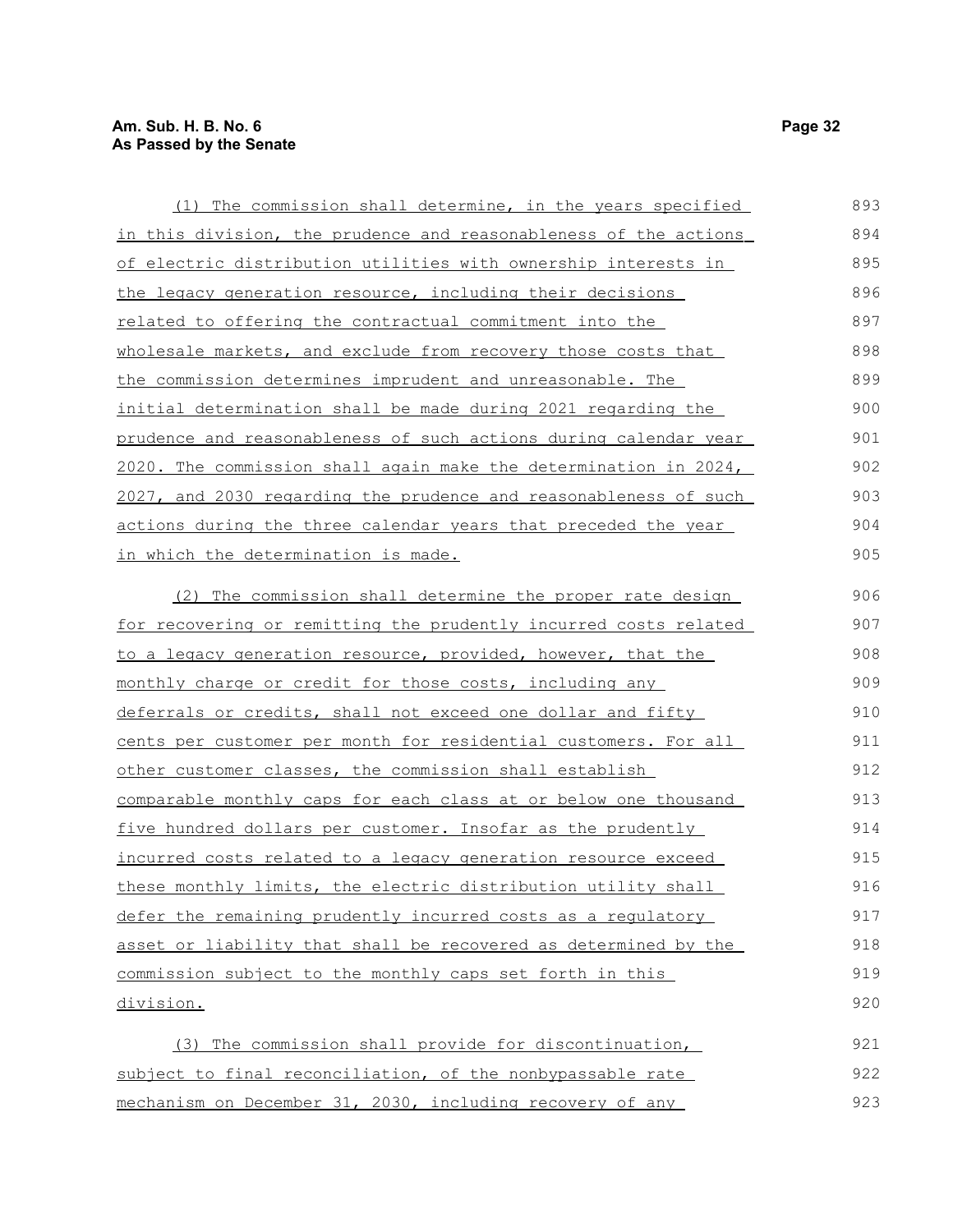#### deferrals that exist at that time.

| (4) The commission shall determine the manner in which      | 925 |
|-------------------------------------------------------------|-----|
| charges collected under this section by a utility with no   | 926 |
| ownership interest in a legacy generation resource shall be | 927 |
| remitted to the utilities with such ownership interests, in | 928 |
| direct proportion to each utility's sponsorship interest.   | 929 |

(B) An electric distribution utility, including all electric distribution utilities in the same holding company, shall bid all output from a legacy generation resource into the wholesale market and shall not use the output in supplying its standard service offer provided under section 4928.142 or 4928.143 of the Revised Code. 930 931 932 933 934 935

 **Sec. 4928.47.** (A) An electric distribution utility may, on a nondiscriminatory basis and subject to approval by the public utilities commission, enter into an agreement having a term of three years or more with a mercantile customer or group of mercantile customers for the purpose of constructing a customer sited renewable energy resource in this state that will provide the mercantile customer or group with a material portion of the customer's or group's electricity requirements. 936 937 938 939 940 941 942 943

(B) Any direct or indirect costs, including costs for infrastructure development or generation, associated with the in-state customer-sited renewable energy resource shall be paid for solely by the utility and the mercantile customer or group of mercantile customers. At no point shall the commission authorize the utility to collect, nor shall the utility ever collect, any of those costs from any customer other than the mercantile customer or group of mercantile customers. 944 945 946 947 948 949 950 951

**Sec. 4928.471.** (A) Except as provided in division (E) of

924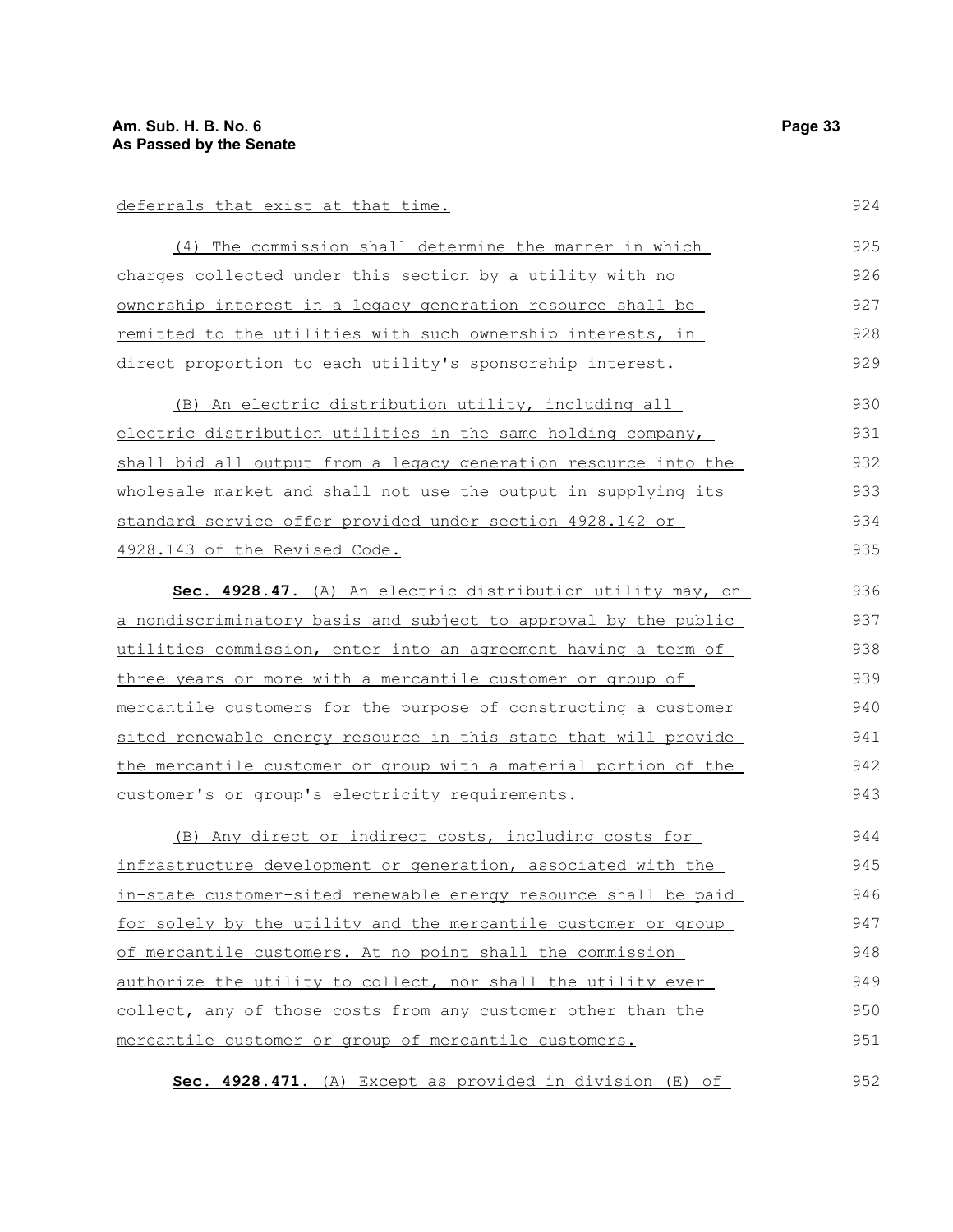| this section, not earlier than thirty days after the effective         | 953 |
|------------------------------------------------------------------------|-----|
| date of this section, an electric distribution utility may file        | 954 |
| <u>an application to implement a decoupling mechanism for the 2019</u> | 955 |
| calendar year and each calendar year thereafter. For an electric       | 956 |
| distribution utility that applies for a decoupling mechanism           | 957 |
| under this section, the base distribution rates for residential        | 958 |
| and commercial customers shall be decoupled to the base                | 959 |
| <u>distribution revenue and revenue resulting from implementation</u>  | 960 |
| of section 4928.66 of the Revised Code, excluding program costs        | 961 |
| and shared savings, and recovered pursuant to an approved              | 962 |
| electric security plan under section 4928.143 of the Revised           | 963 |
| Code, as of the twelve-month period ending on December 31, 2018.       | 964 |
| An application under this division shall not be considered an          | 965 |
| application under section 4909.18 of the Revised Code.                 | 966 |
| The commission shall issue an order approving an<br>(B)                | 967 |
| application for a decoupling mechanism filed under division (A)        | 968 |
| of this section not later than sixty days after the application        | 969 |
| is filed. In determining that an application is not unjust and         | 970 |
| unreasonable, the commission shall verify that the rate schedule       | 971 |
| or schedules are designed to recover the electric distribution         | 972 |
| utility's 2018 annual revenues as described in division (A) of         | 973 |
| this section and that the decoupling rate design is aligned with       | 974 |
| the rate design of the electric distribution utility's existing        | 975 |
| base distribution rates. The decoupling mechanism shall recover        | 976 |
| an amount equal to the base distribution revenue and revenue           | 977 |
| resulting from implementation of section 4928.66 of the Revised        | 978 |
| Code, excluding program costs and shared savings, and recovered        | 979 |
| pursuant to an approved electric security plan under section           | 980 |

4928.143 of the Revised Code, as of the twelve-month period ending on December 31, 2018. The decoupling mechanism shall be adjusted annually thereafter to reconcile any over recovery or 981 982 983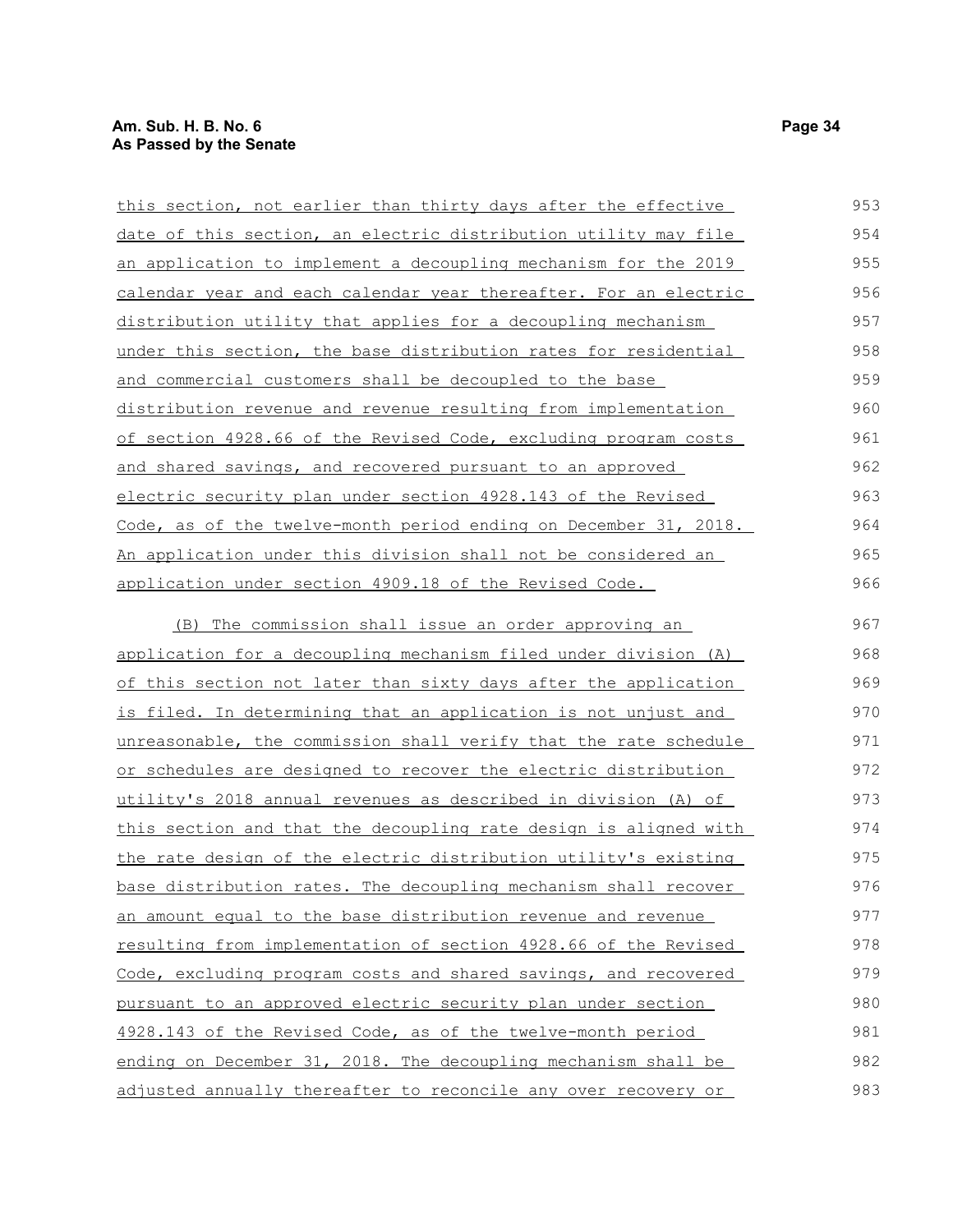| under recovery from the prior year and to enable an electric     | 984  |
|------------------------------------------------------------------|------|
| distribution utility to recover the same level of revenues       | 985  |
| described in division (A) of this section in each year.          | 986  |
| (C) The commission's approval of a decoupling mechanism          | 987  |
| under this section shall not affect any other rates, riders,     | 988  |
| charges, schedules, classifications, or services previously      | 989  |
| approved by the commission. The decoupling mechanism shall       | 990  |
| remain in effect until the next time that the electric           | 991  |
| distribution utility applies for and the commission approves     | 992  |
| base distribution rates for the utility under section 4909.18 of | 993  |
| the Revised Code.                                                | 994  |
| (D) If the commission determines that approving a                | 995  |
| decoupling mechanism will result in a double recovery by the     | 996  |
| electric distribution utility, the commission shall not approve  | 997  |
| the application unless the utility cures the double recovery.    | 998  |
| (E) Divisions (A), (B), and (C) of this section shall not        | 999  |
| apply to an electric distribution utility that has base          | 1000 |
| distribution rates that became effective between December 31,    | 1001 |
| 2018, and the effective date of this section pursuant to an      | 1002 |
| application for an increase in base distribution rates filed     | 1003 |
| under section 4909.18 of the Revised Code.                       | 1004 |
| Sec. 4928.64. (A) (1) As used in this section, "qualifying       | 1005 |
| renewable energy resource" means a renewable energy resource, as | 1006 |
| defined in section 4928.01 of the Revised Code that:             | 1007 |
| (a) Has a placed-in-service date on or after January 1,          | 1008 |
| 1998;                                                            | 1009 |
| (b) Is any run-of-the-river hydroelectric facility that          | 1010 |
| has an in-service date on or after January 1, 1980;              | 1011 |
| (c) Is a small hydroelectric facility;                           | 1012 |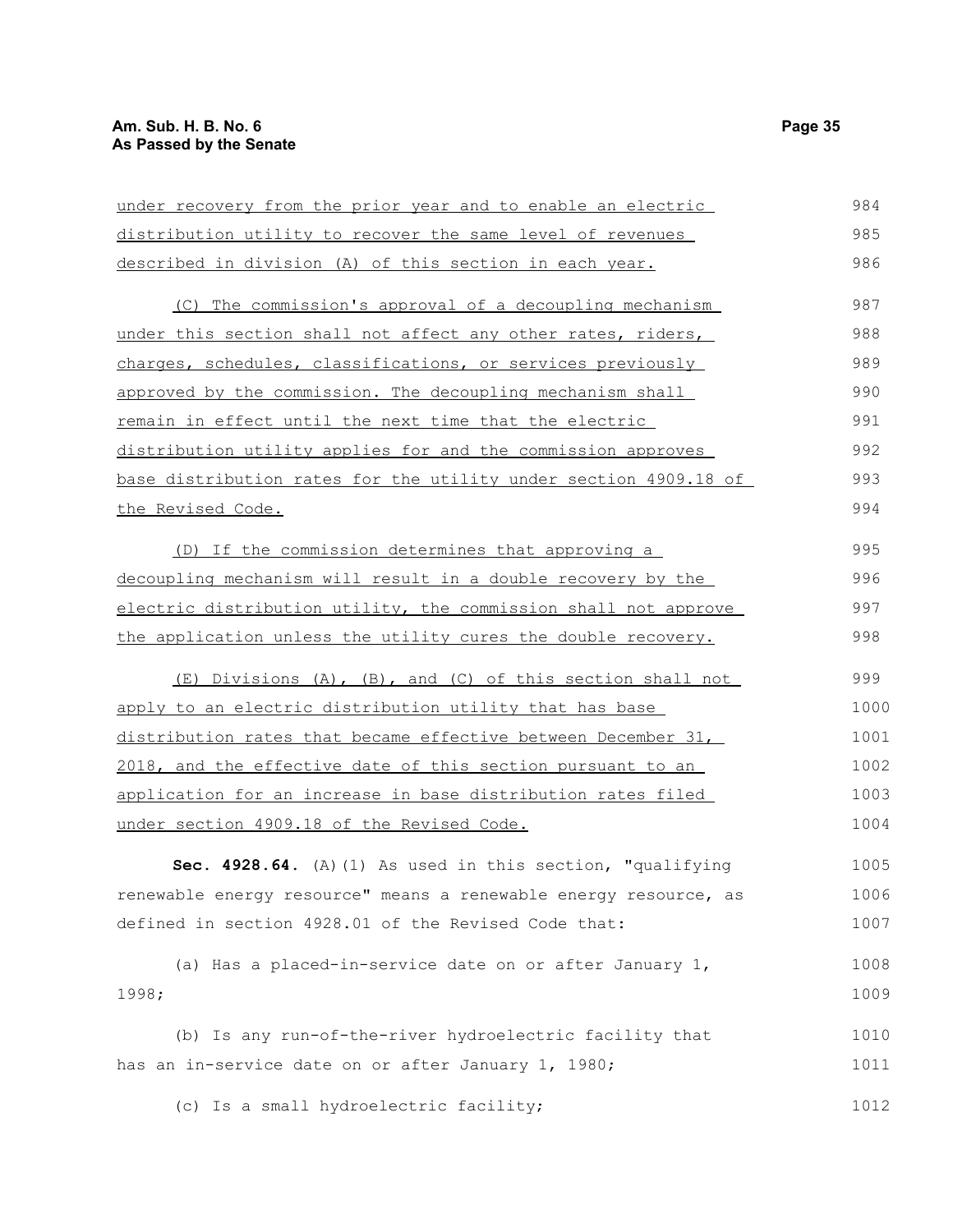to January 1, 1998; or

following:

(d) Is created on or after January 1, 1998, by the modification or retrofit of any facility placed in service prior (e) Is a mercantile customer-sited renewable energy resource, whether new or existing, that the mercantile customer commits for integration into the electric distribution utility's demand-response, energy efficiency, or peak demand reduction programs as provided under division (A)(2)(c) of section 4928.66 of the Revised Code, including, but not limited to, any of the 1017

|                                               |  | (i) A resource that has the effect of improving the | 1023 |
|-----------------------------------------------|--|-----------------------------------------------------|------|
| relationship between real and reactive power; |  |                                                     | 1024 |

(ii) A resource that makes efficient use of waste heat or other thermal capabilities owned or controlled by a mercantile customer; 1025 1026 1027

(iii) Storage technology that allows a mercantile customer more flexibility to modify its demand or load and usage characteristics; 1028 1029 1030

(iv) Electric generation equipment owned or controlled by a mercantile customer that uses a renewable energy resource. 1031 1032

(2) For the purpose of this section and as it considers appropriate, the public utilities commission may classify any new technology as such a qualifying renewable energy resource. 1033 1034 1035

(B)(1) By 2027 and thereafter the end of 2026, an electric distribution utility shall provide have provided from qualifying renewable energy resources, including, at its discretion, qualifying renewable energy resources obtained pursuant to an electricity supply contract, a portion of the electricity supply required for its standard service offer under section 4928.141 1036 1037 1038 1039 1040 1041

1013 1014 1015

1016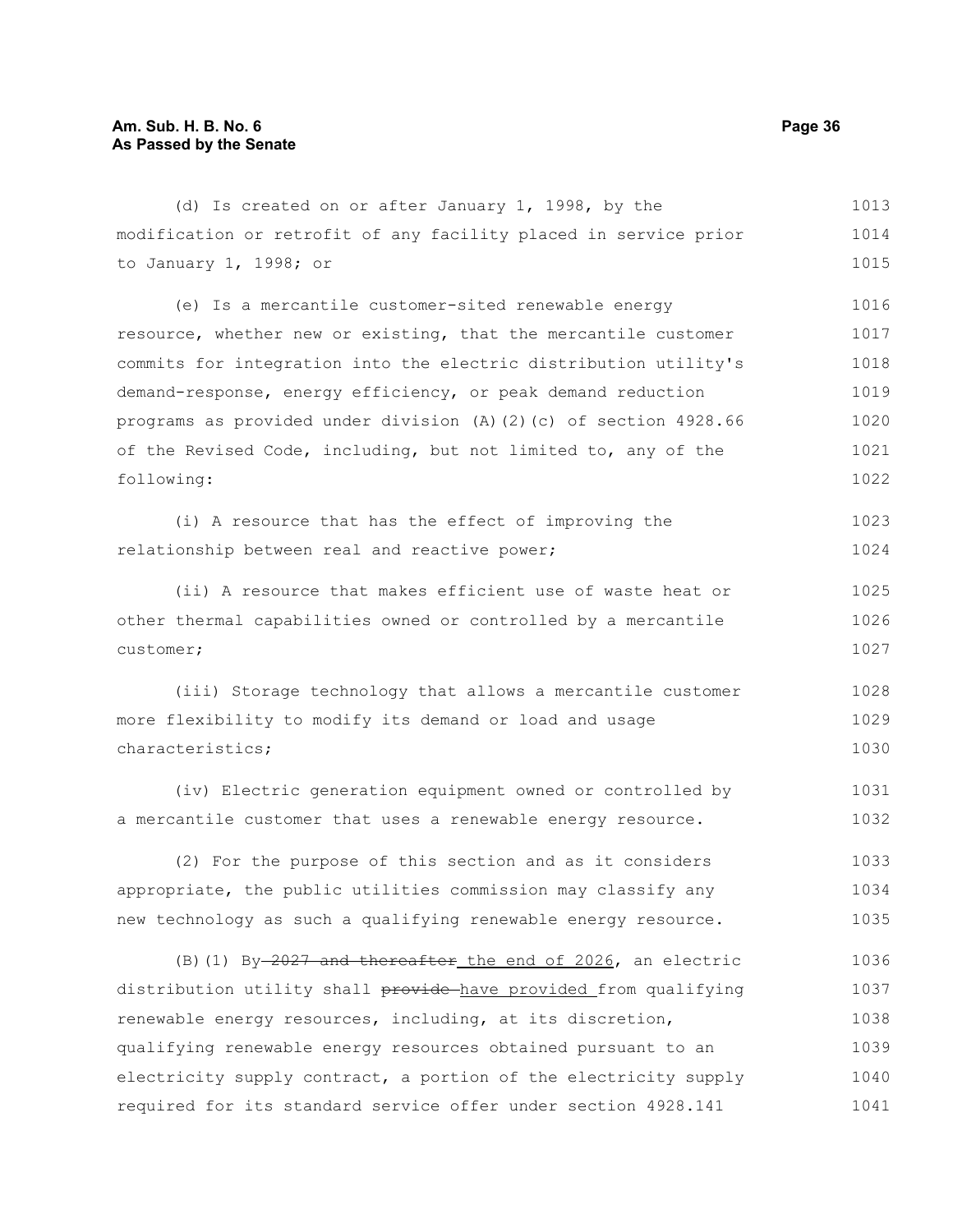# **Am. Sub. H. B. No. 6 Page 37 As Passed by the Senate**

| of the Revised Code, and an electric services company shall       | 1042 |
|-------------------------------------------------------------------|------|
| provide have provided a portion of its electricity supply for     | 1043 |
| retail consumers in this state from qualifying renewable energy   | 1044 |
| resources, including, at its discretion, qualifying renewable     | 1045 |
| energy resources obtained pursuant to an electricity supply       | 1046 |
| contract. That portion shall equal twelve eight and one-half per  | 1047 |
| cent of the total number of kilowatt hours of electricity sold    | 1048 |
| by the subject utility or company to any and all retail electric  | 1049 |
| consumers whose electric load centers are served by that utility  | 1050 |
| and are located within the utility's certified territory or, in   | 1051 |
| the case of an electric services company, are served by the       | 1052 |
| company and are located within this state. However, nothing in    | 1053 |
| this section precludes a utility or company from providing a      | 1054 |
| greater percentage.                                               | 1055 |
| (2) The Subject to section 4928.642 of the Revised Code,          | 1056 |
| the portion required under division (B) (1) of this section shall | 1057 |
| be generated from renewable energy resources, including one-half  |      |
| per cent from solar energy resources, in accordance with the      | 1059 |
| following benchmarks:                                             | 1060 |
| By end of year<br>Renewable energy Solar energy                   | 1061 |
| resources resources                                               | 1062 |
| 2009 0.25% 0.004%                                                 | 1063 |
| 2010 0.50% 0.010%                                                 | 1064 |
| 2011<br>$1\%$<br>0.030%                                           | 1065 |
| 2012<br>1.5%<br>0.060%                                            | 1066 |
| 2013<br>2%<br>0.090%                                              | 1067 |
| 2.5%<br>2014<br>0.12%                                             | 1068 |
| 2015<br>2.5%<br>0.12%                                             | 1069 |
| 2016<br>2.5%<br>0.12%                                             | 1070 |
| 2017<br>3.5%<br>0.15%                                             | 1071 |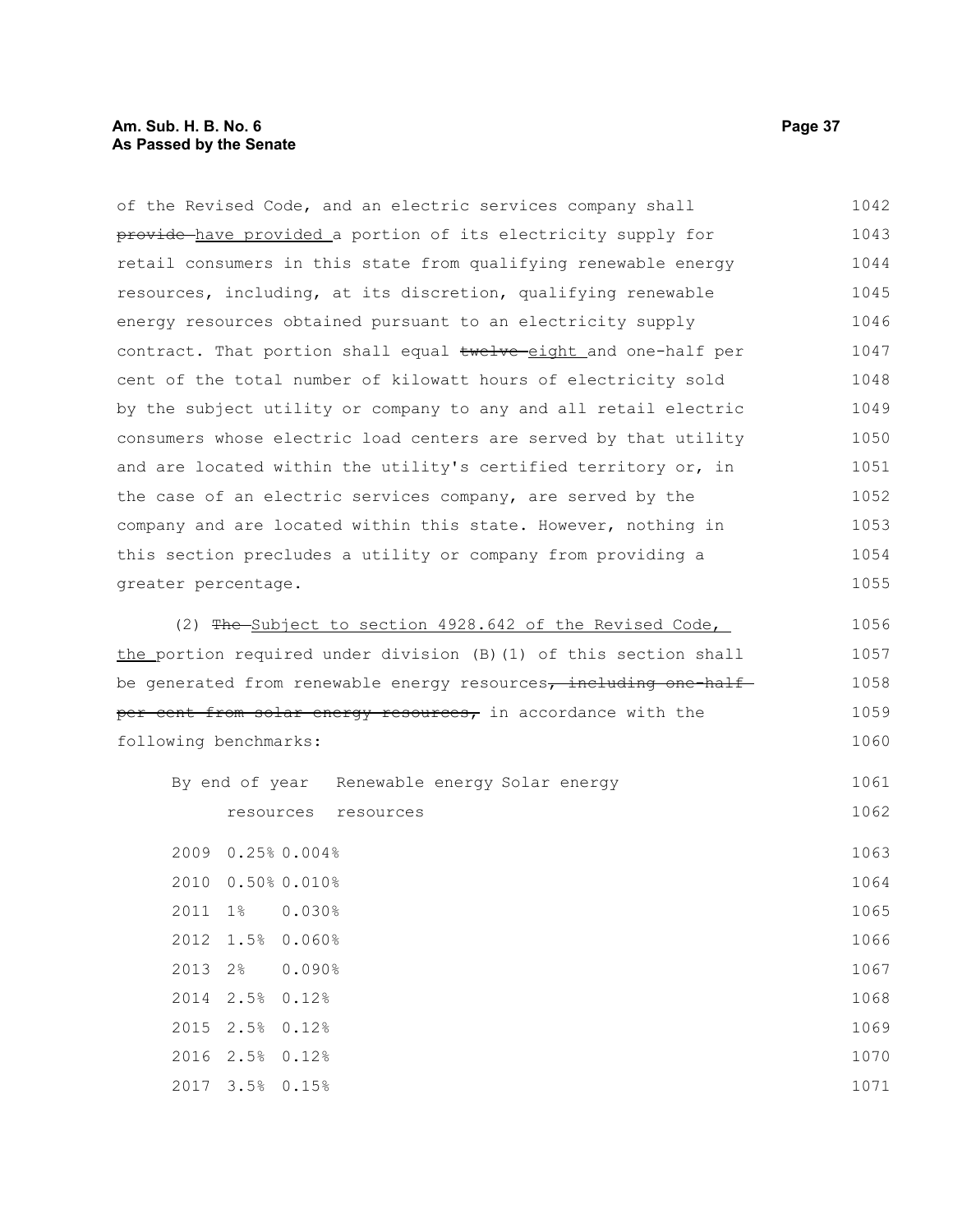| 2018 4.5% 0.18%                                                      | 1072 |
|----------------------------------------------------------------------|------|
| 2019 5.5% 0.22%                                                      | 1073 |
| $2020 \quad 6.55.5$ %<br>0.2608                                      | 1074 |
| $2021$ $7.568$ $0.308$                                               | 1075 |
| $2022$ $8.56.5$ $0.340$                                              | 1076 |
| 2023 9.57% 0.380%                                                    | 1077 |
| 2024 <del>10.5</del> 7.5%<br><del>0.42</del> 0%                      | 1078 |
| $2025$ $\overline{11.58}$ $\overline{0.460}$                         | 1079 |
| 2026 and each calendar 12.5%8.5%-0.5%0%.                             | 1080 |
| <del>vear thereafter</del>                                           | 1081 |
| (3) The qualifying renewable energy resources implemented            | 1082 |
| by the utility or company shall be met either:                       | 1083 |
| (a) Through facilities located in this state; or                     | 1084 |
| (b) With resources that can be shown to be deliverable               | 1085 |
| into this state.                                                     | 1086 |
| (C) (1) The commission annually shall review an electric             | 1087 |
| distribution utility's or electric services company's compliance     | 1088 |
| with the most recent applicable benchmark under division $(B)$ $(2)$ | 1089 |
| of this section and, in the course of that review, shall             | 1090 |
| identify any undercompliance or noncompliance of the utility or      | 1091 |
|                                                                      |      |

equipment or resource shortages for qualifying renewable energy resources as applicable, or is otherwise outside the utility's or company's control. 1093 1094 1095

company that it determines is weather-related, related to

(2) Subject to the cost cap provisions of division (C)(3) of this section, if the commission determines, after notice and opportunity for hearing, and based upon its findings in that review regarding avoidable undercompliance or noncompliance, but subject to division (C)(4) of this section, that the utility or 1096 1097 1098 1099 1100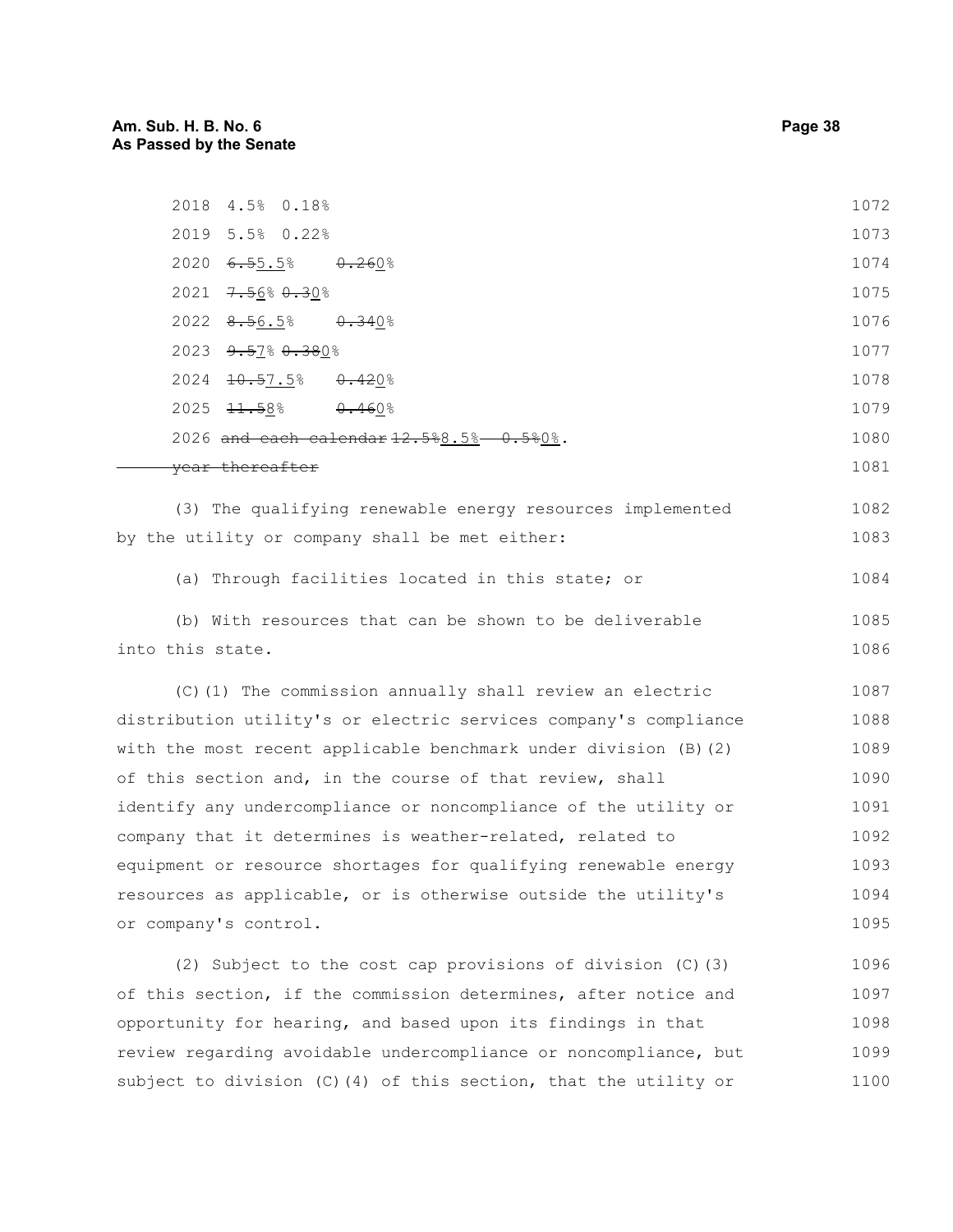company has failed to comply with any such benchmark, the commission shall impose a renewable energy compliance payment on the utility or company. 1101 1102 1103

(a) The compliance payment pertaining to the solar energy resource benchmarks under division (B)(2) of this section shall be an amount per megawatt hour of undercompliance or noncompliance in the period under review, as follows: 1104 1105 1106 1107

(i) Three hundred dollars for 2014, 2015, and 2016; 1108

- (ii) Two hundred fifty dollars for 2017 and 2018; 1109
- (iii) Two hundred dollars for  $2019$  and  $2020$ ;

#### (iv) Similarly reduced every two years thereafter through 2026 by fifty dollars, to a minimum of fifty dollars. 1111 1112

(b) The compliance payment pertaining to the renewable energy resource benchmarks under division (B)(2) of this section shall equal the number of additional renewable energy credits that the electric distribution utility or electric services company would have needed to comply with the applicable benchmark in the period under review times an amount that shall begin at forty-five dollars and shall be adjusted annually by the commission to reflect any change in the consumer price index as defined in section 101.27 of the Revised Code, but shall not be less than forty-five dollars. 1113 1114 1115 1116 1117 1118 1119 1120 1121 1122

(c) The compliance payment shall not be passed through by the electric distribution utility or electric services company to consumers. The compliance payment shall be remitted to the commission, for deposit to the credit of the advanced energy fund created under section 4928.61 of the Revised Code. Payment of the compliance payment shall be subject to such collection and enforcement procedures as apply to the collection of a 1123 1124 1125 1126 1127 1128 1129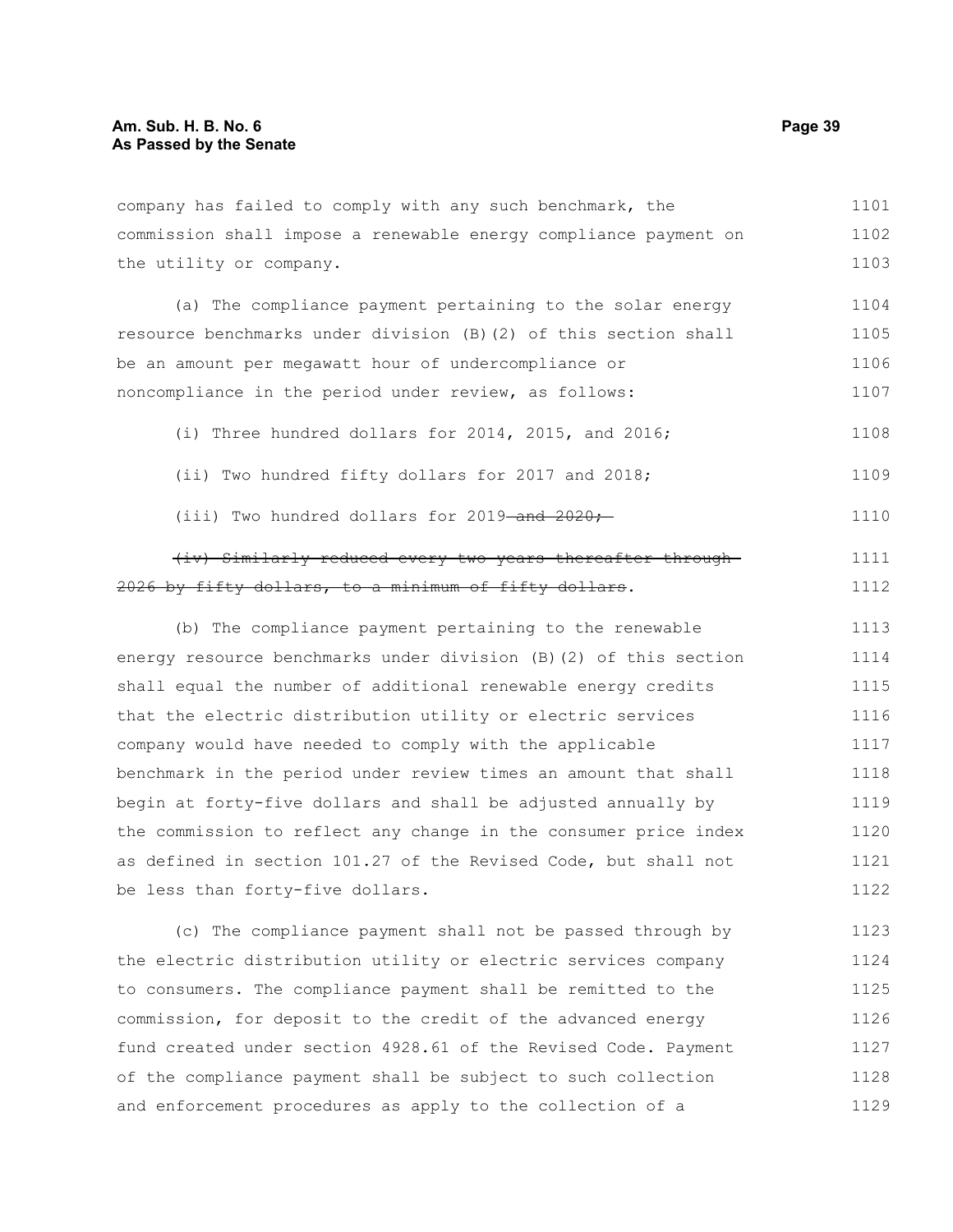forfeiture under sections 4905.55 to 4905.60 and 4905.64 of the Revised Code. 1130 1131

(3) An electric distribution utility or an electric services company need not comply with a benchmark under division (B)(2) of this section to the extent that its reasonably expected cost of that compliance exceeds its reasonably expected cost of otherwise producing or acquiring the requisite electricity by three per cent or more. The cost of compliance shall be calculated as though any exemption from taxes and assessments had not been granted under section 5727.75 of the Revised Code. 1132 1133 1134 1135 1136 1137 1138 1139 1140

(4)(a) An electric distribution utility or electric services company may request the commission to make a force majeure determination pursuant to this division regarding all or part of the utility's or company's compliance with any minimum benchmark under division (B)(2) of this section during the period of review occurring pursuant to division (C)(2) of this section. The commission may require the electric distribution utility or electric services company to make solicitations for renewable energy resource credits as part of its default service before the utility's or company's request of force majeure under this division can be made. 1141 1142 1143 1144 1145 1146 1147 1148 1149 1150 1151

(b) Within ninety days after the filing of a request by an electric distribution utility or electric services company under division (C)(4)(a) of this section, the commission shall determine if qualifying renewable energy resources are reasonably available in the marketplace in sufficient quantities for the utility or company to comply with the subject minimum benchmark during the review period. In making this determination, the commission shall consider whether the 1152 1153 1154 1155 1156 1157 1158 1159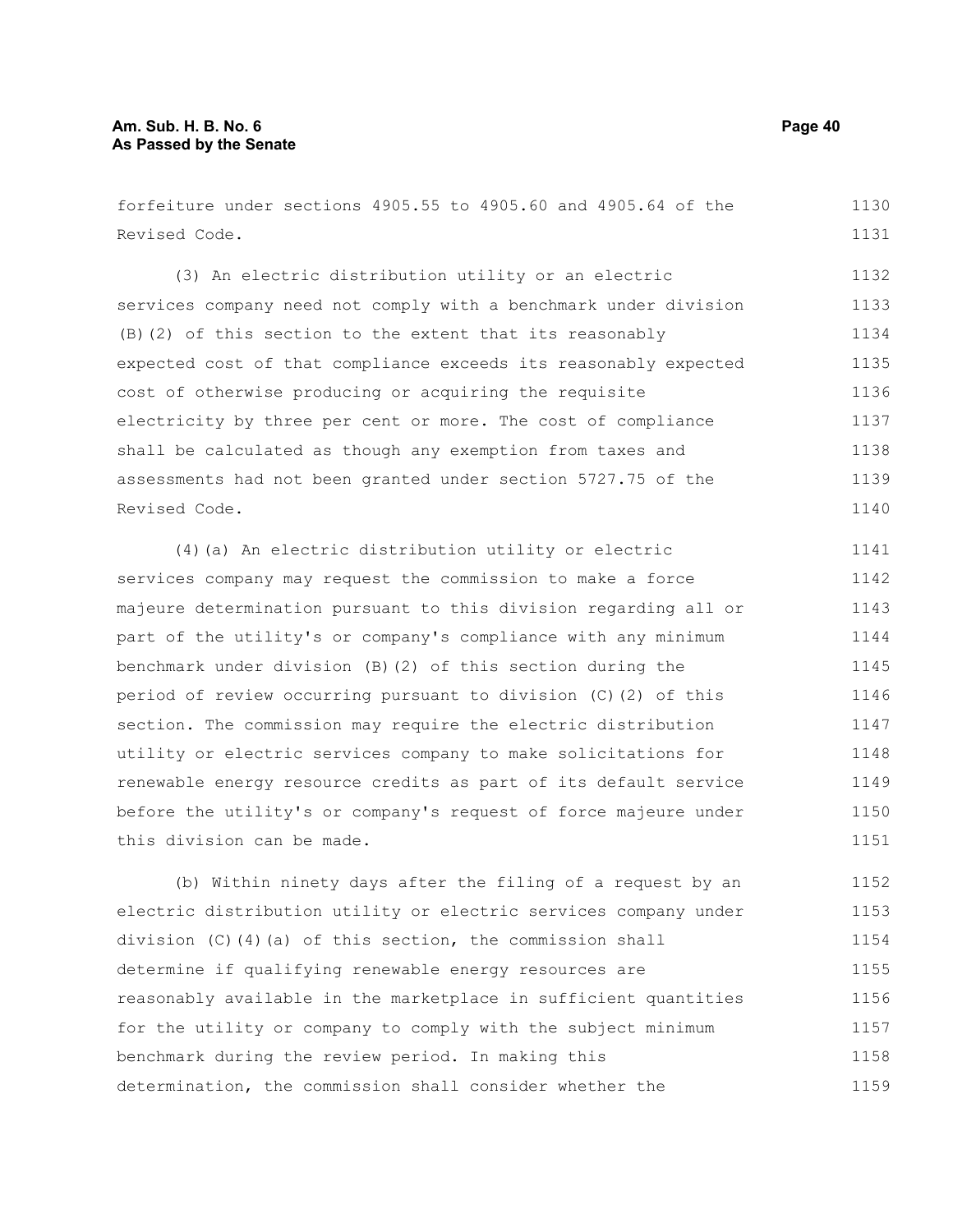#### **Am. Sub. H. B. No. 6 Page 41 As Passed by the Senate**

electric distribution utility or electric services company has made a good faith effort to acquire sufficient qualifying renewable energy or, as applicable, solar energy resources to so comply, including, but not limited to, by banking or seeking renewable energy resource credits or by seeking the resources through long-term contracts. Additionally, the commission shall consider the availability of qualifying renewable energy or solar energy resources in this state and other jurisdictions in the PJM interconnection regional transmission organization, L.L.C., or its successor and the midcontinent independent system operator or its successor. 1160 1161 1162 1163 1164 1165 1166 1167 1168 1169 1170

(c) If, pursuant to division (C)(4)(b) of this section, the commission determines that qualifying renewable energy or solar energy resources are not reasonably available to permit the electric distribution utility or electric services company to comply, during the period of review, with the subject minimum benchmark prescribed under division (B)(2) of this section, the commission shall modify that compliance obligation of the utility or company as it determines appropriate to accommodate the finding. Commission modification shall not automatically reduce the obligation for the electric distribution utility's or electric services company's compliance in subsequent years. If it modifies the electric distribution utility or electric services company obligation under division (C)(4)(c) of this section, the commission may require the utility or company, if sufficient renewable energy resource credits exist in the marketplace, to acquire additional renewable energy resource credits in subsequent years equivalent to the utility's or company's modified obligation under division (C)(4)(c) of this section. 1171 1172 1173 1174 1175 1176 1177 1178 1179 1180 1181 1182 1183 1184 1185 1186 1187 1188 1189

(5) The commission shall establish a process to provide 1190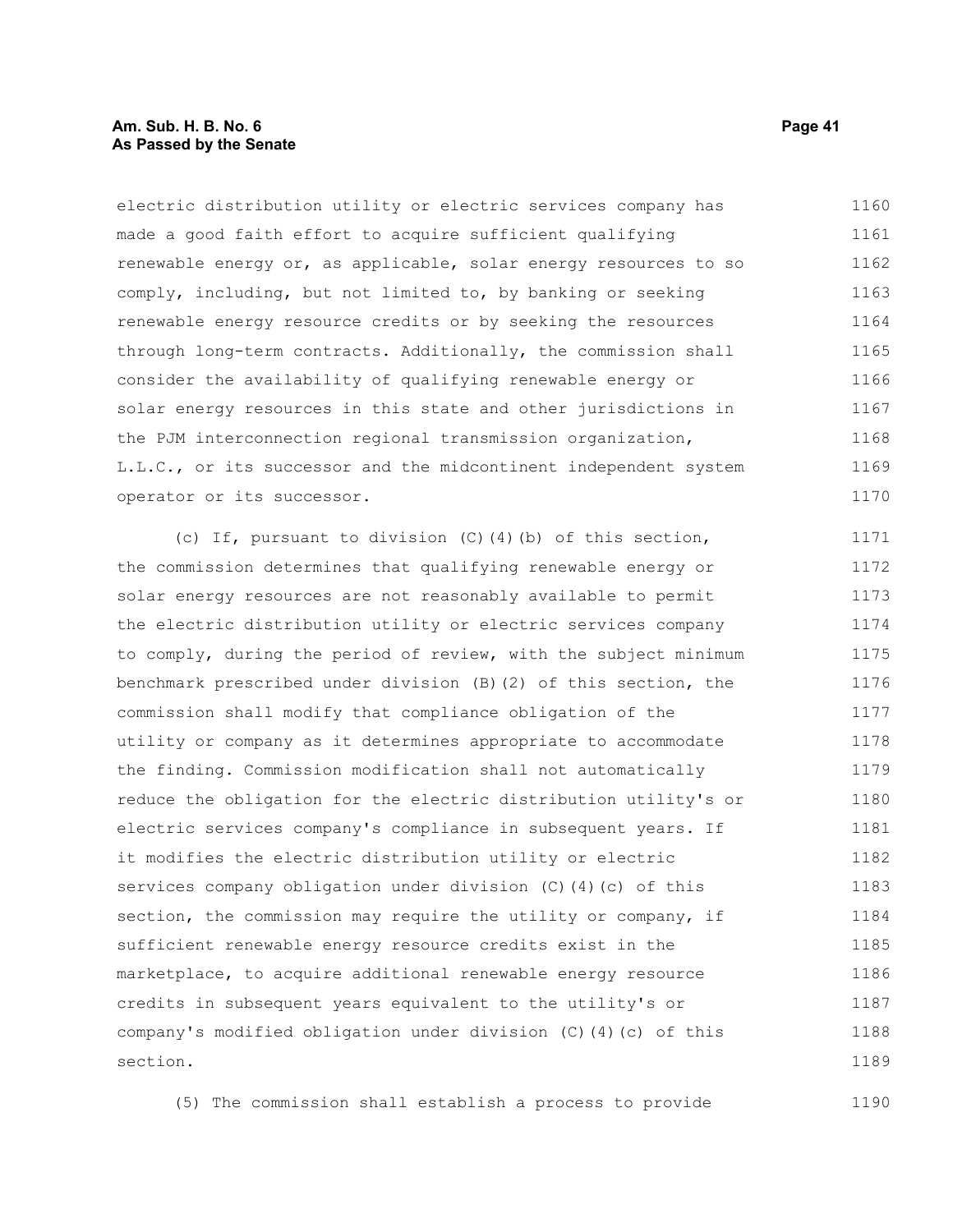#### **Am. Sub. H. B. No. 6 Page 42 As Passed by the Senate**

for at least an annual review of the renewable energy resource market in this state and in the service territories of the regional transmission organizations that manage transmission systems located in this state. The commission shall use the results of this study to identify any needed changes to the amount of the renewable energy compliance payment specified under divisions (C)(2)(a) and (b) of this section. Specifically, the commission may increase the amount to ensure that payment of compliance payments is not used to achieve compliance with this section in lieu of actually acquiring or realizing energy derived from qualifying renewable energy resources. However, if the commission finds that the amount of the compliance payment should be otherwise changed, the commission shall present this finding to the general assembly for legislative enactment. 1191 1192 1193 1194 1195 1196 1197 1198 1199 1200 1201 1202 1203 1204

(D) The commission annually shall submit to the general assembly in accordance with section 101.68 of the Revised Code a report describing all of the following: 1205 1206 1207

(1) The compliance of electric distribution utilities and electric services companies with division (B) of this section; 1208 1209

(2) The average annual cost of renewable energy credits purchased by utilities and companies for the year covered in the report; 1210 1211 1212

(3) Any strategy for utility and company compliance or for encouraging the use of qualifying renewable energy resources in supplying this state's electricity needs in a manner that considers available technology, costs, job creation, and economic impacts. 1213 1214 1215 1216 1217

The commission shall begin providing the information described in division (D)(2) of this section in each report 1218 1219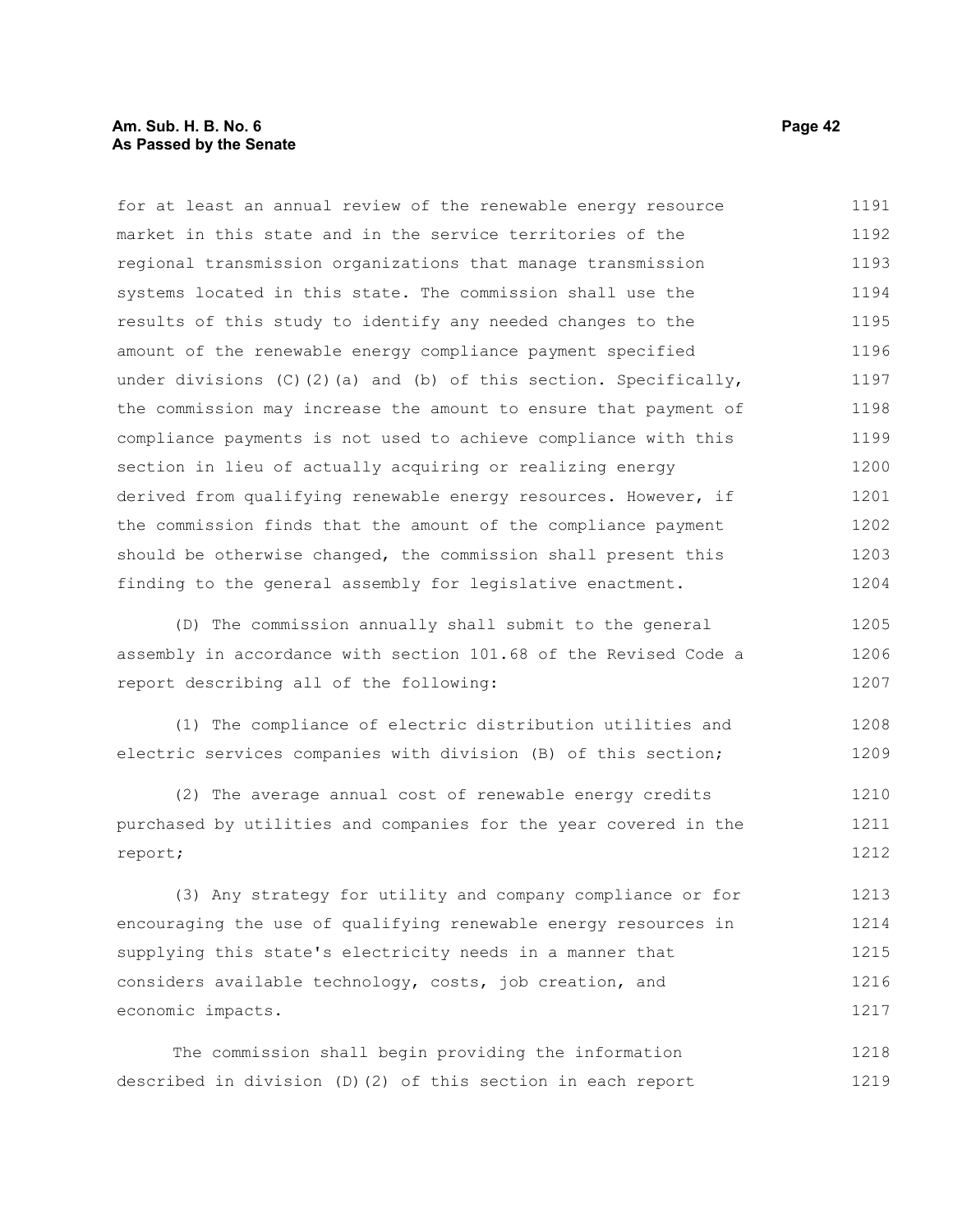#### **Am. Sub. H. B. No. 6 Page 43 As Passed by the Senate**

submitted after September 10, 2012. The commission shall allow and consider public comments on the report prior to its submission to the general assembly. Nothing in the report shall be binding on any person, including any utility or company for the purpose of its compliance with any benchmark under division (B) of this section, or the enforcement of that provision under division (C) of this section. 1220 1221 1222 1223 1224 1225 1226

(E) All costs incurred by an electric distribution utility in complying with the requirements of this section shall be bypassable by any consumer that has exercised choice of supplier under section 4928.03 of the Revised Code. 1227 1228 1229 1230

**Sec. 4928.641.** (A) If an electric distribution utility has executed a contract before April 1, 2014, to procure renewable energy resources and there are ongoing costs associated with that contract that are being recovered from customers through a bypassable charge as of the effective date of S.B. 310 of the-130th general assembly, September 12, 2014, that cost recovery shall, regardless of the amendments to section 4928.64 of the Revised Code by H.B. 6 of the 133rd general assembly, continue on a bypassable basis-until the prudently incurred costsassociated with that contract are fully recovered through December 31, 2032. 1231 1232 1233 1234 1235 1236 1237 1238 1239 1240 1241

(B) Division (A) of this section applies only to costs associated with the original term of a contract described in that division and entered into before April 1, 2014. This section does not permit recovery of costs associated with an extension of such a contract. This section does not permit recovery of costs associated with an amendment of such a contract if that amendment was made on or after April 1, 2014. 1242 1243 1244 1245 1246 1247 1248

 **Sec. 4928.642.** Beginning with compliance year 2020, the 1249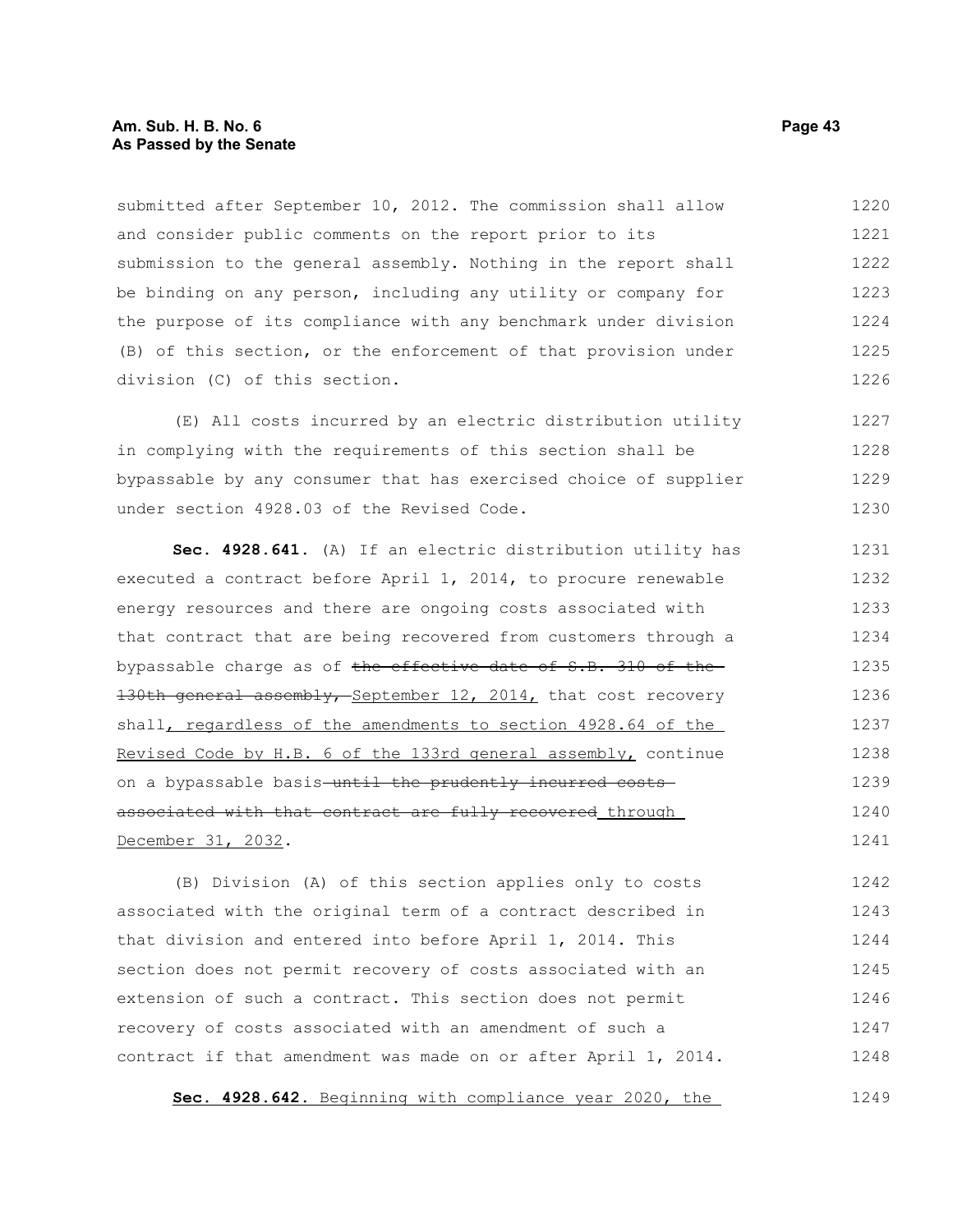| public utilities commission shall, in accordance with this        | 1250 |
|-------------------------------------------------------------------|------|
| section, reduce the number of kilowatt hours required for         | 1251 |
| compliance with section 4928.64 of the Revised Code for all       | 1252 |
| electric distribution utilities and all electric services         | 1253 |
| companies in this state. The commission shall determine each      | 1254 |
| <u>utility's and each company's reduction by taking the total</u> | 1255 |
| amount of kilowatt hours produced, if any, by all qualifying      | 1256 |
| renewable resources, as defined in section 3706.40 of the         | 1257 |
| Revised Code, during the preceding compliance year, allocating    | 1258 |
| that total among all electric distribution utilities and          | 1259 |
| electric services companies in proportion to their baselines for  | 1260 |
| the subject compliance year, and subtracting that allocated       | 1261 |
| amount from the utility's or company's compliance amount as       | 1262 |
| otherwise determined under section 4928.64 of the Revised Code.   | 1263 |
|                                                                   |      |

Sec. 4928.644. (A) The public utilities commission may reduce either baseline described in section 4928.643 of the Revised Code to adjust for new economic growth in the electric distribution utility's certified territory or in the electric services company's service area in this state. 1264 1265 1266 1267 1268

 (B) To facilitate the competitiveness of mercantile customers located in this state that are registered as selfassessing purchasers under division (C) of section 5727.81 of the Revised Code, the commission shall reduce both baselines described in section 4928.643 of the Revised Code to exclude the load and usage of those self-assessing purchasers. Upon the effective date of this reduction, both of the following shall apply: (1) Any electric distribution utility or electric services 1269 1270 1271 1272 1273 1274 1275 1276 1277

company serving such a self-assessing purchaser shall be relieved of the amount of compliance with section 4928.64 of the 1278 1279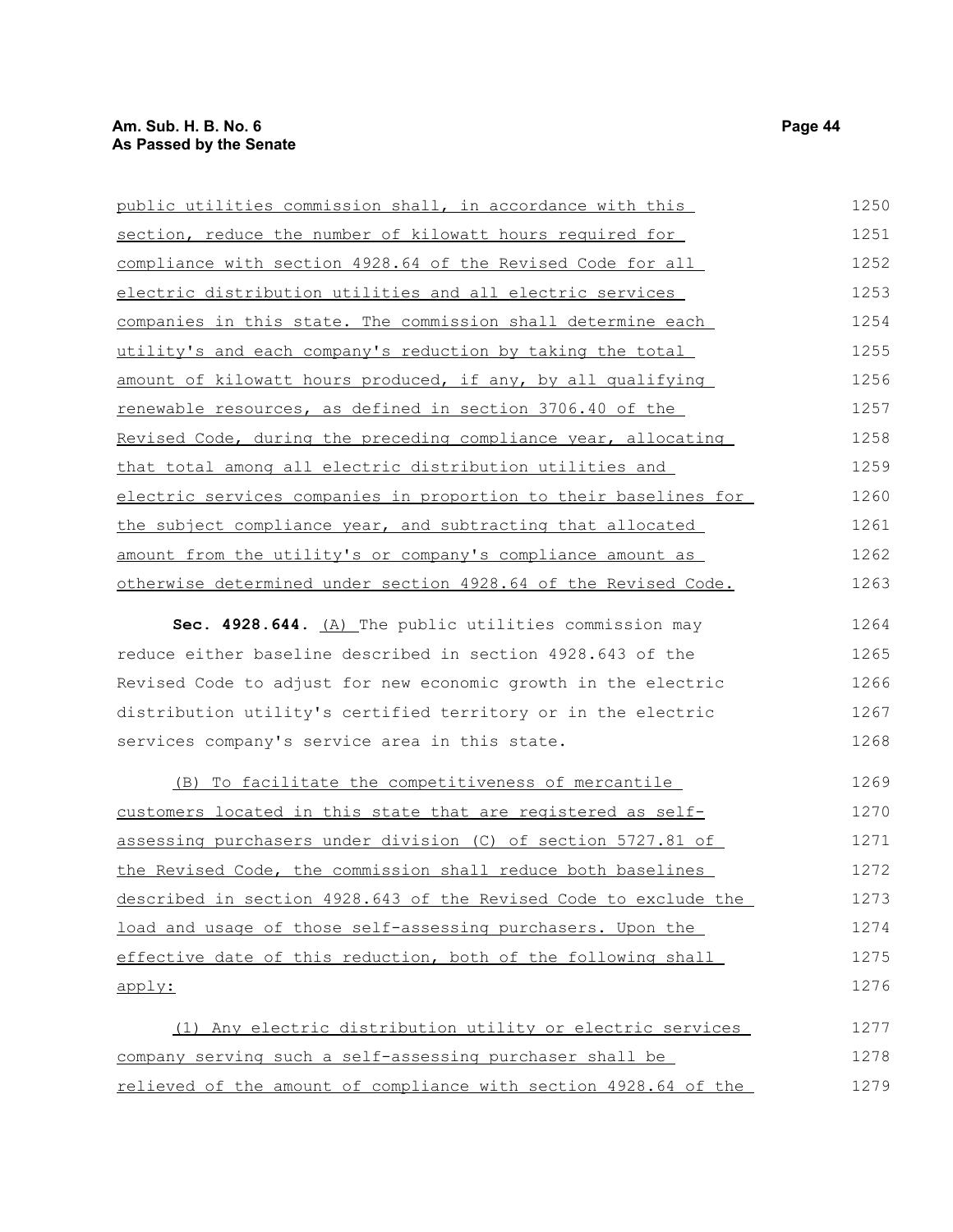| Revised Code that would be required but for the baseline           | 1280 |
|--------------------------------------------------------------------|------|
| reduction.                                                         | 1281 |
| (2) Such a self-assessing purchaser shall be exempt from           | 1282 |
| any bypassable charge imposed under division (E) of section        | 1283 |
| 4928.64 of the Revised Code.                                       | 1284 |
| Sec. 4928.645. (A) An electric distribution utility or             | 1285 |
| electric services company may use, for the purpose of complying    | 1286 |
| with the requirements under divisions $(B)$ (1) and (2) of section | 1287 |
| 4928.64 of the Revised Code, renewable energy credits any time     | 1288 |
| in the five calendar years following the date of their purchase    | 1289 |
| or acquisition from any entity, including, but not limited to,     | 1290 |
| the following:                                                     | 1291 |
| (1) A mercantile customer;                                         | 1292 |
| (2) An owner or operator of a hydroelectric generating             | 1293 |
| facility that is located at a dam on a river, or on any water      | 1294 |
| discharged to a river, that is within or bordering this state or   | 1295 |
| within or bordering an adjoining state, or that produces power     | 1296 |
| that can be shown to be deliverable into this state;               | 1297 |
| (3) A seller of compressed natural gas that has been               | 1298 |
| produced from biologically derived methane gas, provided that      | 1299 |
| the seller may only provide renewable energy credits for metered   | 1300 |
| amounts of gas.                                                    | 1301 |
| (B) (1) The public utilities commission shall adopt rules          | 1302 |
| specifying that one unit of credit shall equal one megawatt hour   | 1303 |
| of electricity derived from renewable energy resources, except     | 1304 |
| that, for a generating facility of seventy-five megawatts or       | 1305 |
| greater that is situated within this state and has committed by    | 1306 |
| December 31, 2009, to modify or retrofit its generating unit or    | 1307 |

units to enable the facility to generate principally from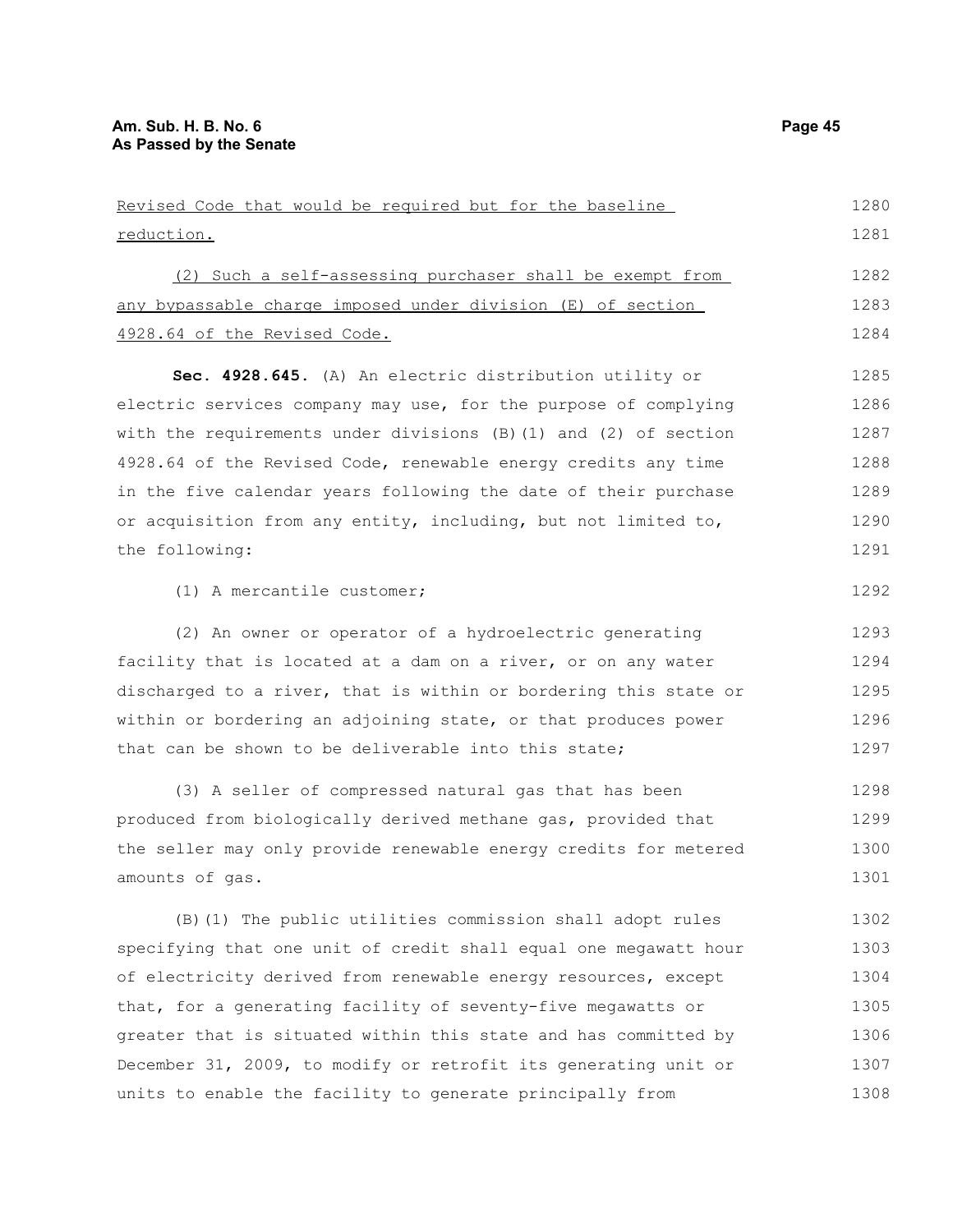### **Am. Sub. H. B. No. 6 Page 46 As Passed by the Senate**

biomass energy by June 30, 2013, each megawatt hour of electricity generated principally from that biomass energy shall equal, in units of credit, the product obtained by multiplying the actual percentage of biomass feedstock heat input used to generate such megawatt hour by the quotient obtained by dividing the then existing unit dollar amount used to determine a renewable energy compliance payment as provided under division (C)(2)(b) of section 4928.64 of the Revised Code by the then existing market value of one renewable energy credit, but such megawatt hour shall not equal less than one unit of credit. Renewable energy resources do not have to be converted to electricity in order to be eligible to receive renewable energy credits. The rules shall specify that, for purposes of converting the quantity of energy derived from biologically derived methane gas to an electricity equivalent, one megawatt hour equals 3,412,142 British thermal units. 1309 1310 1311 1312 1313 1314 1315 1316 1317 1318 1319 1320 1321 1322 1323 1324

(2) The rules also shall provide for this state a system of registering renewable energy credits by specifying which of any generally available registries shall be used for that purpose and not by creating a registry. That selected system of registering renewable energy credits shall allow a hydroelectric generating facility to be eligible for obtaining renewable energy credits and shall allow customer-sited projects or actions the broadest opportunities to be eligible for obtaining renewable energy credits. 1325 1326 1327 1328 1329 1330 1331 1332 1333

(C) Beginning January 1, 2020, a qualifying renewable resource as defined in section 3706.40 of the Revised Code is not eligible to obtain a renewable energy credit under this section for any megawatt hour for which the resource has been issued a renewable energy credit under section 3706.45 of the Revised Code. 1334 1335 1336 1337 1338 1339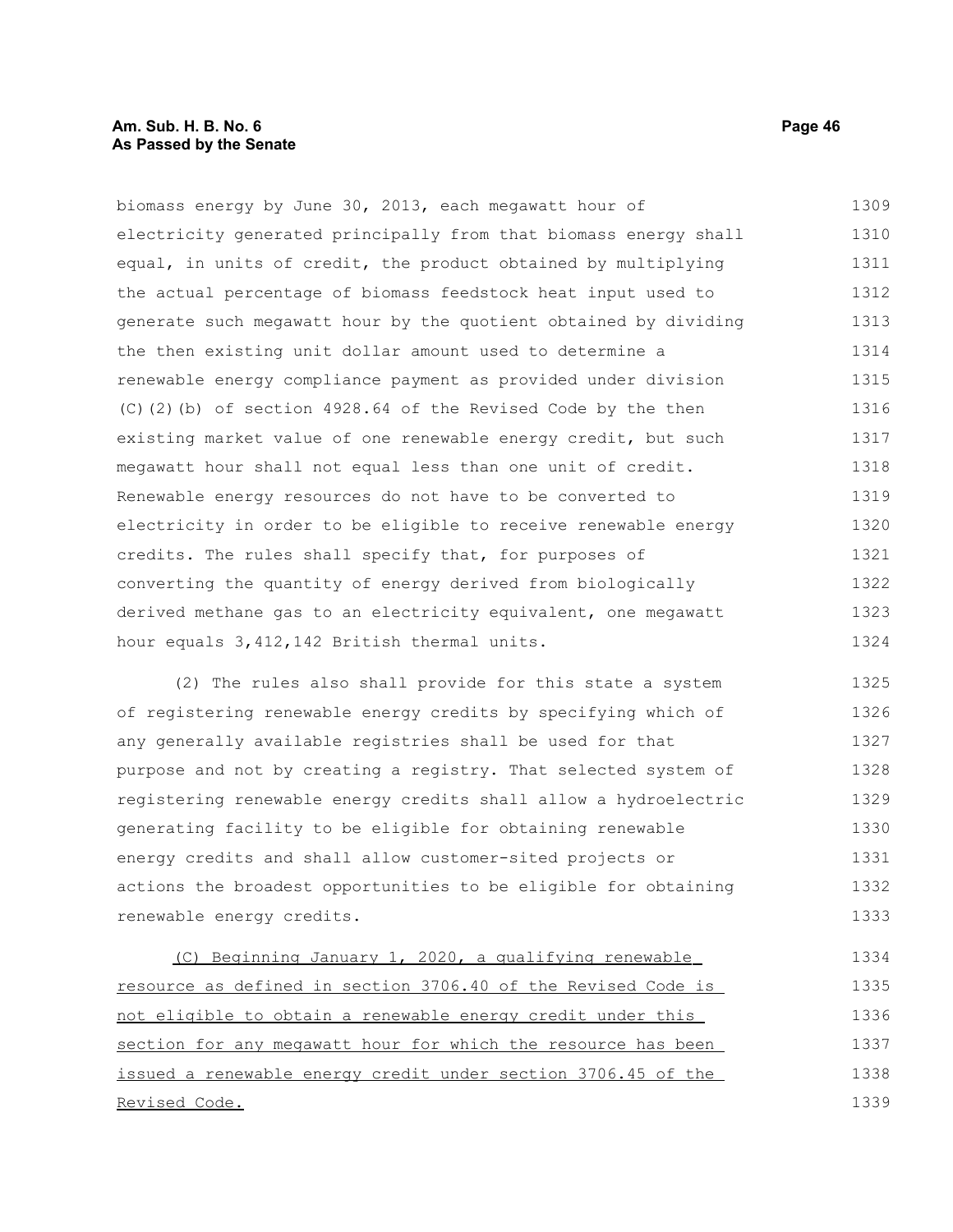#### **Am. Sub. H. B. No. 6 Page 47 As Passed by the Senate**

**Sec. 4928.66.** (A)(1)(a) Beginning in 2009, an electric distribution utility shall implement energy efficiency programs that achieve energy savings equivalent to at least three-tenths of one per cent of the total, annual average, and normalized kilowatt-hour sales of the electric distribution utility during the preceding three calendar years to customers in this state. An energy efficiency program may include a combined heat and power system placed into service or retrofitted on or after the effective date of the amendment of this section by S.B. 315 of the 129th general assembly, September 10, 2012, or a waste energy recovery system placed into service or retrofitted on or after September 10, 2012, except that a waste energy recovery system described in division (A)(38)(b) of section 4928.01 of the Revised Code may be included only if it was placed into service between January 1, 2002, and December 31, 2004. For a waste energy recovery or combined heat and power system, the savings shall be as estimated by the public utilities commission. The savings requirement, using such a three-year average, shall increase to an additional five-tenths of one per cent in 2010, seven-tenths of one per cent in 2011, eight-tenths of one per cent in 2012, nine-tenths of one per cent in 2013, and one per cent in 2014. In 2015 and 2016, an electric distribution utility shall achieve energy savings equal to the result of subtracting the cumulative energy savings achieved since 2009 from the product of multiplying the baseline for energy savings, described in division (A)(2)(a) of this section, by four and two-tenths of one per cent. If the result is zero or less for the year for which the calculation is being made, the utility shall not be required to achieve additional energy savings for that year, but may achieve additional energy savings for that year. Thereafter, the The annual savings requirements shall be, for years 2017, 2018, 2019, and 2020, an additional 1340 1341 1342 1343 1344 1345 1346 1347 1348 1349 1350 1351 1352 1353 1354 1355 1356 1357 1358 1359 1360 1361 1362 1363 1364 1365 1366 1367 1368 1369 1370 1371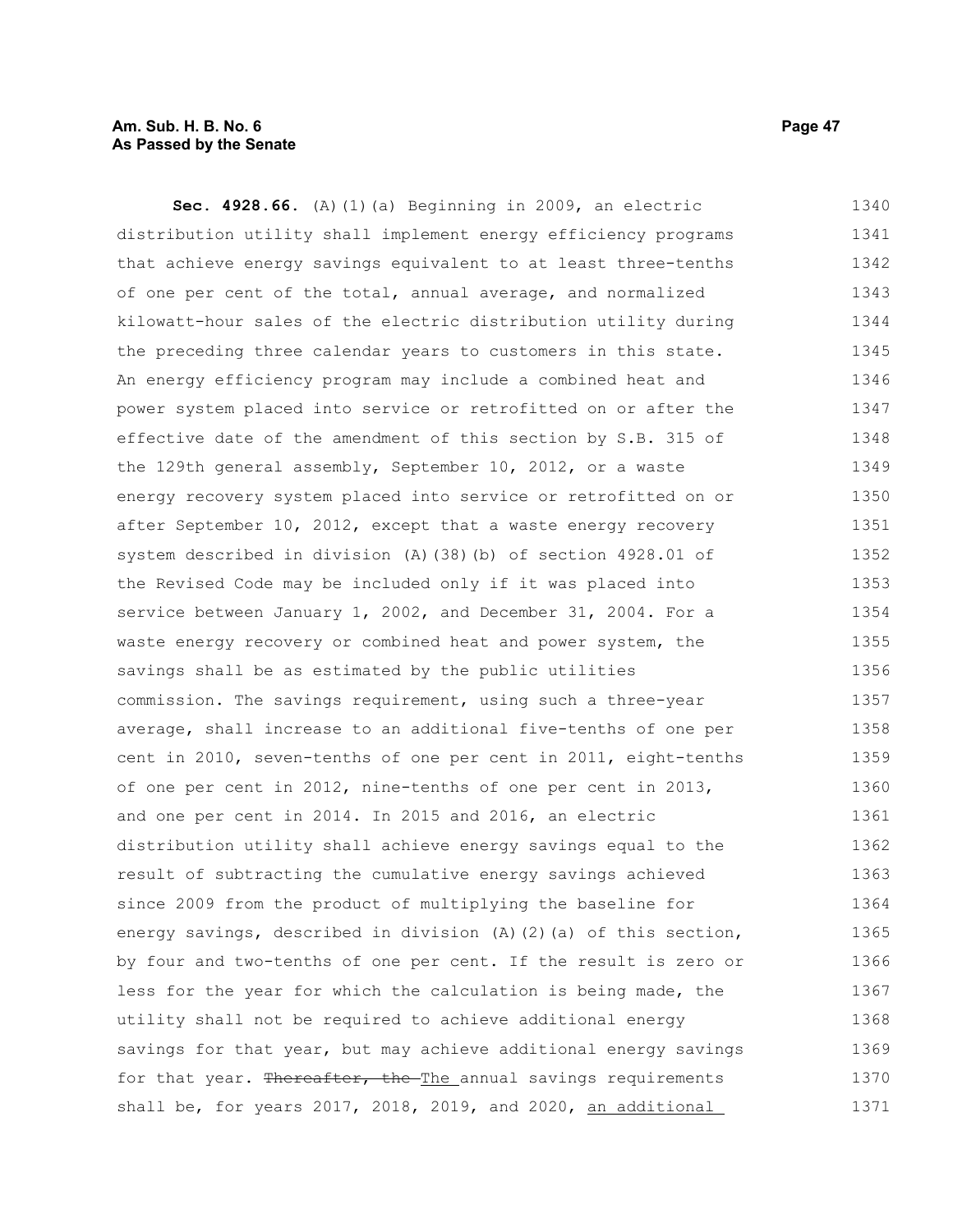### **Am. Sub. H. B. No. 6 Page 48 As Passed by the Senate**

| one per cent of the baseline, and two per cent each year                                                                                                                                                                                                                                                                                                                                                                                                     | 1372                        |
|--------------------------------------------------------------------------------------------------------------------------------------------------------------------------------------------------------------------------------------------------------------------------------------------------------------------------------------------------------------------------------------------------------------------------------------------------------------|-----------------------------|
| thereafter, achieving cumulative energy savings in excess of                                                                                                                                                                                                                                                                                                                                                                                                 | 1373                        |
| twenty-two per cent by the end of 2027. For purposes of a waste                                                                                                                                                                                                                                                                                                                                                                                              | 1374                        |
| energy recovery or combined heat and power system, an electric                                                                                                                                                                                                                                                                                                                                                                                               | 1375                        |
| distribution utility shall not apply more than the total annual                                                                                                                                                                                                                                                                                                                                                                                              | 1376                        |
| percentage of the electric distribution utility's industrial-                                                                                                                                                                                                                                                                                                                                                                                                | 1377                        |
| customer load, relative to the electric distribution utility's                                                                                                                                                                                                                                                                                                                                                                                               | 1378                        |
| total load, to the annual energy savings requirement.                                                                                                                                                                                                                                                                                                                                                                                                        | 1379                        |
| (b) Beginning in 2009, an electric distribution utility                                                                                                                                                                                                                                                                                                                                                                                                      | 1380                        |
| shall implement peak demand reduction programs designed to                                                                                                                                                                                                                                                                                                                                                                                                   | 1381                        |
| achieve a one per cent reduction in peak demand in 2009 and an                                                                                                                                                                                                                                                                                                                                                                                               | 1382                        |
| additional seventy-five hundredths of one per cent reduction                                                                                                                                                                                                                                                                                                                                                                                                 | 1383                        |
| each year through 2014. In 2015 and 2016, an electric                                                                                                                                                                                                                                                                                                                                                                                                        | 1384                        |
| distribution utility shall achieve a reduction in peak demand                                                                                                                                                                                                                                                                                                                                                                                                | 1385                        |
| equal to the result of subtracting the cumulative peak demand                                                                                                                                                                                                                                                                                                                                                                                                | 1386                        |
| reductions achieved since 2009 from the product of multiplying                                                                                                                                                                                                                                                                                                                                                                                               | 1387                        |
| the baseline for peak demand reduction, described in division                                                                                                                                                                                                                                                                                                                                                                                                | 1388                        |
| (A) (2) (a) of this section, by four and seventy-five hundredths                                                                                                                                                                                                                                                                                                                                                                                             | 1389                        |
| of one per cent. If the result is zero or less for the year for                                                                                                                                                                                                                                                                                                                                                                                              | 1390                        |
| which the calculation is being made, the utility shall not be                                                                                                                                                                                                                                                                                                                                                                                                | 1391                        |
| required to achieve an additional reduction in peak demand for                                                                                                                                                                                                                                                                                                                                                                                               | 1392                        |
| that year, but may achieve an additional reduction in peak                                                                                                                                                                                                                                                                                                                                                                                                   | 1393                        |
| demand for that year. In 2017 and each year thereafter through                                                                                                                                                                                                                                                                                                                                                                                               | 1394                        |
| 2020, the utility shall achieve an additional seventy-five                                                                                                                                                                                                                                                                                                                                                                                                   | 1395                        |
| hundredths of one per cent reduction in peak demand.                                                                                                                                                                                                                                                                                                                                                                                                         | 1396                        |
| $\mathcal{L} = \mathcal{L} \mathcal{L} = \mathcal{L} \mathcal{L} = \mathcal{L} \mathcal{L} = \mathcal{L} \mathcal{L} \mathcal{L} = \mathcal{L} \mathcal{L} \mathcal{L} = \mathcal{L} \mathcal{L} \mathcal{L} \mathcal{L} \mathcal{L} = \mathcal{L} \mathcal{L} \mathcal{L} \mathcal{L} \mathcal{L} \mathcal{L} \mathcal{L} \mathcal{L} \mathcal{L} \mathcal{L} \mathcal{L} \mathcal{L} \mathcal{L} \mathcal{L} \mathcal{L} \mathcal{L} \mathcal{L} \mathcal$ | $\sim$ $\sim$ $\sim$ $\sim$ |

(2) For the purposes of divisions (A)(1)(a) and (b) of this section: 1397 1398

(a) The baseline for energy savings under division (A)(1) (a) of this section shall be the average of the total kilowatt hours the electric distribution utility sold in the preceding 1399 1400 1401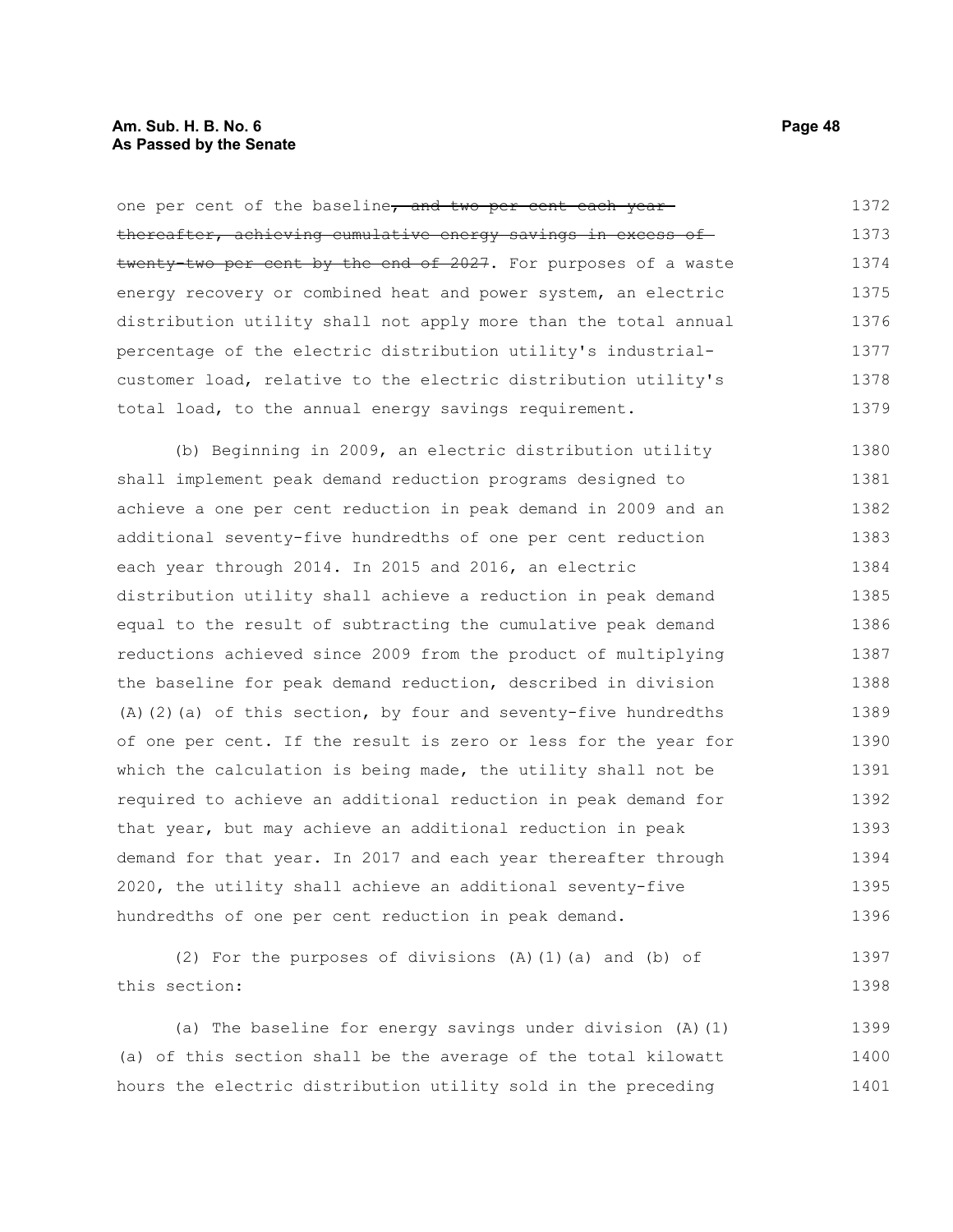three calendar years. The baseline for a peak demand reduction under division (A)(1)(b) of this section shall be the average peak demand on the utility in the preceding three calendar years, except that the commission may reduce either baseline to adjust for new economic growth in the utility's certified territory. Neither baseline shall include the load and usage of any of the following customers: 1402 1403 1404 1405 1406 1407 1408

(i) Beginning January 1, 2017, a customer for which a reasonable arrangement has been approved under section 4905.31 of the Revised Code; 1409 1410 1411

(ii) A customer that has opted out of the utility's portfolio plan under section 4928.6611 of the Revised Code; 1412 1413

(iii) A customer that has opted out of the utility's portfolio plan under Section 8 of S.B. 310 of the 130th general assembly. 1414 1415 1416

(b) The commission may amend the benchmarks set forth in division (A)(1)(a) or (b) of this section if, after application by the electric distribution utility, the commission determines that the amendment is necessary because the utility cannot reasonably achieve the benchmarks due to regulatory, economic, or technological reasons beyond its reasonable control. 1417 1418 1419 1420 1421 1422

(c) Compliance with divisions (A)(1)(a) and (b) of this section shall be measured by including the effects of all demand-response programs for mercantile customers of the subject electric distribution utility, all waste energy recovery systems and all combined heat and power systems, and all such mercantile customer-sited energy efficiency, including waste energy recovery and combined heat and power, and peak demand reduction programs, adjusted upward by the appropriate loss factors. Any 1423 1424 1425 1426 1427 1428 1429 1430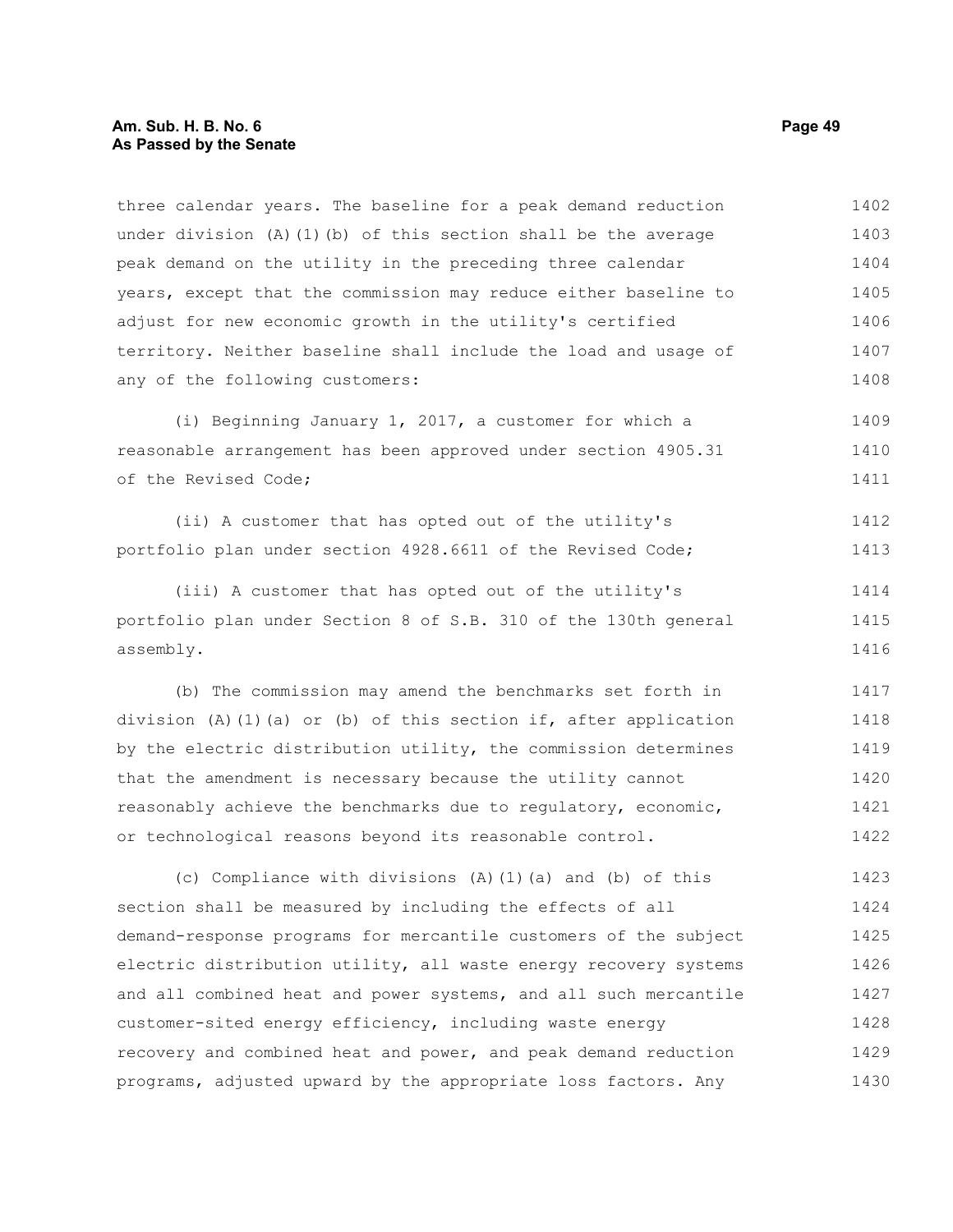### **Am. Sub. H. B. No. 6 Page 50 As Passed by the Senate**

mechanism designed to recover the cost of energy efficiency, including waste energy recovery and combined heat and power, and peak demand reduction programs under divisions (A)(1)(a) and (b) of this section may exempt mercantile customers that commit their demand-response or other customer-sited capabilities, whether existing or new, for integration into the electric distribution utility's demand-response, energy efficiency, including waste energy recovery and combined heat and power, or peak demand reduction programs, if the commission determines that that exemption reasonably encourages such customers to commit those capabilities to those programs. If a mercantile customer makes such existing or new demand-response, energy efficiency, including waste energy recovery and combined heat and power, or peak demand reduction capability available to an electric distribution utility pursuant to division (A)(2)(c) of this section, the electric utility's baseline under division (A)  $(2)$  (a) of this section shall be adjusted to exclude the effects of all such demand-response, energy efficiency, including waste energy recovery and combined heat and power, or peak demand reduction programs that may have existed during the period used to establish the baseline. The baseline also shall be normalized for changes in numbers of customers, sales, weather, peak demand, and other appropriate factors so that the compliance measurement is not unduly influenced by factors outside the control of the electric distribution utility. (d)(i) Programs implemented by a utility may include the following: (I) Demand-response programs; (II) Smart grid investment programs, provided that such 1431 1432 1433 1434 1435 1436 1437 1438 1439 1440 1441 1442 1443 1444 1445 1446 1447 1448 1449 1450 1451 1452 1453 1454 1455 1456 1457 1458 1459

programs are demonstrated to be cost-beneficial; 1460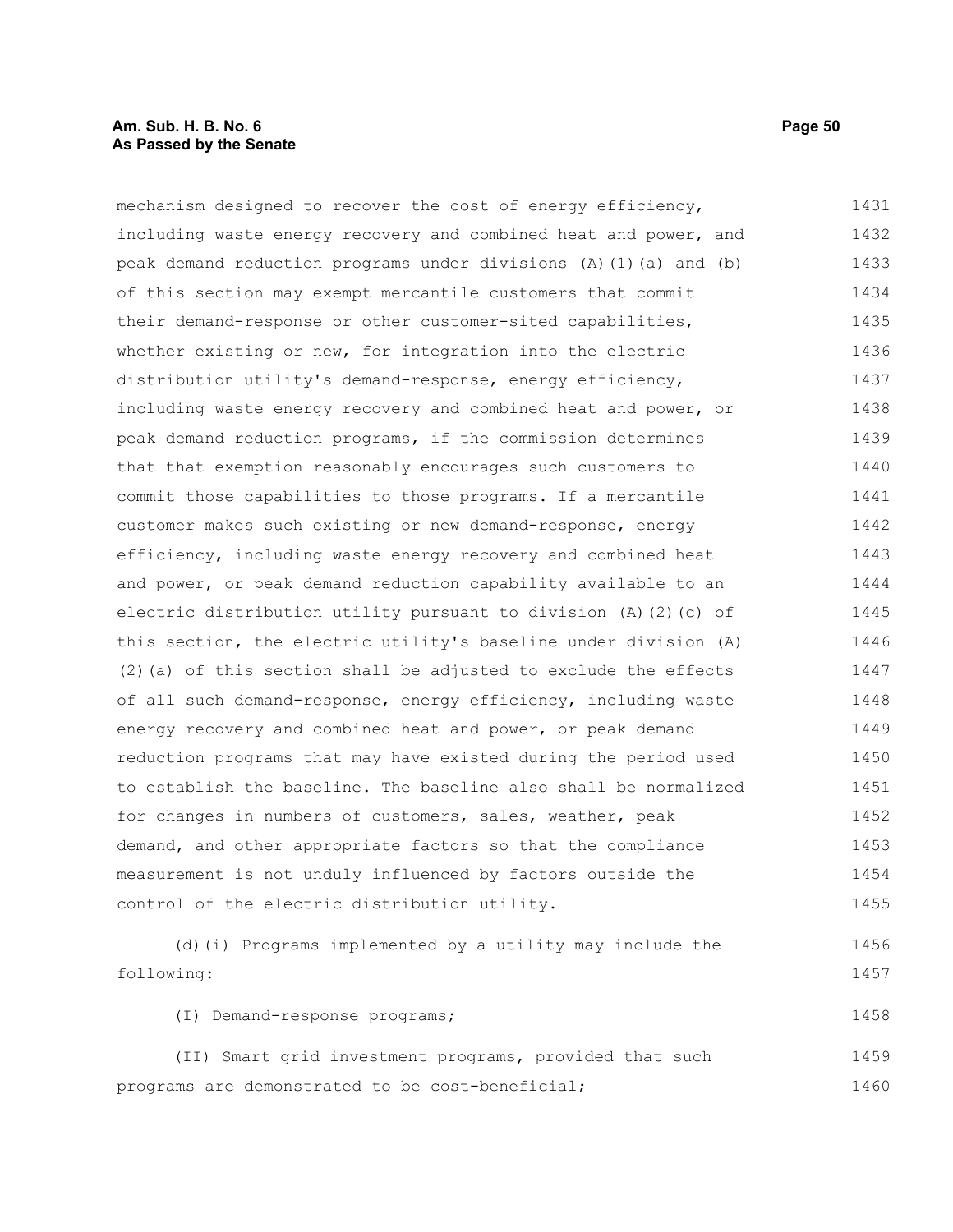### **Am. Sub. H. B. No. 6 Page 51 As Passed by the Senate**

(III) Customer-sited programs, including waste energy recovery and combined heat and power systems; (IV) Transmission and distribution infrastructure improvements that reduce line losses; (V) Energy efficiency savings and peak demand reduction that are achieved, in whole or in part, as a result of funding provided from the universal service fund established by section 4928.51 of the Revised Code to benefit low-income customers through programs that include, but are not limited to, energy audits, the installation of energy efficiency insulation, appliances, and windows, and other weatherization measures. (ii) No energy efficiency or peak demand reduction achieved under divisions (A)(2)(d)(i)(IV) and (V) of this section shall qualify for shared savings. (iii) Division (A)(2)(c) of this section shall be applied to include facilitating efforts by a mercantile customer or group of those customers to offer customer-sited demandresponse, energy efficiency, including waste energy recovery and combined heat and power, or peak demand reduction capabilities 1461 1462 1463 1464 1465 1466 1467 1468 1469 1470 1471 1472 1473 1474 1475 1476 1477 1478 1479

arrangement submitted to the commission pursuant to section 4905.31 of the Revised Code. (e) No programs or improvements described in division (A) 1481 1482 1483

to the electric distribution utility as part of a reasonable

(2)(d) of this section shall conflict with any statewide building code adopted by the board of building standards. 1484 1485

(B) In accordance with rules it shall adopt, the public utilities commission shall produce and docket at the commission an annual report containing the results of its verification of the annual levels of energy efficiency and of peak demand 1486 1487 1488 1489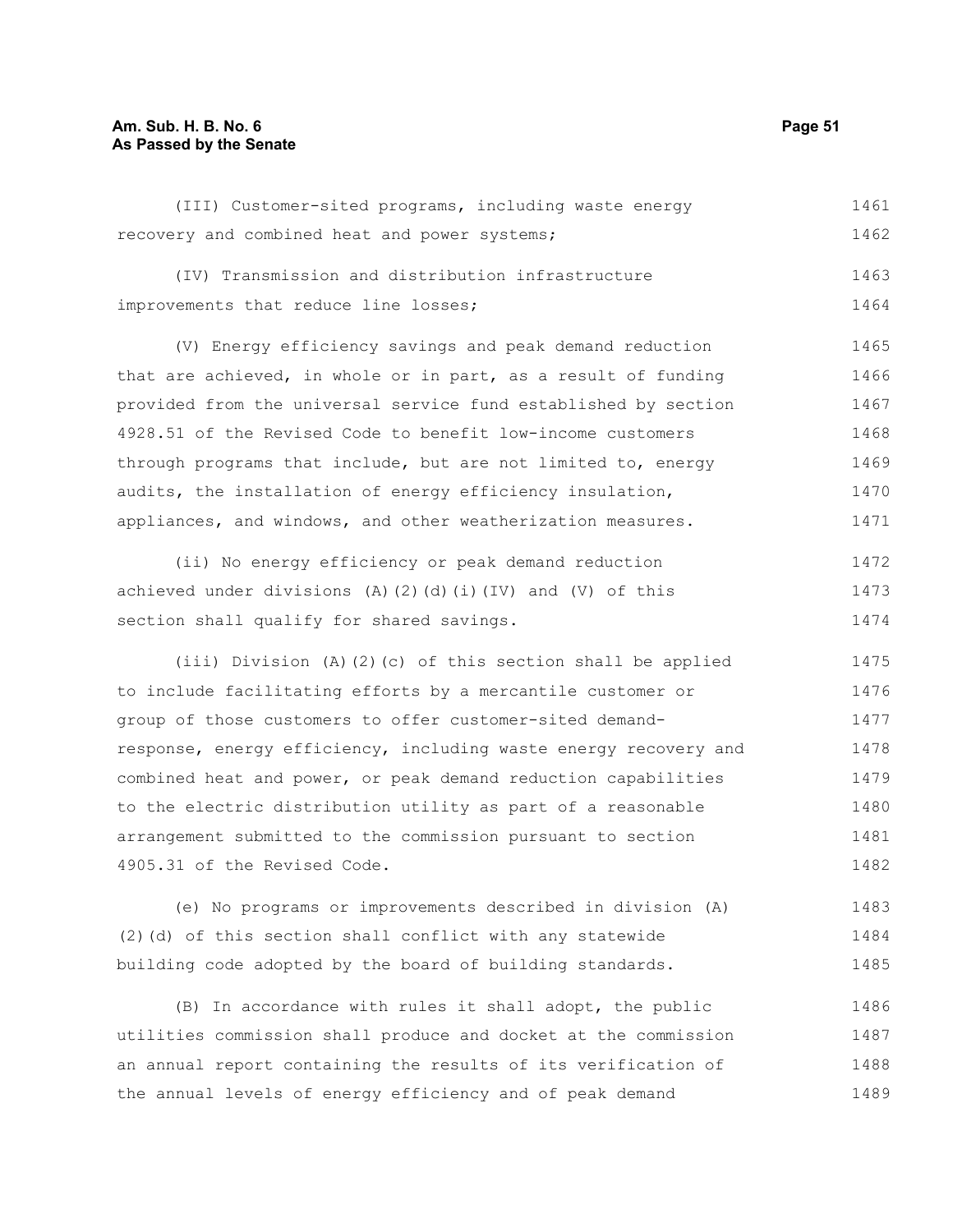reductions achieved by each electric distribution utility pursuant to division (A) of this section. A copy of the report shall be provided to the consumers' counsel. 1490 1491 1492

(C) If the commission determines, after notice and opportunity for hearing and based upon its report under division (B) of this section, that an electric distribution utility has failed to comply with an energy efficiency or peak demand reduction requirement of division (A) of this section, the commission shall assess a forfeiture on the utility as provided under sections 4905.55 to 4905.60 and 4905.64 of the Revised Code, either in the amount, per day per undercompliance or noncompliance, relative to the period of the report, equal to that prescribed for noncompliances under section 4905.54 of the Revised Code, or in an amount equal to the then existing market value of one renewable energy credit per megawatt hour of undercompliance or noncompliance. Revenue from any forfeiture assessed under this division shall be deposited to the credit of the advanced energy fund created under section 4928.61 of the Revised Code. 1493 1494 1495 1496 1497 1498 1499 1500 1501 1502 1503 1504 1505 1506 1507 1508

(D) The commission may establish rules regarding the content of an application by an electric distribution utility for commission approval of a revenue decoupling mechanism under this division. Such an application shall not be considered an application to increase rates and may be included as part of a proposal to establish, continue, or expand energy efficiency or conservation programs. The commission by order may approve an application under this division if it determines both that the revenue decoupling mechanism provides for the recovery of revenue that otherwise may be forgone by the utility as a result of or in connection with the implementation by the electric distribution utility of any energy efficiency or energy 1509 1510 1511 1512 1513 1514 1515 1516 1517 1518 1519 1520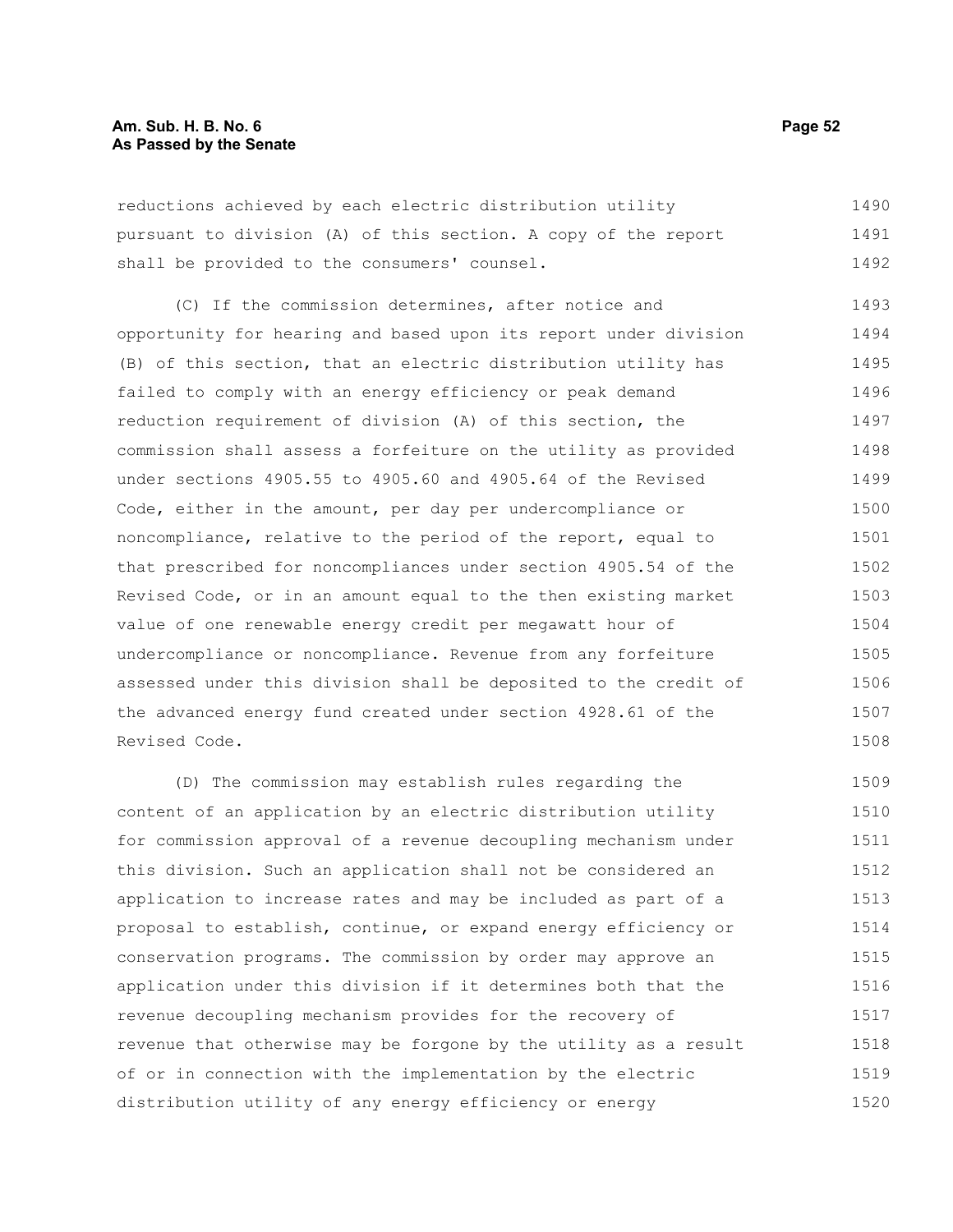| conservation programs and reasonably aligns the interests of the | 1521 |
|------------------------------------------------------------------|------|
| utility and of its customers in favor of those programs.         | 1522 |
| (E) The commission additionally shall adopt rules that           | 1523 |
| require an electric distribution utility to provide a customer   | 1524 |
| upon request with two years' consumption data in an accessible   | 1525 |
| form.                                                            | 1526 |
| $(F)$ (1) As used in divisions $(F)$ (2), (3), and (4) of this   | 1527 |
| section, "portfolio plan" has the same meaning as in division    | 1528 |
| (C)(1) of section 4928.6610 of the Revised Code.                 | 1529 |
| (2) If an electric distribution utility has a portfolio          | 1530 |
| plan in effect as of the effective date of the amendments to     | 1531 |
| this section by H.B. 6 of the 133rd general assembly and that    | 1532 |
| plan expires before December 31, 2020, the commission shall      | 1533 |
| extend the plan through that date. All portfolio plans shall     | 1534 |
| terminate on that date.                                          | 1535 |
| (3) If a portfolio plan is extended beyond its commission        | 1536 |
| approved term by division (F) (2) of this section, the existing  | 1537 |
| plan's budget shall be increased for the extended term to        | 1538 |
| include an amount equal to the annual average of the approved    | 1539 |
| budget for all years of the portfolio plan in effect as of the   | 1540 |
| effective date of the amendments to this section by H.B. 6 of    | 1541 |
| the 133rd general assembly.                                      | 1542 |
| (4) All other terms and conditions of a portfolio plan           | 1543 |
| extended beyond its commission-approved term by division (F)(2)  | 1544 |
| of this section shall remain the same unless changes are         | 1545 |
| authorized by the commission.                                    | 1546 |
| (G) (1) Not later than February 1, 2021, the commission          | 1547 |
| shall determine the cumulative energy savings collectively       | 1548 |
| achieved, since 2009, by all electric distribution utilities in  | 1549 |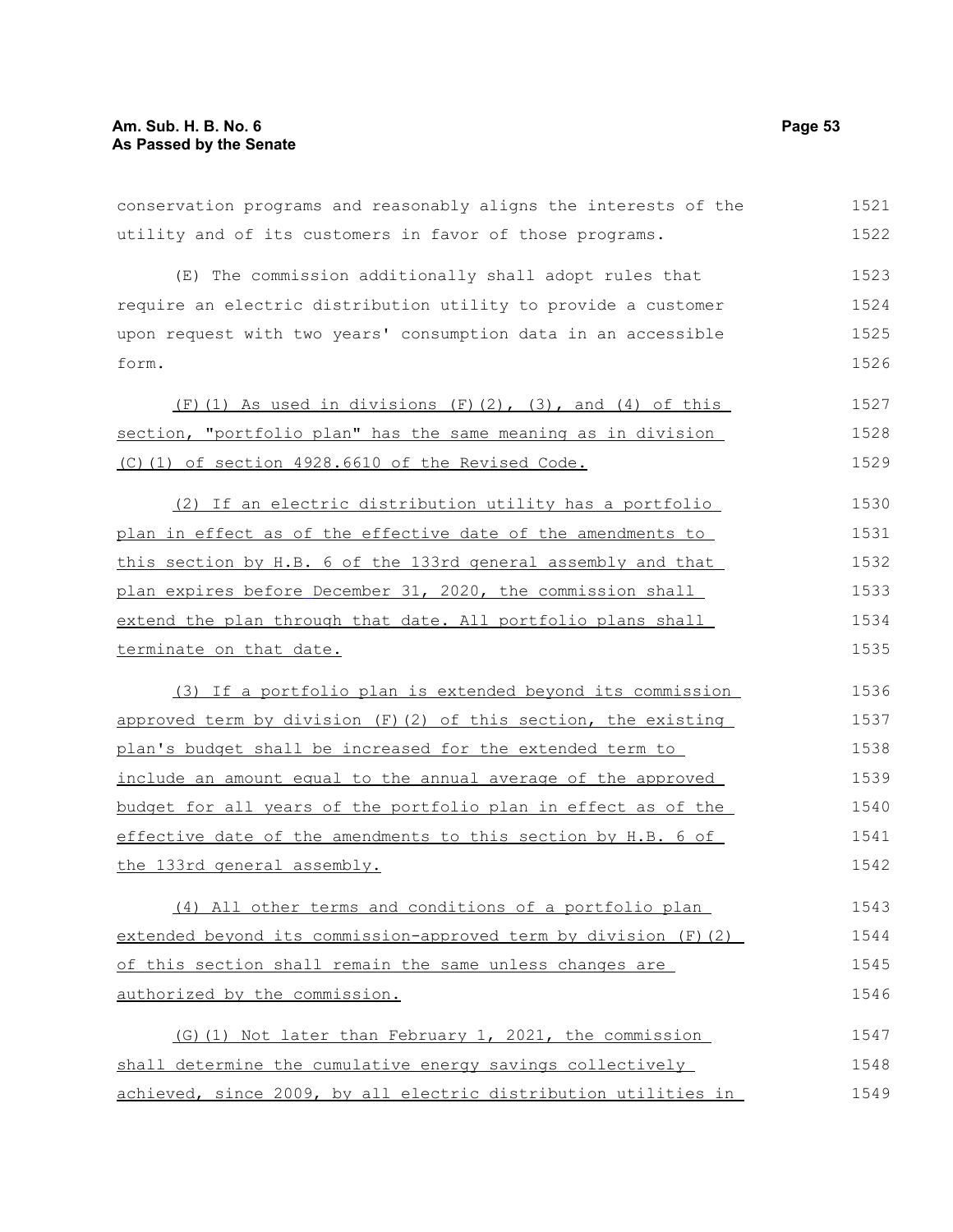| this state as of December 31, 2020. In determining that           | 1550 |
|-------------------------------------------------------------------|------|
| cumulative total, the commission shall do both of the following:  | 1551 |
| (a) Include energy savings that were estimated by the             | 1552 |
| commission to be achieved as of December 31, 2020, and banked     | 1553 |
| under division (G) of section 4928.662 of the Revised Code;       | 1554 |
| (b) Use an energy savings baseline that is the average of         | 1555 |
| the total kilowatt hours sold by all electric distribution        | 1556 |
| utilities in this state in the calendar years 2018, 2019, and     | 1557 |
| 2020. The baseline shall exclude the load and usage described in  | 1558 |
| $division (A) (2) (a) (i), (ii), and (iii) of this section. That$ | 1559 |
| baseline may also be reduced for new economic growth in the       | 1560 |
| utility's certified territory as provided in division (A)(2)(a)   | 1561 |
| of this section and adjusted and normalized as provided in        | 1562 |
| division $(A)$ $(2)$ $(c)$ of this section.                       | 1563 |
| (2) (a) If the cumulative energy savings collectively             | 1564 |
| achieved as determined by the commission under division (G) (1)   | 1565 |
| of this section is at least seventeen and one-half per cent of    | 1566 |
| the baseline described in division (G) (1) (b) of this section,   | 1567 |
| then full compliance with division (A) (1) (a) of this section    | 1568 |
| shall be deemed to have been achieved notwithstanding any         | 1569 |
| provision of this section to the contrary.                        | 1570 |
| (b) If the cumulative energy savings collectively achieved        | 1571 |
| as determined by the commission under division (G) (1) of this    | 1572 |
| section is less than seventeen and one-half per cent of the       | 1573 |
| baseline described in division (G) (1) (b) of this section, then  | 1574 |
| both of the following shall apply:                                | 1575 |
| (i) The commission shall determine the manner in which            | 1576 |
| further implementation of energy efficiency programs shall occur  | 1577 |
| as may be reasonably necessary for collective achievement of      | 1578 |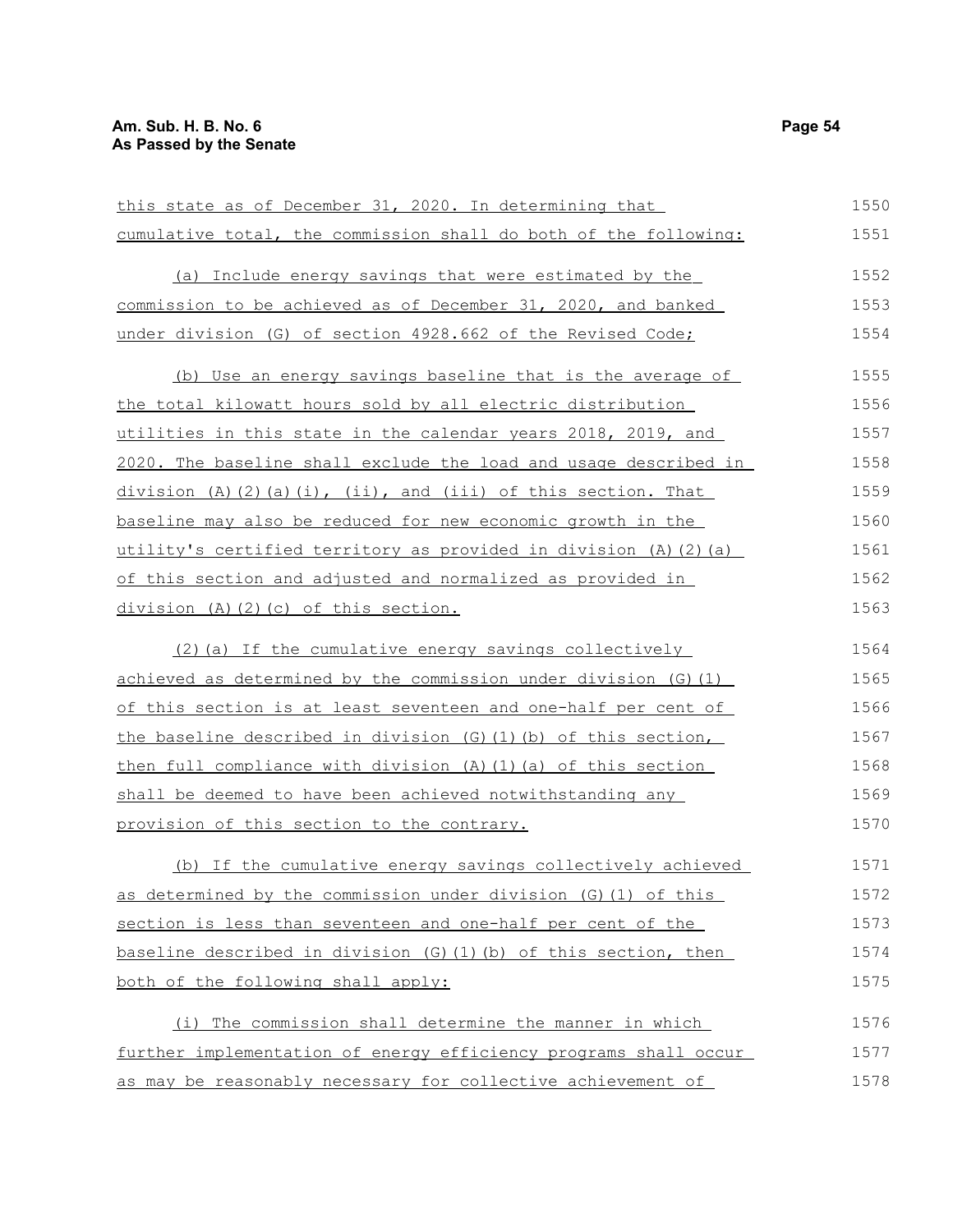| cumulative energy savings equal to seventeen and one-half         | 1579 |
|-------------------------------------------------------------------|------|
| percent, and not more, of the baseline described in division (G)  | 1580 |
| (1) (b) of this section.                                          | 1581 |
| (ii) Full compliance with division $(A)$ $(1)$ $(a)$ of this      | 1582 |
| section shall be deemed to be achieved as of a date certain       | 1583 |
| established by the commission notwithstanding any provision of    | 1584 |
| this section to the contrary.                                     | 1585 |
| (3) Upon the date that full compliance with division (A)          | 1586 |
| (1) (a) of this section is deemed achieved under division (G) (2) | 1587 |
| (a) or (b) of this section, any electric distribution utility     | 1588 |
| cost recovery mechanisms authorized by the commission for         | 1589 |
| compliance with this section shall terminate except as may be     | 1590 |
| necessary to reconcile the difference between revenue collected   | 1591 |
| and the allowable cost of compliance associated with compliance   | 1592 |
| efforts occurring prior to the date upon which full compliance    | 1593 |
| with division (A) (1) (a) of this section is deemed achieved. No  | 1594 |
| such cost recovery mechanism shall be authorized by the           | 1595 |
| commission beyond the period of time required to complete this    | 1596 |
| final reconciliation.                                             | 1597 |
| Sec. 4928.6610. As used in sections 4928.6611 to 4928.661         | 1598 |
| 4928.6615 of the Revised Code:                                    | 1599 |
| (A) "Customer" means any either of the following:                 | 1600 |
| (1) Effective January 1, 2020, a mercantile customer as           | 1601 |
| defined in section 4928.01 of the Revised Code;                   | 1602 |
| (2) Any customer of an electric distribution utility to           | 1603 |
| which either of the following applies:                            | 1604 |
| $(1)$ (a) The customer receives service above the primary         | 1605 |
| voltage level as determined by the utility's tariff               | 1606 |
| classification.                                                   | 1607 |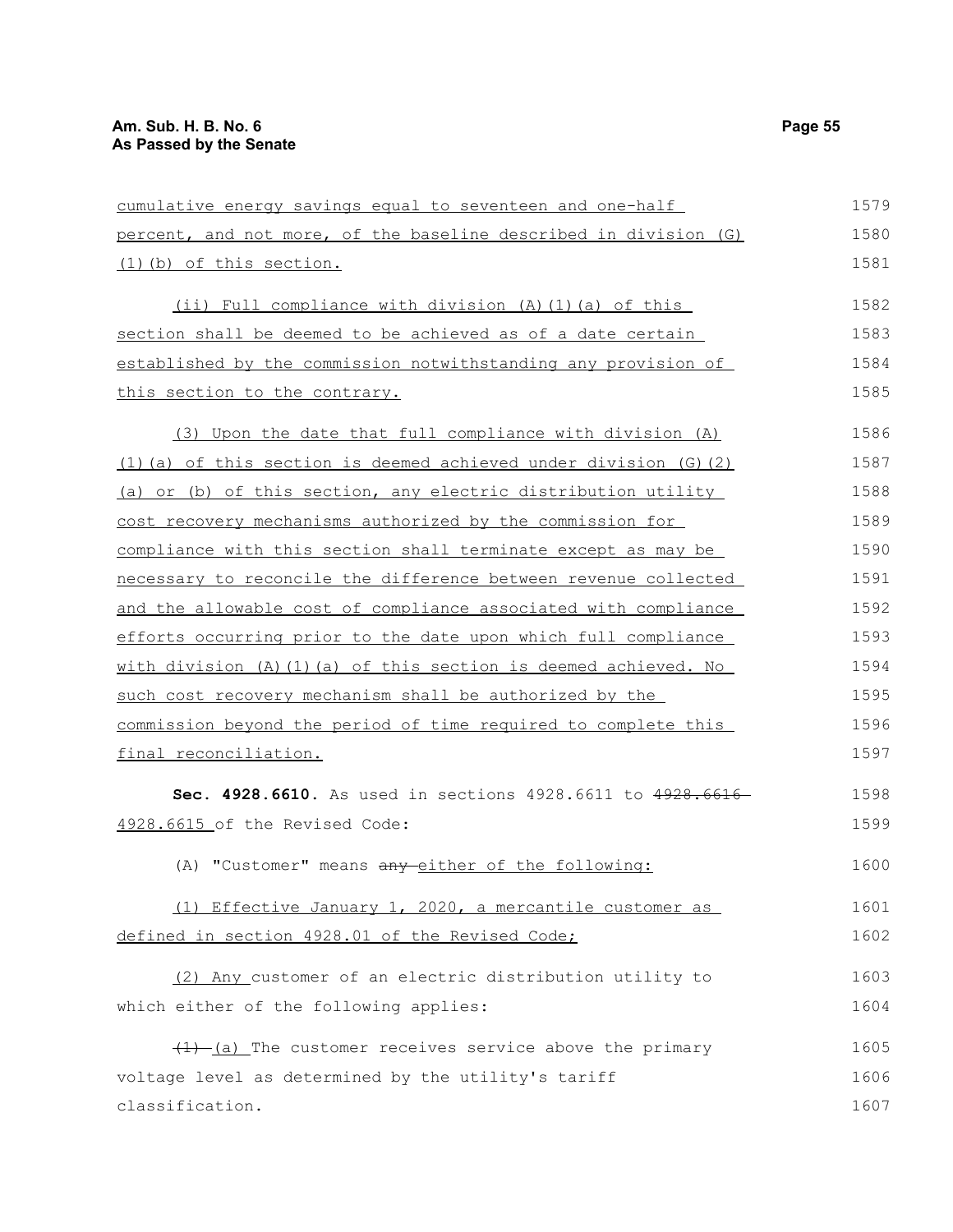# **Am. Sub. H. B. No. 6 Page 56 As Passed by the Senate**

| $(2)$ (b) The customer is a commercial or industrial                | 1608 |
|---------------------------------------------------------------------|------|
| customer to which both of the following apply:                      | 1609 |
| $\frac{a}{b}$ (i) The customer receives electricity through a meter | 1610 |
| of an end user or through more than one meter at a single           | 1611 |
| location in a quantity that exceeds forty-five million kilowatt     | 1612 |
| hours of electricity for the preceding calendar year.               | 1613 |
| $\frac{1}{b}$ (ii) The customer has made a written request for      | 1614 |
| registration as a self-assessing purchaser pursuant to section      | 1615 |
| 5727.81 of the Revised Code.                                        | 1616 |
| (B) "Energy intensity" means the amount of energy, from             | 1617 |
| electricity, used or consumed per unit of production.               | 1618 |
| (C) "Portfolio plan" means either of the following:                 | 1619 |
| (1) The comprehensive energy efficiency and peak-demand             | 1620 |
| reduction program portfolio plan required under rules adopted by    | 1621 |
| the public utilities commission and codified in Chapter 4901:1-     | 1622 |
| 39 of the Administrative Code or hereafter recodified or            | 1623 |
| amended;                                                            | 1624 |
| (2) Any plan implemented pursuant to division (G) of                | 1625 |
| section 4928.66 of the Revised Code.                                | 1626 |
| Sec. 4928.75. Beginning in fiscal year 2021 and each                | 1627 |
| fiscal year thereafter, the director of development services        | 1628 |
| shall, in each fiscal year, submit a completed waiver request in    | 1629 |
| accordance with section 96.83 of Title 45 of the Code of Federal    | 1630 |
| Requlations to the United States department of health and human     | 1631 |
| services and any other applicable federal agencies for the state    | 1632 |
| to expend twenty-five per cent of federal low-income home energy    | 1633 |
| assistance programs funds from the home energy assistance block     | 1634 |
| grants for weatherization services allowed by section 96.83(a)      | 1635 |
| of Title 45 of the Code of Federal Regulations to the United        | 1636 |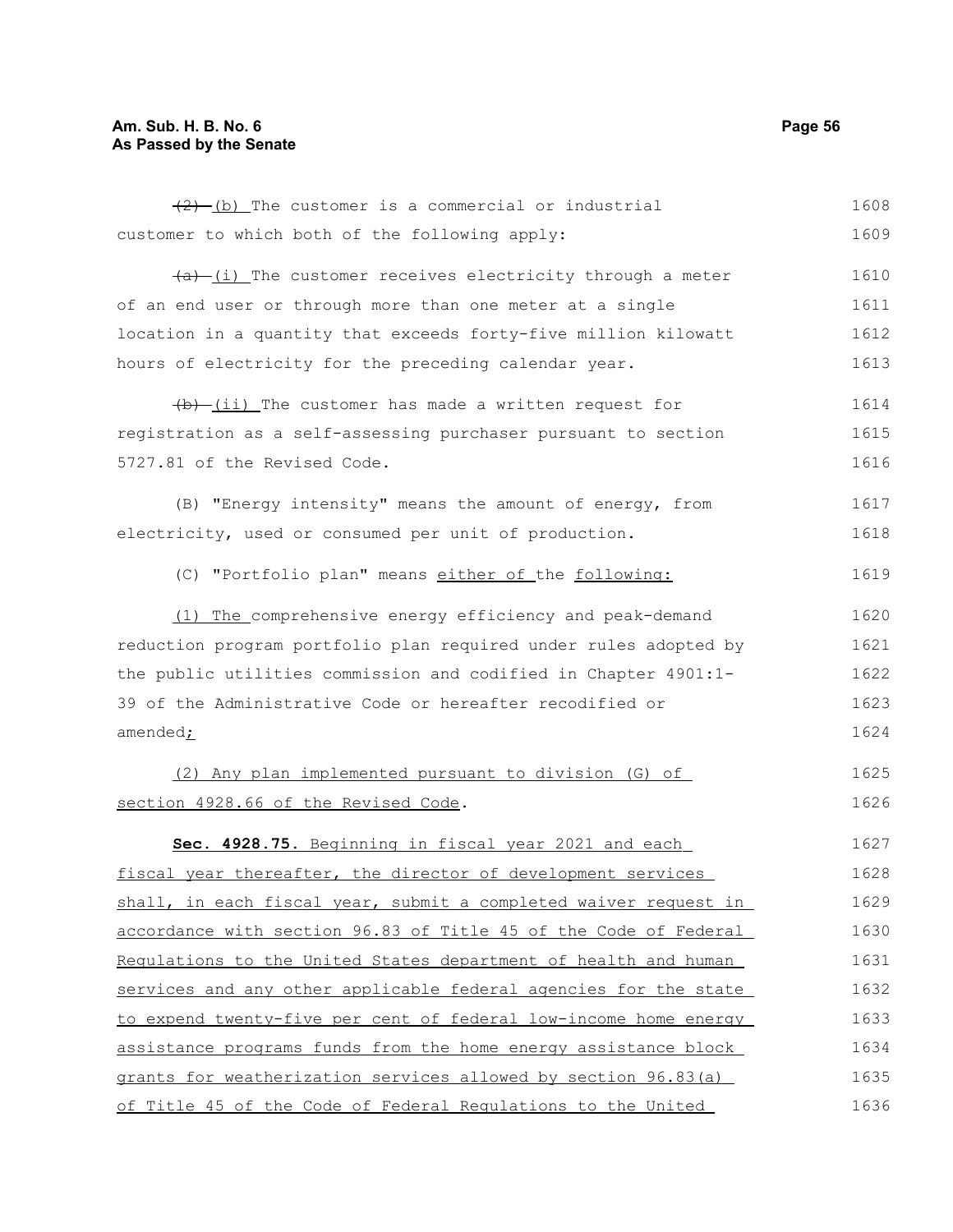| States department of health and human services.                  | 1637 |
|------------------------------------------------------------------|------|
| Sec. 4928.80. (A) Each electric distribution utility shall       | 1638 |
| file with the public utilities commission a rate schedule        | 1639 |
| applicable to county fairs and agricultural societies that       | 1640 |
| includes either of the following:                                | 1641 |
| (1) A fixed monthly service fee;                                 | 1642 |
| (2) An energy charge on a kilowatt-hour basis.                   | 1643 |
| (B) The minimum monthly charge shall not exceed the fixed        | 1644 |
| monthly service fee and the customer shall not be subject to any | 1645 |
| demand-based riders.                                             | 1646 |
| (C) The electric distribution utility shall be eligible to       | 1647 |
| recover any revenue loss associated with customer migration to   | 1648 |
| this new rate schedule.                                          | 1649 |
| Sec. 5727.231. The taxable property of an electric company       | 1650 |
| that is or is part of a qualifying nuclear resource receiving    | 1651 |
| payments for nuclear resource credits under section 3706.55 of   | 1652 |
| the Revised Code for any part of a tax year may not be assessed  | 1653 |
| for that year under section 5727.23 of the Revised Code at less  | 1654 |
| than the taxable value of such property as of the effective date | 1655 |
| of H.B. 6 of the 133rd general assembly. The electric company    | 1656 |
| may not value such property at less than its taxable value as of | 1657 |
| that date in its annual report filed under section 5727.08 of    | 1658 |
| the Revised Code or file a petition for reassessment seeking a   | 1659 |
| reduction in taxable value below the taxable value of such       | 1660 |
| property as of that date, and the tax commissioner may not grant | 1661 |
| such a reduction, under section 5727.47 of the Revised Code.     | 1662 |
| Sec. 5727.75. (A) For purposes of this section:                  | 1663 |
| (1) "Qualified energy project" means an energy project           | 1664 |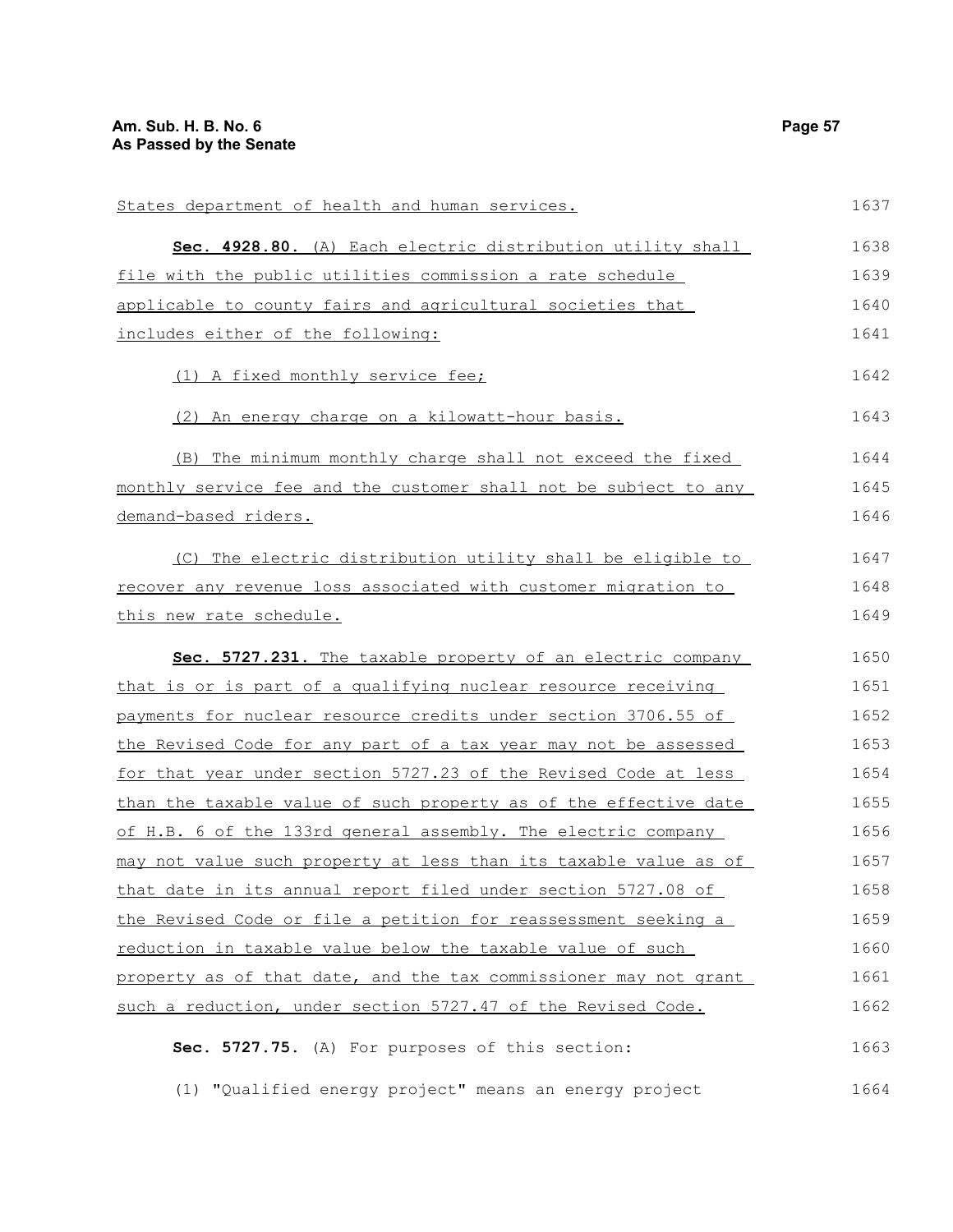this section.

(2) "Energy project" means a project to provide electric power through the construction, installation, and use of an energy facility. (3) "Alternative energy zone" means a county declared as such by the board of county commissioners under division  $(E)$  (1) (b) or (c) of this section.

(4) "Full-time equivalent employee" means the total number of employee-hours for which compensation was paid to individuals employed at a qualified energy project for services performed at the project during the calendar year divided by two thousand eighty hours. 1673 1674 1675 1676 1677

certified by the director of development services pursuant to

(5) "Solar energy project" means an energy project composed of an energy facility using solar panels to generate electricity. 1678 1679 1680

(6) "Internet identifier of record" has the same meaning as in section 9.312 of the Revised Code. 1681 1682

(B)(1) Tangible personal property of a qualified energy project using renewable energy resources is exempt from taxation for tax years 2011 through 2021 if all of the following conditions are satisfied: 1683 1684 1685 1686

(a) On or before December 31, 2020, the owner or a lessee pursuant to a sale and leaseback transaction of the project submits an application to the power siting board for a certificate under section 4906.20 of the Revised Code, or if that section does not apply, submits an application for any approval, consent, permit, or certificate or satisfies any condition required by a public agency or political subdivision 1687 1688 1689 1690 1691 1692 1693

1665 1666

1667 1668 1669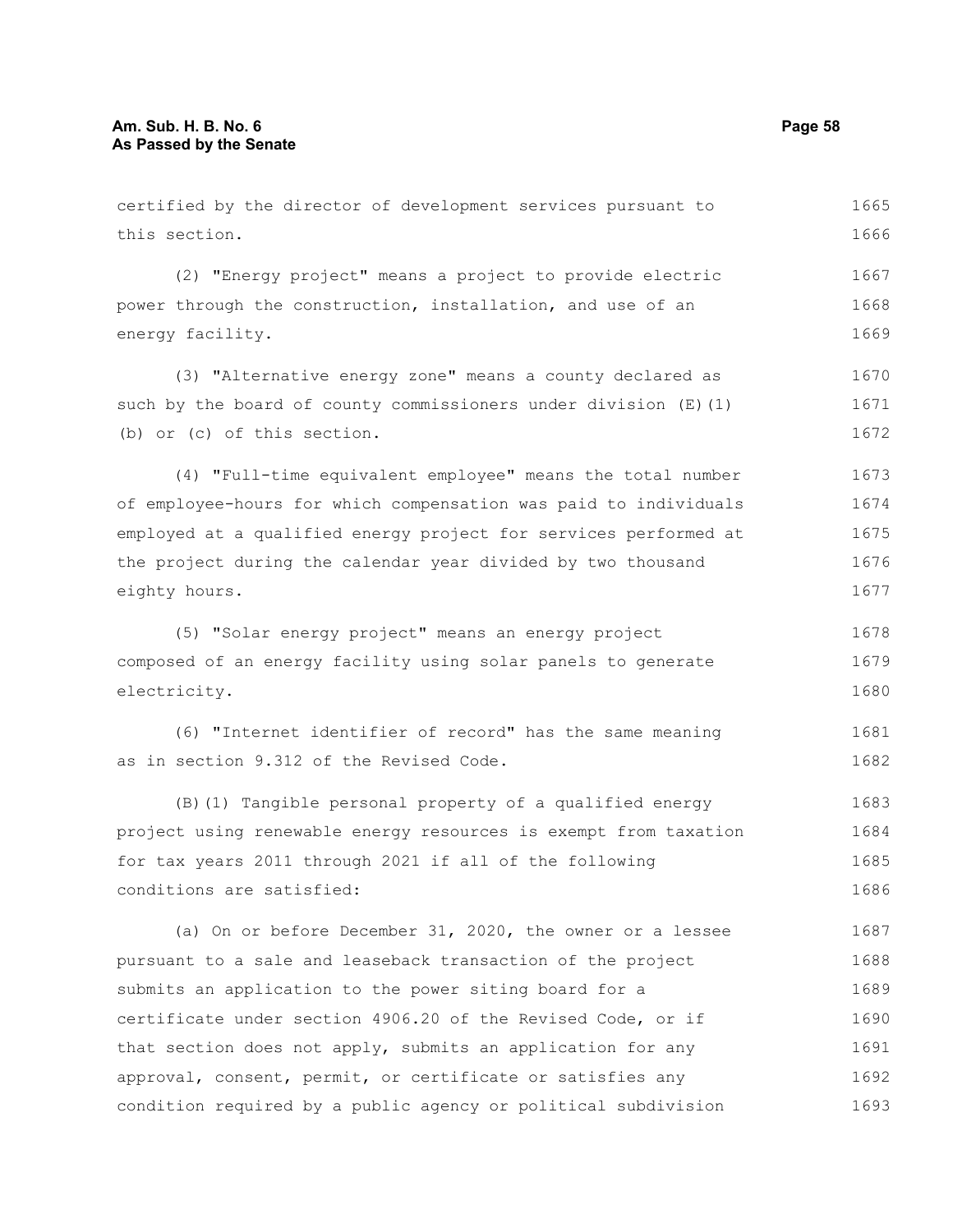of this state for the construction or initial operation of an energy project. 1694 1695

(b) Construction or installation of the energy facility begins on or after January 1, 2009, and before January 1, 2021. For the purposes of this division, construction begins on the earlier of the date of application for a certificate or other approval or permit described in division (B)(1)(a) of this section, or the date the contract for the construction or installation of the energy facility is entered into. 1696 1697 1698 1699 1700 1701 1702

(c) For a qualified energy project with a nameplate capacity of  $f$ ive-twenty megawatts or greater, a board of county commissioners of a county in which property of the project is located has adopted a resolution under division  $(E)$  (1)(b) or (c) of this section to approve the application submitted under division (E) of this section to exempt the property located in that county from taxation. A board's adoption of a resolution rejecting an application or its failure to adopt a resolution approving the application does not affect the tax-exempt status of the qualified energy project's property that is located in another county. 1703 1704 1705 1706 1707 1708 1709 1710 1711 1712 1713

(2) If tangible personal property of a qualified energy project using renewable energy resources was exempt from taxation under this section beginning in any of tax years 2011 through 2021, and the certification under division (E)(2) of this section has not been revoked, the tangible personal property of the qualified energy project is exempt from taxation for tax year 2022 and all ensuing tax years if the property was placed into service before January 1, 2022, as certified in the construction progress report required under division (F)(2) of this section. Tangible personal property that has not been 1714 1715 1716 1717 1718 1719 1720 1721 1722 1723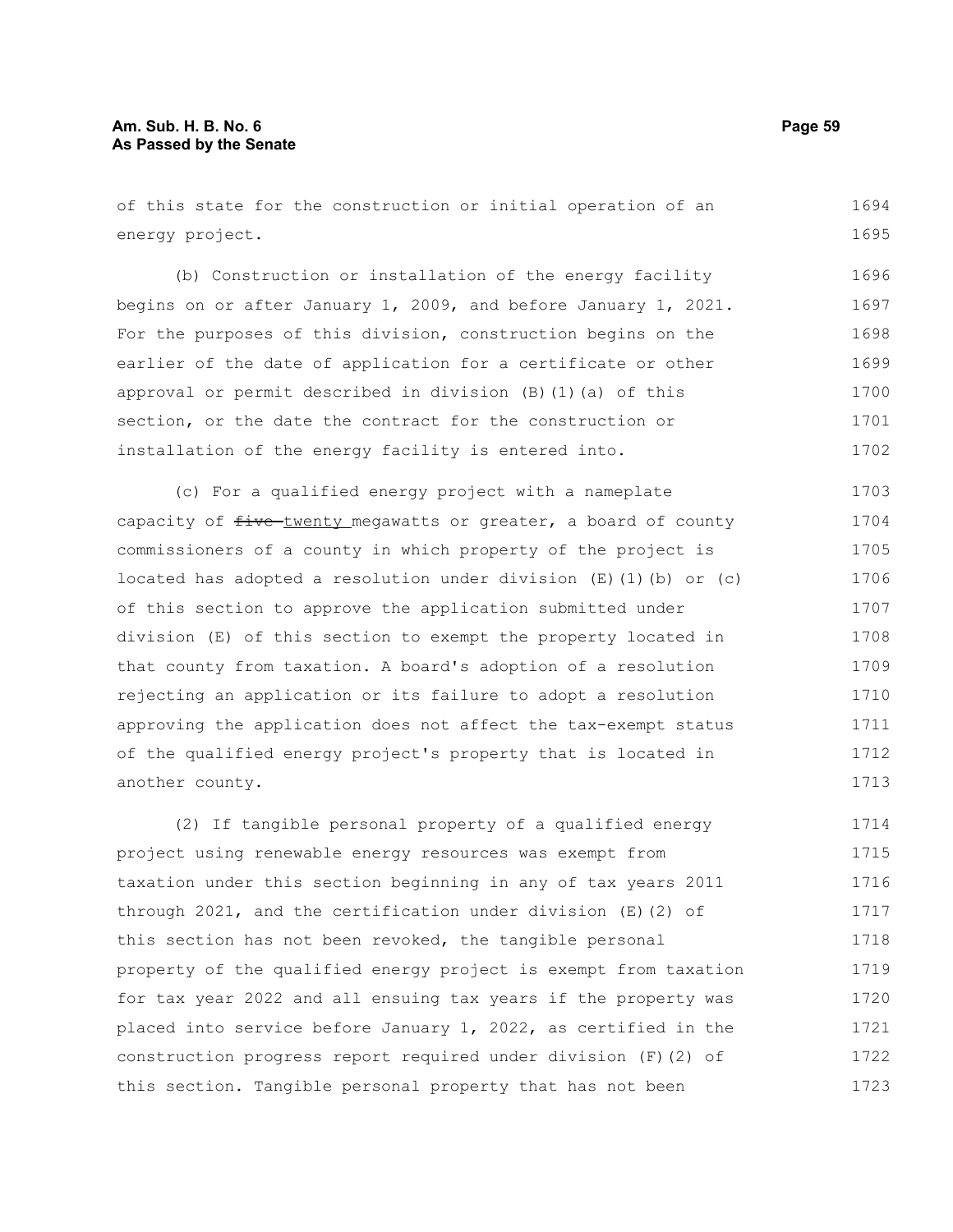#### **Am. Sub. H. B. No. 6 Page 60 As Passed by the Senate**

placed into service before that date is taxable property subject to taxation. An energy project for which certification has been revoked is ineligible for further exemption under this section. Revocation does not affect the tax-exempt status of the project's tangible personal property for the tax year in which revocation occurs or any prior tax year. 1724 1725 1726 1727 1728 1729

(C) Tangible personal property of a qualified energy project using clean coal technology, advanced nuclear technology, or cogeneration technology is exempt from taxation for the first tax year that the property would be listed for taxation and all subsequent years if all of the following circumstances are met: 1730 1731 1732 1733 1734 1735

(1) The property was placed into service before January 1, 2021. Tangible personal property that has not been placed into service before that date is taxable property subject to taxation. 1736 1737 1738 1739

(2) For such a qualified energy project with a nameplate capacity of  $f$ ive-twenty megawatts or greater, a board of county commissioners of a county in which property of the qualified energy project is located has adopted a resolution under division  $(E)(1)(b)$  or (c) of this section to approve the application submitted under division (E) of this section to exempt the property located in that county from taxation. A board's adoption of a resolution rejecting the application or its failure to adopt a resolution approving the application does not affect the tax-exempt status of the qualified energy project's property that is located in another county. 1740 1741 1742 1743 1744 1745 1746 1747 1748 1749 1750

(3) The certification for the qualified energy project issued under division (E)(2) of this section has not been revoked. An energy project for which certification has been 1751 1752 1753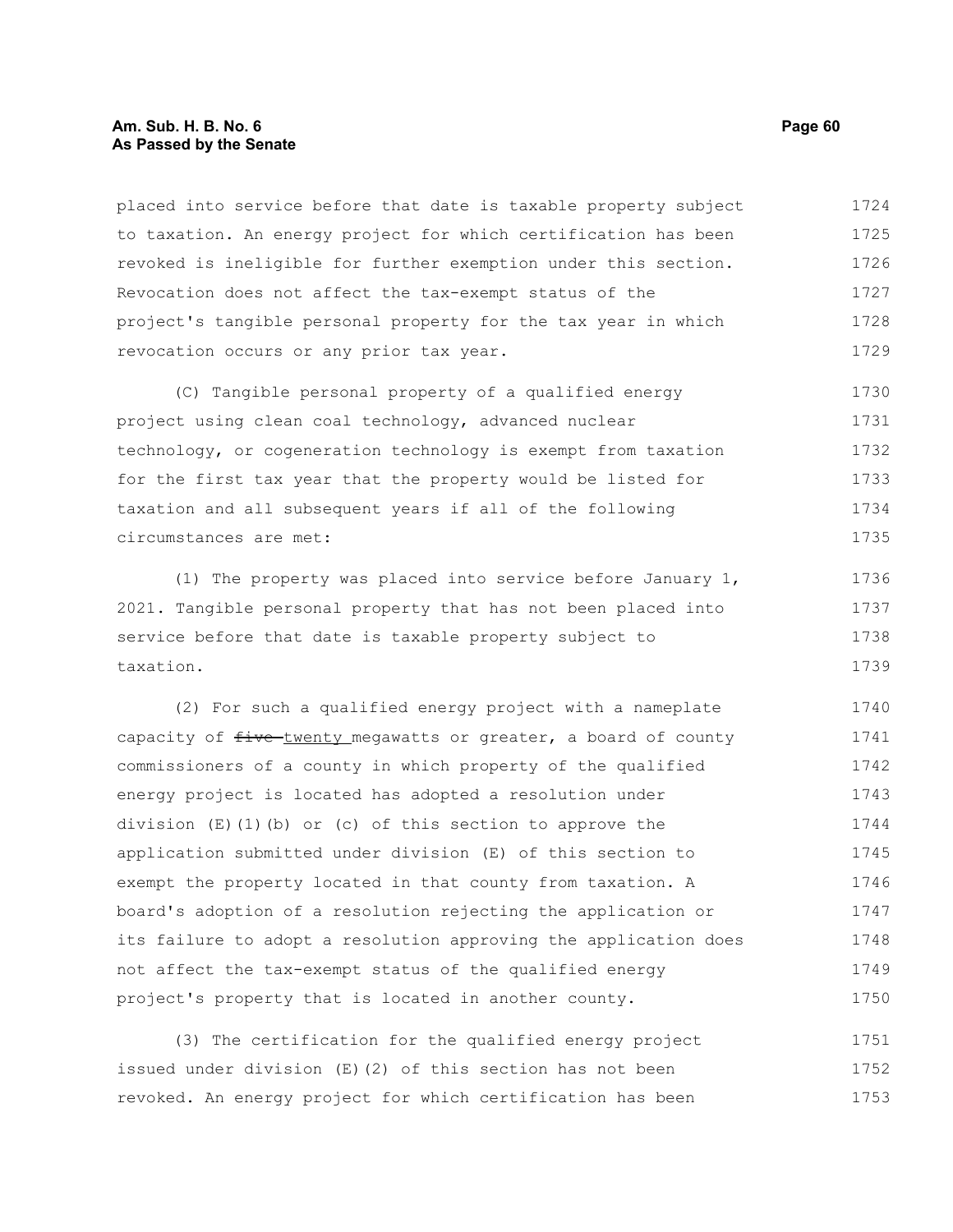revoked is ineligible for exemption under this section. Revocation does not affect the tax-exempt status of the project's tangible personal property for the tax year in which revocation occurs or any prior tax year. 1754 1755 1756 1757

(D) Except as otherwise provided in this section, real property of a qualified energy project is exempt from taxation for any tax year for which the tangible personal property of the qualified energy project is exempted under this section. 1758 1759 1760 1761

(E)(1)(a) A person may apply to the director of development services for certification of an energy project as a qualified energy project on or before the following dates: 1762 1763 1764

(i) December 31, 2020, for an energy project using renewable energy resources; 1765 1766

(ii) December 31, 2017, for an energy project using clean coal technology, advanced nuclear technology, or cogeneration technology. 1767 1768 1769

(b) The director shall forward a copy of each application for certification of an energy project with a nameplate capacity of five-twenty megawatts or greater to the board of county commissioners of each county in which the project is located and to each taxing unit with territory located in each of the affected counties. Any board that receives from the director a copy of an application submitted under this division shall adopt a resolution approving or rejecting the application unless it has adopted a resolution under division  $(E)$  (1)(c) of this section. A resolution adopted under division  $(E)$  (1)(b) or (c) of this section may require an annual service payment to be made in addition to the service payment required under division (G) of this section. The sum of the service payment required in the 1770 1771 1772 1773 1774 1775 1776 1777 1778 1779 1780 1781 1782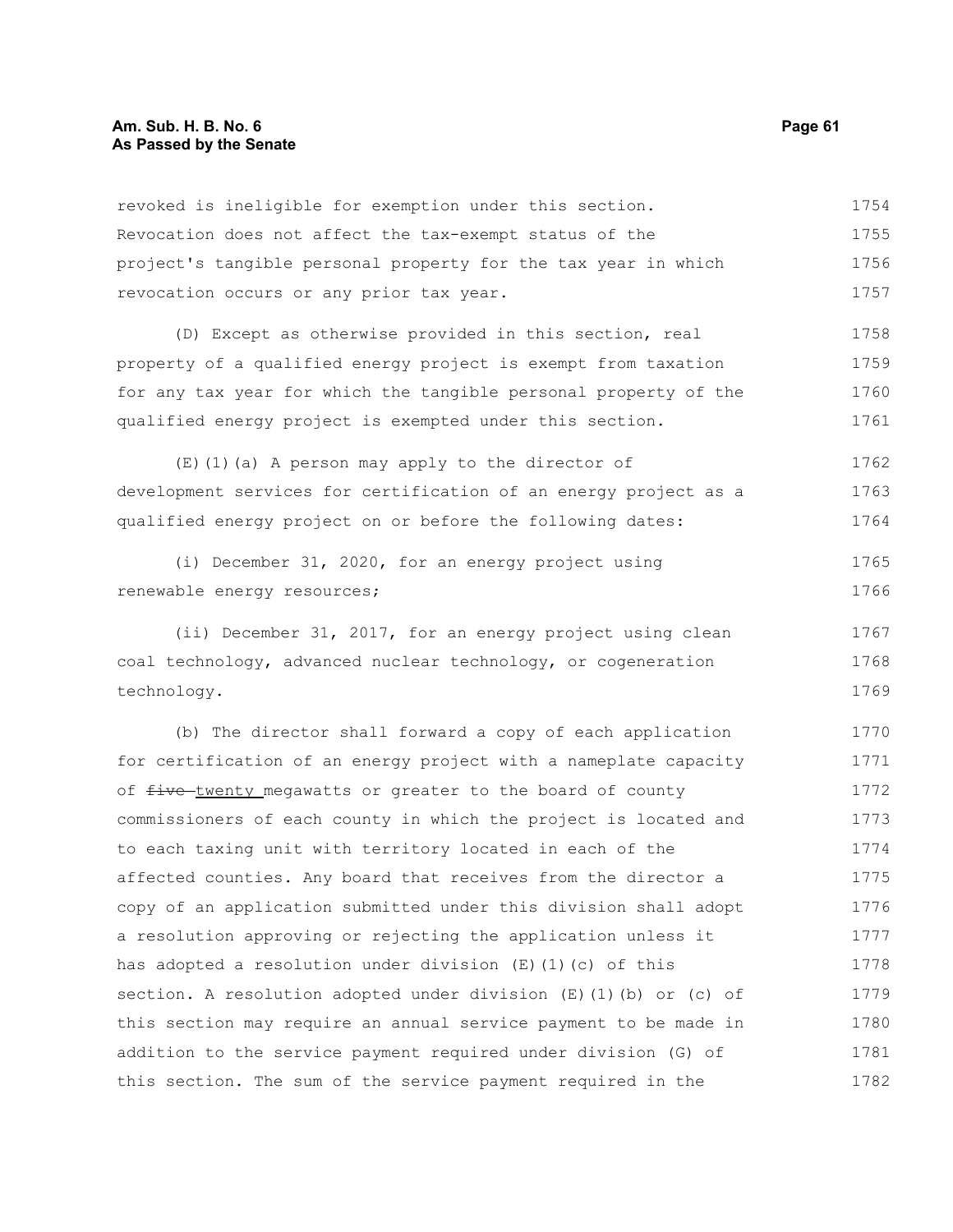#### **Am. Sub. H. B. No. 6 Page 62 As Passed by the Senate**

resolution and the service payment required under division (G) of this section shall not exceed nine thousand dollars per megawatt of nameplate capacity located in the county. The resolution shall specify the time and manner in which the payments required by the resolution shall be paid to the county treasurer. The county treasurer shall deposit the payment to the credit of the county's general fund to be used for any purpose for which money credited to that fund may be used. 1783 1784 1785 1786 1787 1788 1789 1790

The board shall send copies of the resolution to the owner of the facility and the director by certified mail or, if the board has record of an internet identifier of record associated with the owner or director, by ordinary mail and by that internet identifier of record. The board shall send such notice within thirty days after receipt of the application, or a longer period of time if authorized by the director. 1791 1792 1793 1794 1795 1796 1797

(c) A board of county commissioners may adopt a resolution declaring the county to be an alternative energy zone and declaring all applications submitted to the director of development services under this division after the adoption of the resolution, and prior to its repeal, to be approved by the board. 1798 1799 1800 1801 1802 1803

All tangible personal property and real property of an energy project with a nameplate capacity of five-twenty megawatts or greater is taxable if it is located in a county in which the board of county commissioners adopted a resolution rejecting the application submitted under this division or failed to adopt a resolution approving the application under division (E)(1)(b) or (c) of this section. 1804 1805 1806 1807 1808 1809 1810

(2) The director shall certify an energy project if all of the following circumstances exist: 1811 1812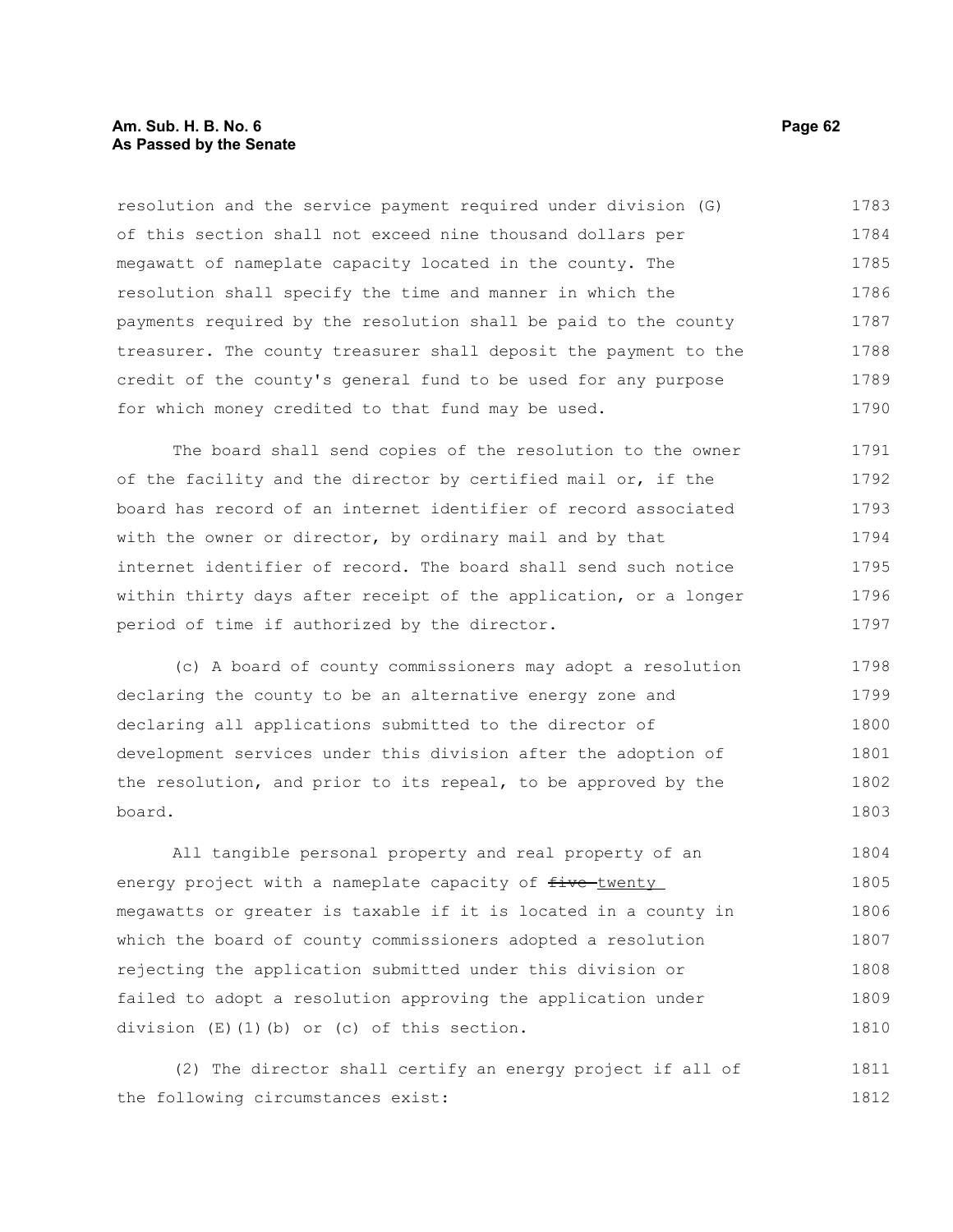(a) The application was timely submitted. 1813

(b) For an energy project with a nameplate capacity of five twenty megawatts or greater, a board of county commissioners of at least one county in which the project is located has adopted a resolution approving the application under division (E)(1)(b) or (c) of this section. 1814 1815 1816 1817 1818

(c) No portion of the project's facility was used to supply electricity before December 31, 2009. 1819 1820

(3) The director shall deny a certification application if the director determines the person has failed to comply with any requirement under this section. The director may revoke a certification if the director determines the person, or subsequent owner or lessee pursuant to a sale and leaseback transaction of the qualified energy project, has failed to comply with any requirement under this section. Upon certification or revocation, the director shall notify the person, owner, or lessee, the tax commissioner, and the county auditor of a county in which the project is located of the certification or revocation. Notice shall be provided in a manner convenient to the director. 1821 1822 1823 1824 1825 1826 1827 1828 1829 1830 1831 1832

(F) The owner or a lessee pursuant to a sale and leaseback transaction of a qualified energy project shall do each of the following: 1833 1834 1835

(1) Comply with all applicable regulations; 1836

(2) File with the director of development services a certified construction progress report before the first day of March of each year during the energy facility's construction or installation indicating the percentage of the project completed, and the project's nameplate capacity, as of the preceding 1837 1838 1839 1840 1841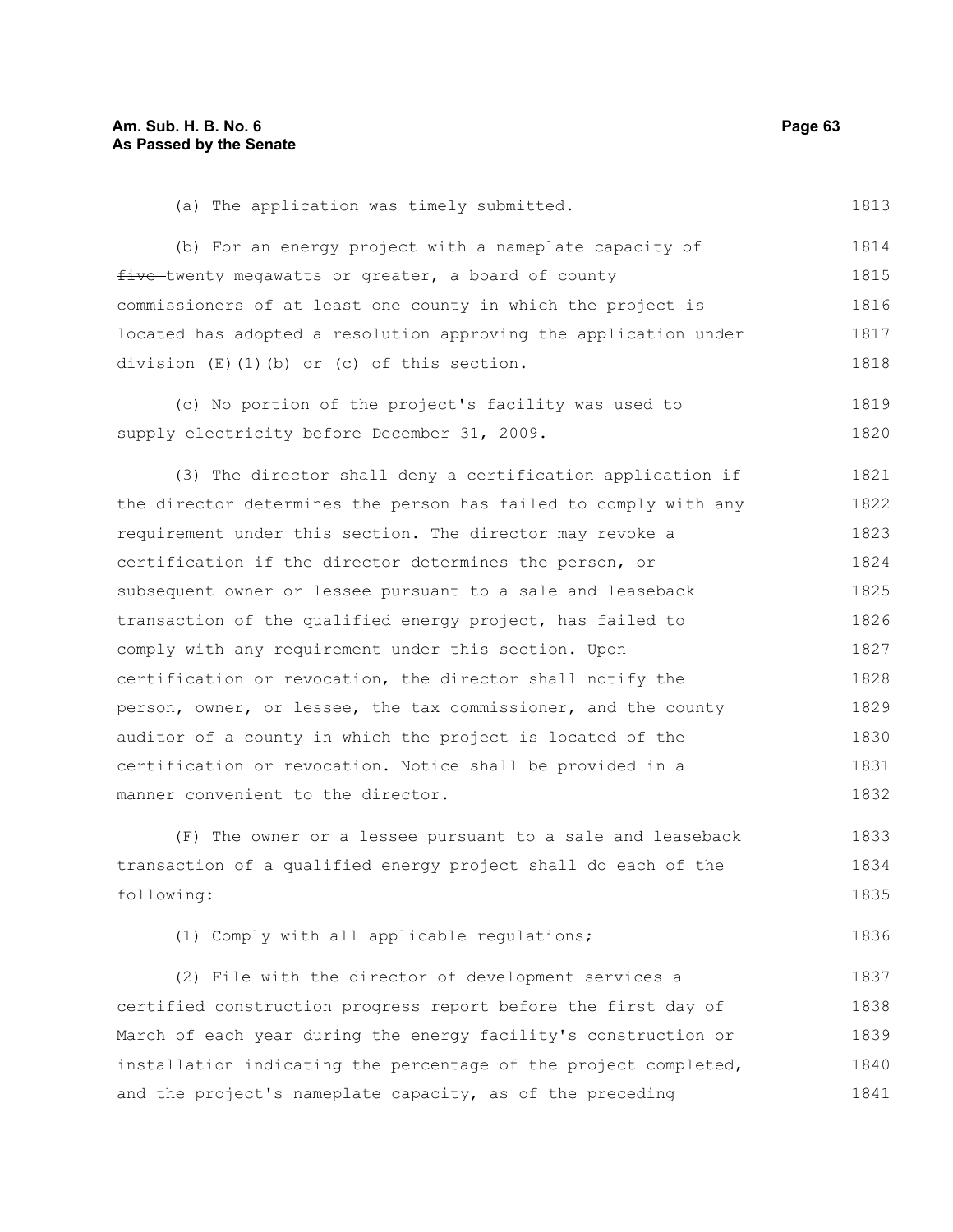#### **Am. Sub. H. B. No. 6 Page 64 As Passed by the Senate**

thirty-first day of December. Unless otherwise instructed by the director of development services, the owner or lessee of an energy project shall file a report with the director on or before the first day of March each year after completion of the energy facility's construction or installation indicating the project's nameplate capacity as of the preceding thirty-first day of December. Not later than sixty days after June 17, 2010, the owner or lessee of an energy project, the construction of which was completed before June 17, 2010, shall file a certificate indicating the project's nameplate capacity. 1842 1843 1844 1845 1846 1847 1848 1849 1850 1851

(3) File with the director of development services, in a manner prescribed by the director, a report of the total number of full-time equivalent employees, and the total number of fulltime equivalent employees domiciled in Ohio, who are employed in the construction or installation of the energy facility; 1852 1853 1854 1855 1856

(4) For energy projects with a nameplate capacity of  $f$ ive twenty megawatts or greater, repair all roads, bridges, and culverts affected by construction as reasonably required to restore them to their preconstruction condition, as determined by the county engineer in consultation with the local jurisdiction responsible for the roads, bridges, and culverts. In the event that the county engineer deems any road, bridge, or culvert to be inadequate to support the construction or decommissioning of the energy facility, the road, bridge, or culvert shall be rebuilt or reinforced to the specifications established by the county engineer prior to the construction or decommissioning of the facility. The owner or lessee of the facility shall post a bond in an amount established by the county engineer and to be held by the board of county commissioners to ensure funding for repairs of roads, bridges, and culverts affected during the construction. The bond shall be 1857 1858 1859 1860 1861 1862 1863 1864 1865 1866 1867 1868 1869 1870 1871 1872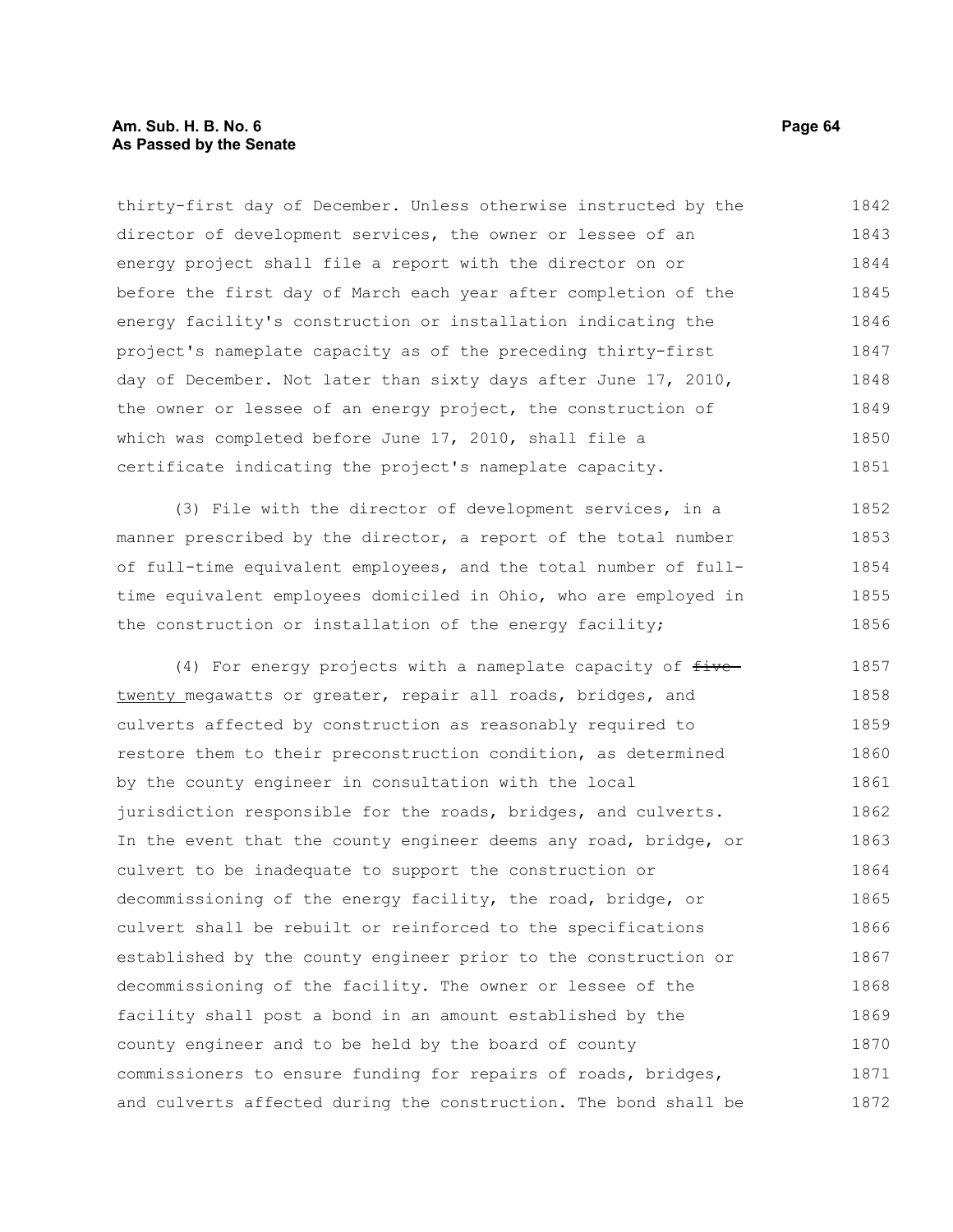### **Am. Sub. H. B. No. 6 Page 65 As Passed by the Senate**

released by the board not later than one year after the date the repairs are completed. The energy facility owner or lessee pursuant to a sale and leaseback transaction shall post a bond, as may be required by the Ohio power siting board in the certificate authorizing commencement of construction issued pursuant to section 4906.10 of the Revised Code, to ensure funding for repairs to roads, bridges, and culverts resulting from decommissioning of the facility. The energy facility owner or lessee and the county engineer may enter into an agreement regarding specific transportation plans, reinforcements, modifications, use and repair of roads, financial security to be provided, and any other relevant issue. 1873 1874 1875 1876 1877 1878 1879 1880 1881 1882 1883 1884

(5) Provide or facilitate training for fire and emergency responders for response to emergency situations related to the energy project and, for energy projects with a nameplate capacity of  $f$ ive twenty megawatts or greater, at the person's expense, equip the fire and emergency responders with proper equipment as reasonably required to enable them to respond to such emergency situations; 1885 1886 1887 1888 1889 1890 1891

(6) Maintain a ratio of Ohio-domiciled full-time equivalent employees employed in the construction or installation of the energy project to total full-time equivalent employees employed in the construction or installation of the energy project of not less than eighty per cent in the case of a solar energy project, and not less than fifty per cent in the case of any other energy project. In the case of an energy project for which certification from the power siting board is required under section 4906.20 of the Revised Code, the number of full-time equivalent employees employed in the construction or installation of the energy project equals the number actually employed or the number projected to be employed in the 1892 1893 1894 1895 1896 1897 1898 1899 1900 1901 1902 1903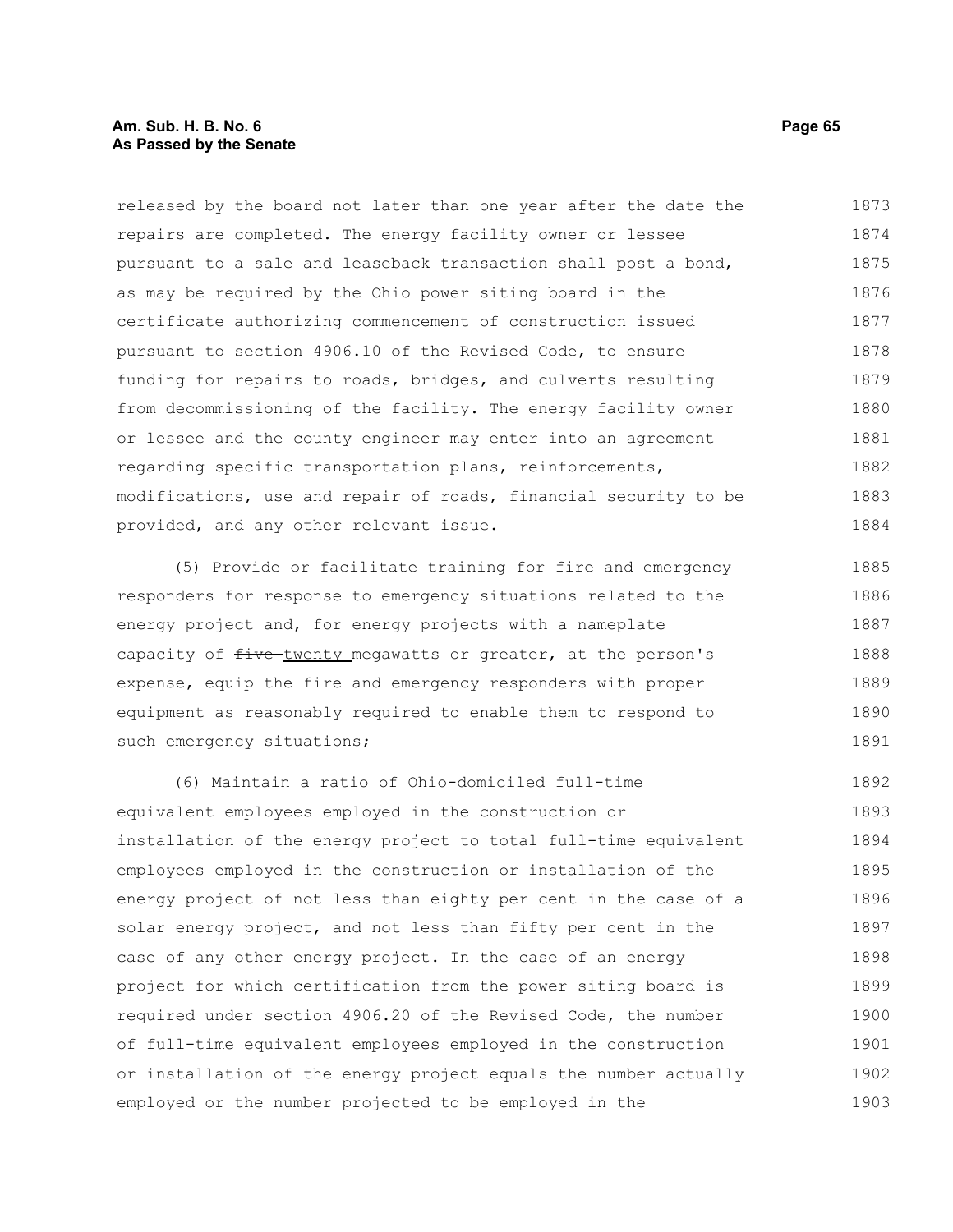### **Am. Sub. H. B. No. 6 Page 66 As Passed by the Senate**

certificate application, if such projection is required under regulations adopted pursuant to section 4906.03 of the Revised Code, whichever is greater. For all other energy projects, the number of full-time equivalent employees employed in the construction or installation of the energy project equals the number actually employed or the number projected to be employed by the director of development services, whichever is greater. To estimate the number of employees to be employed in the construction or installation of an energy project, the director shall use a generally accepted job-estimating model in use for renewable energy projects, including but not limited to the job and economic development impact model. The director may adjust an estimate produced by a model to account for variables not accounted for by the model. 1904 1905 1906 1907 1908 1909 1910 1911 1912 1913 1914 1915 1916 1917

(7) For energy projects with a nameplate capacity in excess of two twenty megawatts, establish a relationship with a member of the university system of Ohio as defined in section 3345.011 of the Revised Code or with a person offering an apprenticeship program registered with the employment and training administration within the United States department of labor or with the apprenticeship council created by section 4139.02 of the Revised Code, to educate and train individuals for careers in the wind or solar energy industry. The relationship may include endowments, cooperative programs, internships, apprenticeships, research and development projects, and curriculum development. 1918 1919 1920 1921 1922 1923 1924 1925 1926 1927 1928 1929

(8) Offer to sell power or renewable energy credits from the energy project to electric distribution utilities or electric service companies subject to renewable energy resource requirements under section 4928.64 of the Revised Code that have issued requests for proposal for such power or renewable energy 1930 1931 1932 1933 1934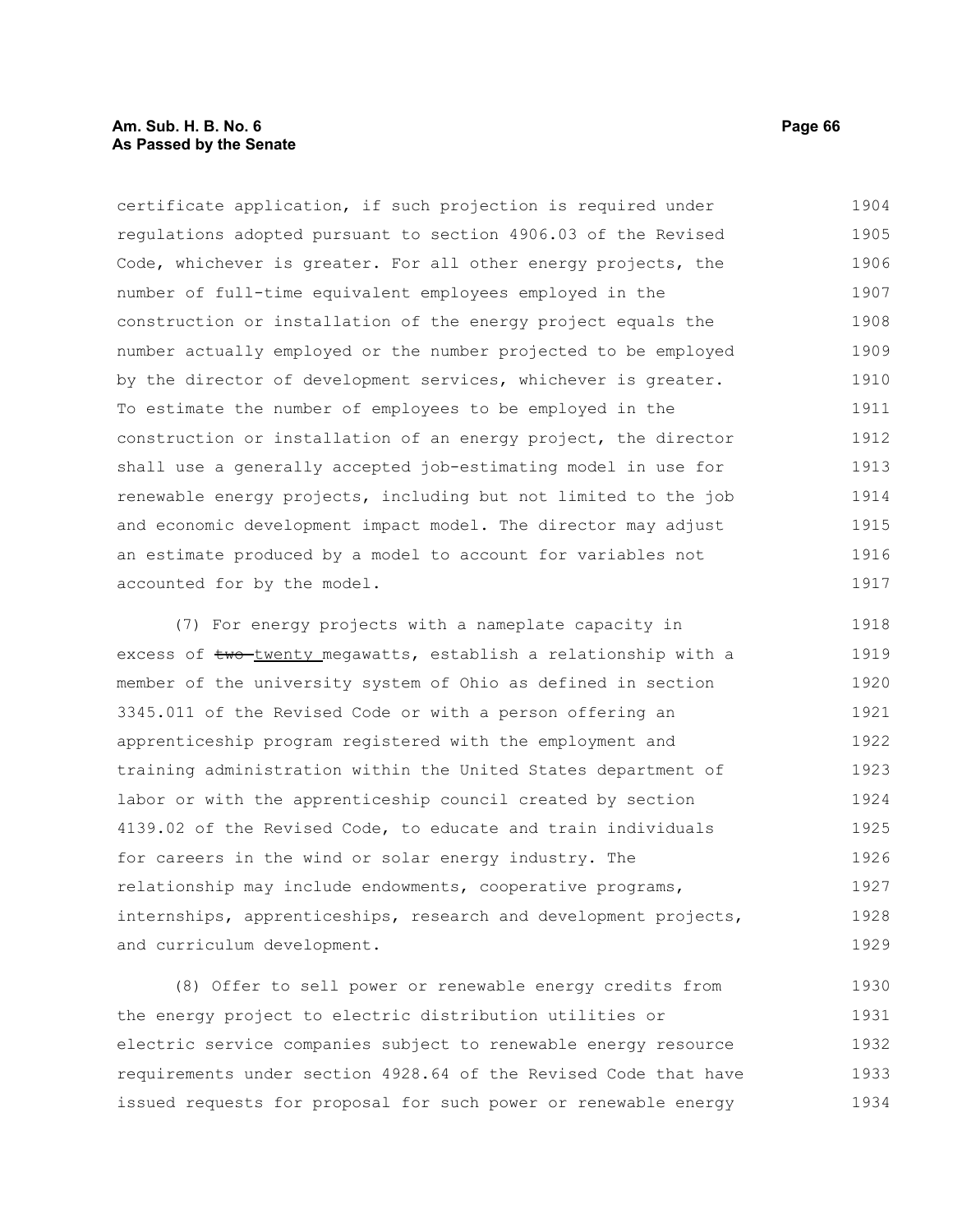credits. If no electric distribution utility or electric service company issues a request for proposal on or before December 31, 2010, or accepts an offer for power or renewable energy credits within forty-five days after the offer is submitted, power or renewable energy credits from the energy project may be sold to other persons. Division (F)(8) of this section does not apply if: 1935 1936 1937 1938 1939 1940 1941

(a) The owner or lessee is a rural electric company or a municipal power agency as defined in section 3734.058 of the Revised Code. 1942 1943 1944

(b) The owner or lessee is a person that, before completion of the energy project, contracted for the sale of power or renewable energy credits with a rural electric company or a municipal power agency. 1945 1946 1947 1948

(c) The owner or lessee contracts for the sale of power or renewable energy credits from the energy project before June 17, 2010. 1949 1950 1951

(9) Make annual service payments as required by division (G) of this section and as may be required in a resolution adopted by a board of county commissioners under division (E) of this section. 1952 1953 1954 1955

(G) The owner or a lessee pursuant to a sale and leaseback transaction of a qualified energy project shall make annual service payments in lieu of taxes to the county treasurer on or before the final dates for payments of taxes on public utility personal property on the real and public utility personal property tax list for each tax year for which property of the energy project is exempt from taxation under this section. The county treasurer shall allocate the payment on the basis of the 1956 1957 1958 1959 1960 1961 1962 1963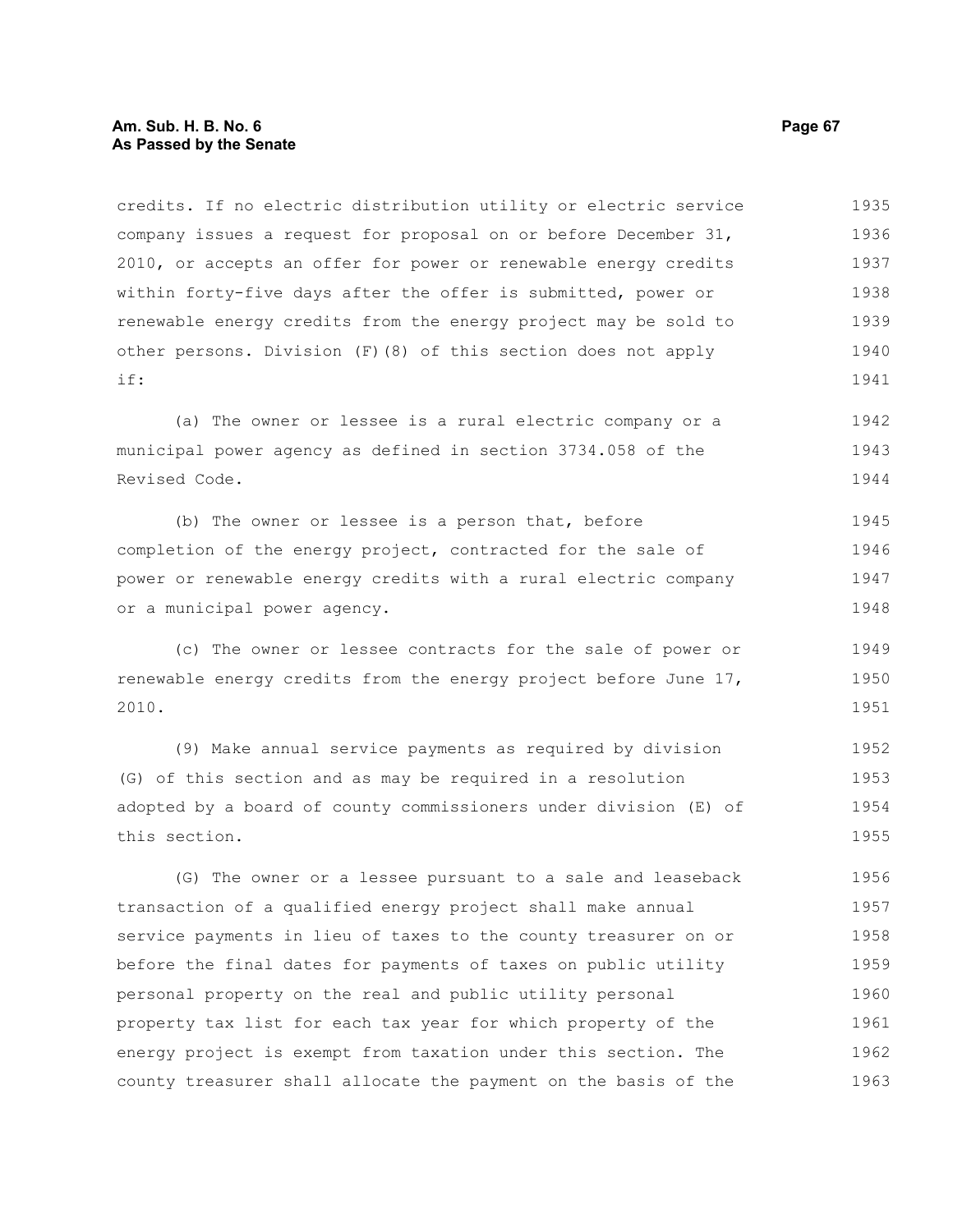#### **Am. Sub. H. B. No. 6 Page 68 As Passed by the Senate**

project's physical location. Upon receipt of a payment, or if timely payment has not been received, the county treasurer shall certify such receipt or non-receipt to the director of development services and tax commissioner in a form determined by the director and commissioner, respectively. Each payment shall be in the following amount: 1964 1965 1966 1967 1968 1969

(1) In the case of a solar energy project, seven thousand dollars per megawatt of nameplate capacity located in the county as of December 31, 2010, for tax year 2011, as of December 31, 2011, for tax year 2012, as of December 31, 2012, for tax year 2013, as of December 31, 2013, for tax year 2014, as of December 31, 2014, for tax year 2015, as of December 31, 2015, for tax year 2016, and as of December 31, 2016, for tax year 2017 and each tax year thereafter; 1970 1971 1972 1973 1974 1975 1976 1977

(2) In the case of any other energy project using renewable energy resources, the following: 1978 1979

(a) If the project maintains during the construction or installation of the energy facility a ratio of Ohio-domiciled full-time equivalent employees to total full-time equivalent employees of not less than seventy-five per cent, six thousand dollars per megawatt of nameplate capacity located in the county as of the thirty-first day of December of the preceding tax year; 1980 1981 1982 1983 1984 1985 1986

(b) If the project maintains during the construction or installation of the energy facility a ratio of Ohio-domiciled full-time equivalent employees to total full-time equivalent employees of less than seventy-five per cent but not less than sixty per cent, seven thousand dollars per megawatt of nameplate capacity located in the county as of the thirty-first day of December of the preceding tax year; 1987 1988 1989 1990 1991 1992 1993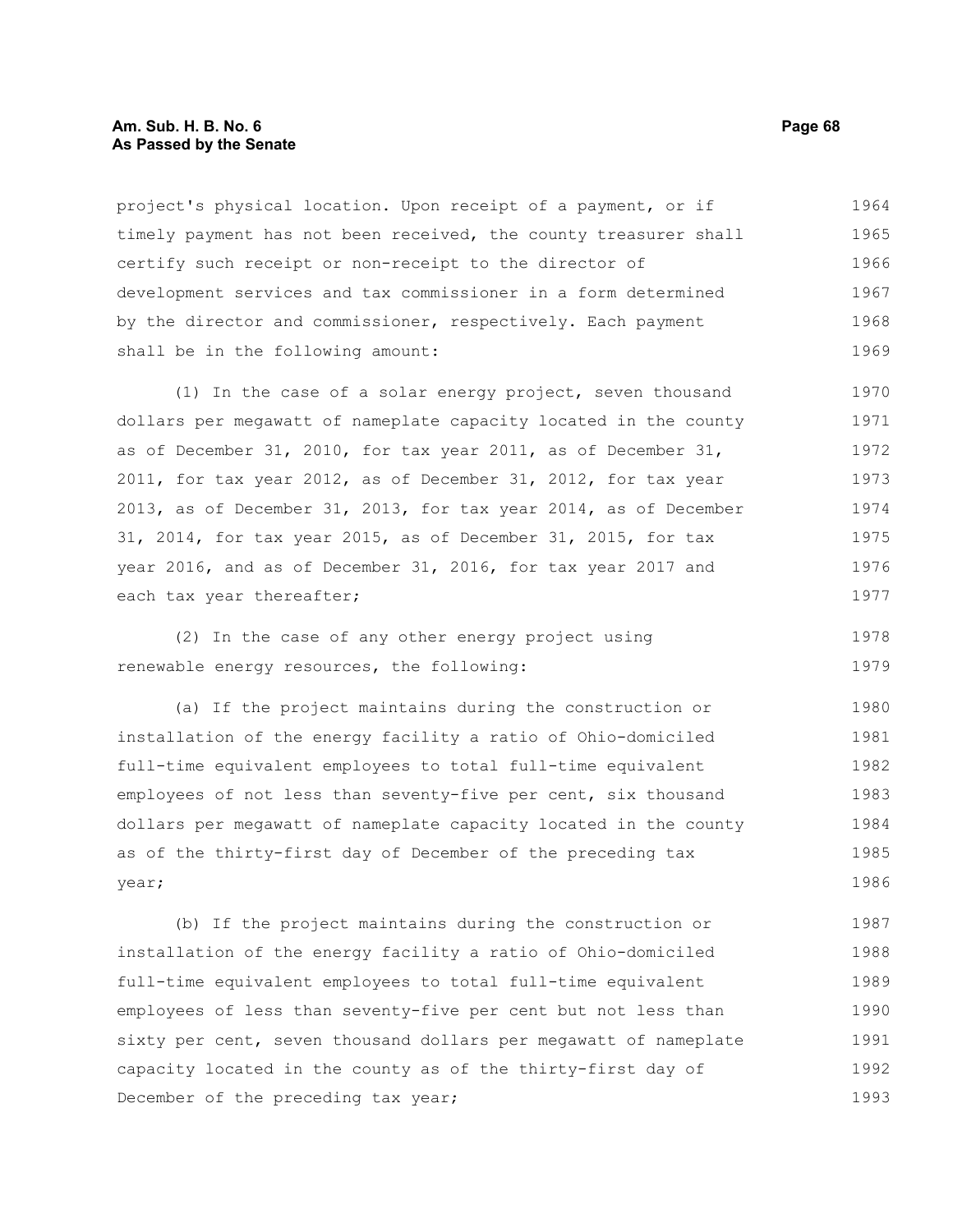### **Am. Sub. H. B. No. 6 Page 69 As Passed by the Senate**

(c) If the project maintains during the construction or installation of the energy facility a ratio of Ohio-domiciled full-time equivalent employees to total full-time equivalent employees of less than sixty per cent but not less than fifty per cent, eight thousand dollars per megawatt of nameplate capacity located in the county as of the thirty-first day of December of the preceding tax year. 1994 1995 1996 1997 1998 1999 2000

(3) In the case of an energy project using clean coal technology, advanced nuclear technology, or cogeneration technology, the following: 2001 2002 2003

(a) If the project maintains during the construction or installation of the energy facility a ratio of Ohio-domiciled full-time equivalent employees to total full-time equivalent employees of not less than seventy-five per cent, six thousand dollars per megawatt of nameplate capacity located in the county as of the thirty-first day of December of the preceding tax year; 2004 2005 2006 2007 2008 2009 2010

(b) If the project maintains during the construction or installation of the energy facility a ratio of Ohio-domiciled full-time equivalent employees to total full-time equivalent employees of less than seventy-five per cent but not less than sixty per cent, seven thousand dollars per megawatt of nameplate capacity located in the county as of the thirty-first day of December of the preceding tax year; 2011 2012 2013 2014 2015 2016 2017

(c) If the project maintains during the construction or installation of the energy facility a ratio of Ohio-domiciled full-time equivalent employees to total full-time equivalent employees of less than sixty per cent but not less than fifty per cent, eight thousand dollars per megawatt of nameplate capacity located in the county as of the thirty-first day of 2018 2019 2020 2021 2022 2023